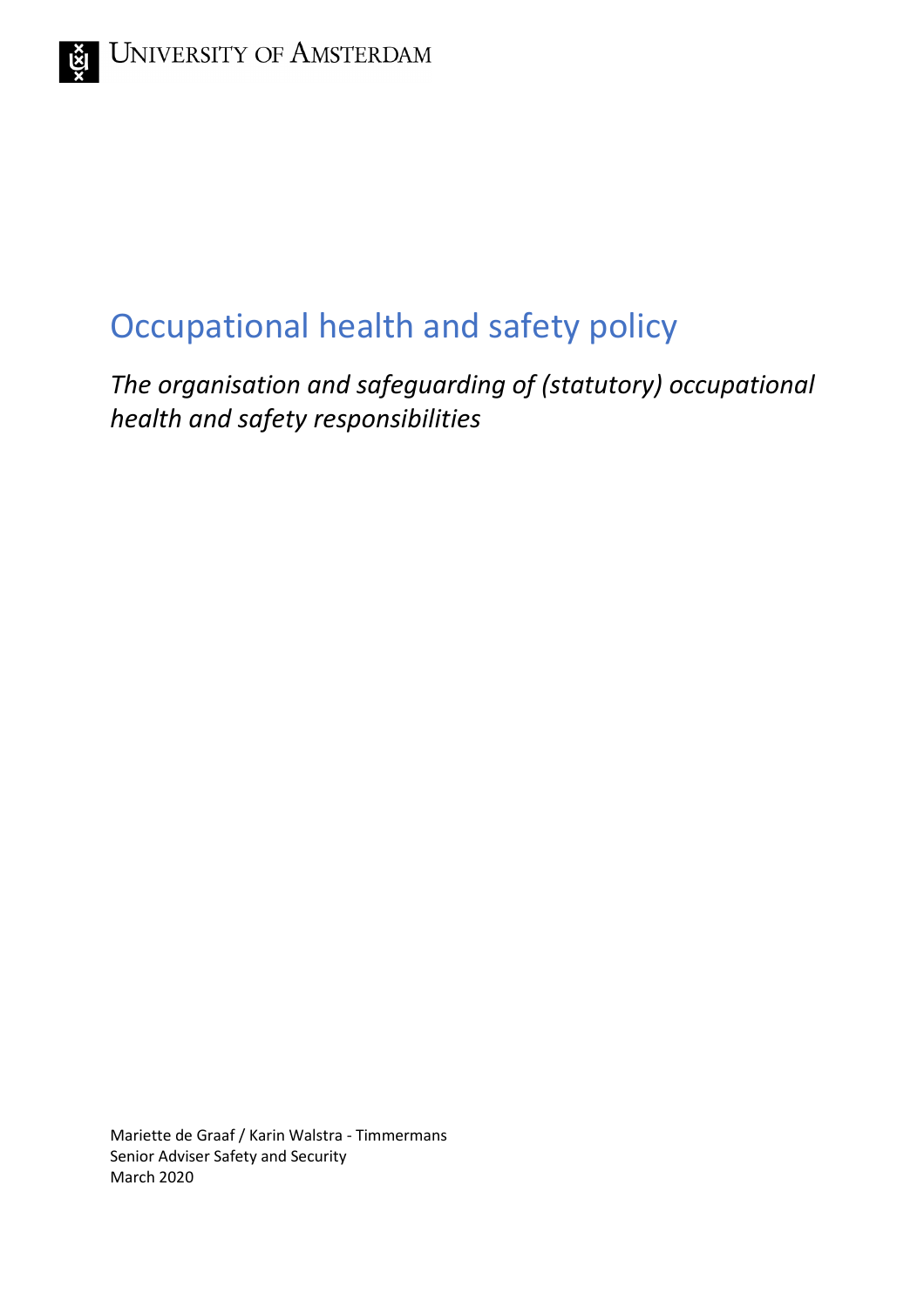#### **Management Summary Occupational Health and Safety Policy 2020**

The UvA provides a safe and healthy working and learning environment for (international) students and staff (Preamble to Safety and Security policy papers). The requirement to have an occupational health and safety and absenteeism policy in place is set out in the Working Conditions Act *(Arbeidsomstandighedenwet)*. In 2009, the Occupational Health, Safety and Environment Management policy was adopted at the UvA. Since then, legislation has been tightened and the VSNU Occupational Health and Safety Catalogue *(Arbocatalogus VSNU)* was created, which has provided the impetus to the review of this policy. Due to the cyclical approach to risk management - based on the periodic implementation of the RI&E and the action plan - a PDCA cycle is built into the occupational health and safety policy. This approach allows occupational health and safety to be raised to an increasingly higher level.

The Occupational Health and Safety Policy 2020 addresses the working method of the RI&E, the position of the official with the prevention remit (occupational health and safety coordinator) and governance within the UvA.

The policy centres on three key categories:

- 1. employees who should be able to expect a safe and healthy working environment when performing their duties. The organisation of the work, the workplace and the working environment (space, building, within the Netherlands and abroad) are key in this regard.
- 2. students carrying out activities comparable to professional practice (such as laboratory work, fieldwork);
- 3. other students, visitors, external parties, etc. who are present and/or carry out activities in the buildings or on the campuses/grounds.

The structure of the occupational health and safety policy is shown in the diagram below:



In conjunction with the VSNU Occupational Health and Safety Catalogue, the UvA introduced the RI&E dossier. The RI&E dossier means that there is no single RI&E for the UvA, but rather that the RI&E is carried out by way of the following modules:

- RI&E for Central occupational health and safety management policy;
- RI&E for Decentralised occupational health and safety policy;
- RI&E for the Workplace & Work Environment;
- RI&E for Psychosocial workload;
- RI&E for Company Emergency Response (BHV);
- RI&E for Owners;
- RI&E for Lecture rooms.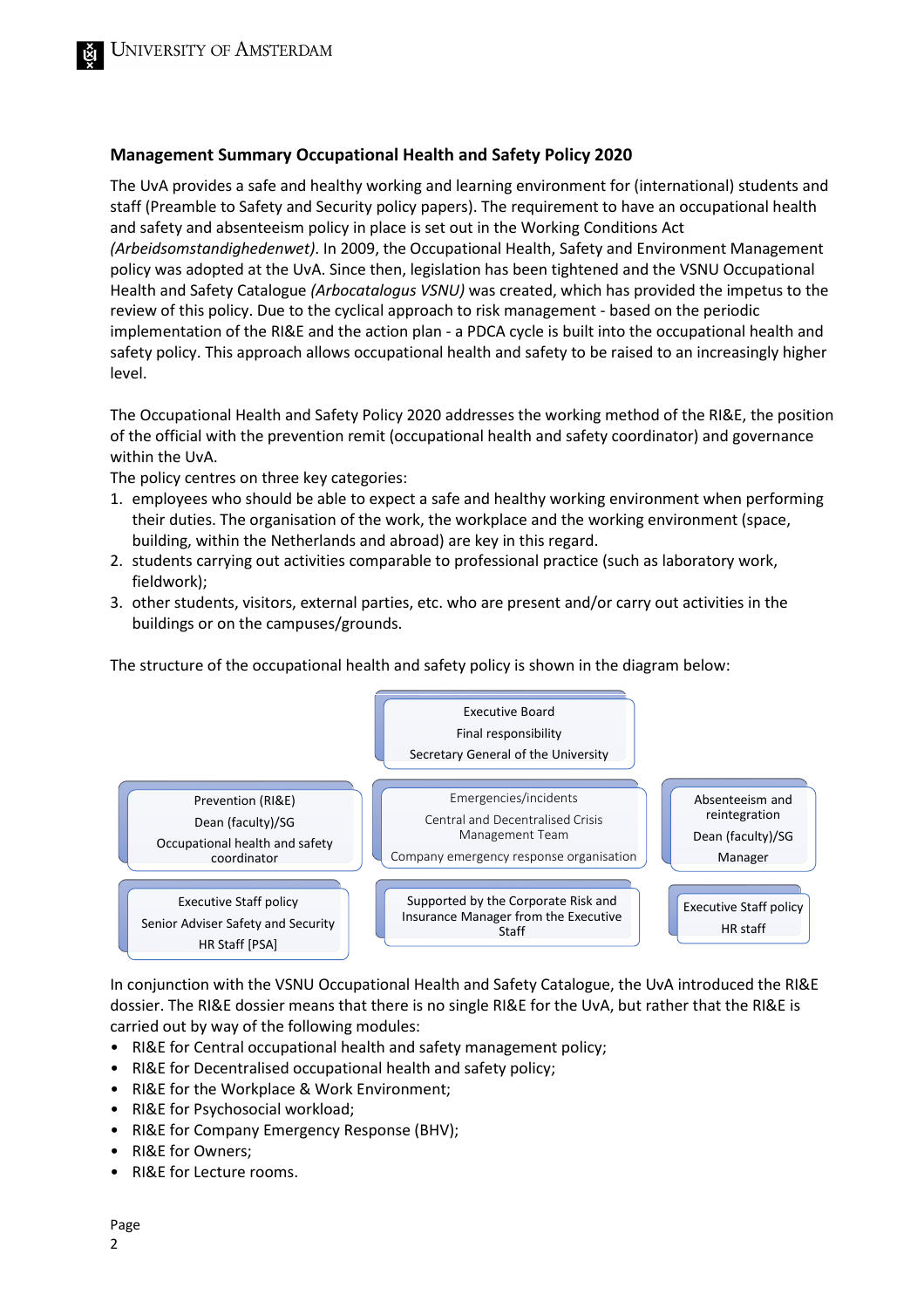The representative advisory bodies have the right to consent on the RI&E method and the action plan. Reviewing the RI&E itself is the responsibility of the Occupational Health and Safety Service and must be carried out be a certified expert. A copy of the review statement must be submitted directly to the Works Council by the Occupational Health and Safety Service.

Occupational health and safety management is an ongoing process and consists of the following steps:

- a. prevention of new risks;
- b. controlling existing risks;
- c. limiting residual risks (and their impact).

A PDCA cycle is embedded in the RI&E method by the legislation: assess, evaluate, take measures, re-assess in order to ascertain the effectiveness of the measures taken.

The occupational health and safety coordinator is charged with drafting a progress report on the planning of the RI&Es and the implementation of the action plans each year. In order to ensure that the occupational health and safety policy is implemented, a progress report is submitted to the Executive Board each year by the Senior Adviser Safety and Security.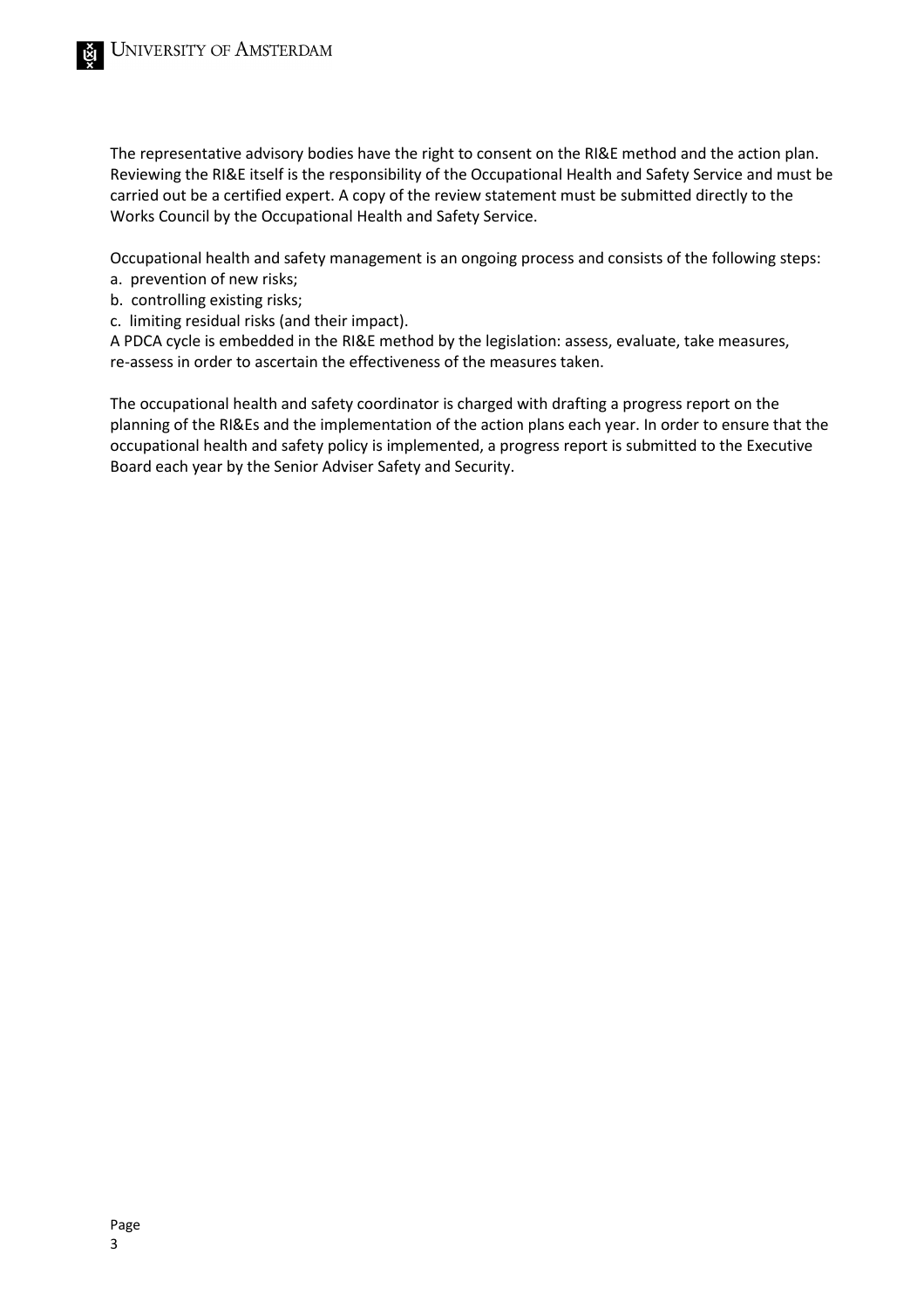# **Contents**

| 1             |                                                                                                        |  |
|---------------|--------------------------------------------------------------------------------------------------------|--|
| $\mathcal{P}$ |                                                                                                        |  |
|               | 2.1                                                                                                    |  |
|               | $2.2^{\circ}$                                                                                          |  |
|               | 2.3                                                                                                    |  |
|               |                                                                                                        |  |
|               |                                                                                                        |  |
| 3             |                                                                                                        |  |
| 4             |                                                                                                        |  |
|               | 4.2                                                                                                    |  |
|               | 4.3                                                                                                    |  |
|               | Processes for the implementation and adoption of the RI&E and the implementation of measures 12<br>4.4 |  |
| 5             |                                                                                                        |  |
|               | 5.1                                                                                                    |  |
|               |                                                                                                        |  |
|               | 5.3                                                                                                    |  |
|               |                                                                                                        |  |
| 6             |                                                                                                        |  |
|               | 6.1                                                                                                    |  |
|               |                                                                                                        |  |
| 7             |                                                                                                        |  |
|               | 7.1                                                                                                    |  |
|               |                                                                                                        |  |
|               |                                                                                                        |  |
|               | 7.4                                                                                                    |  |
|               | 7.5                                                                                                    |  |
| 8             |                                                                                                        |  |
|               |                                                                                                        |  |
|               |                                                                                                        |  |
| 9             |                                                                                                        |  |
| 10            |                                                                                                        |  |
| 11            |                                                                                                        |  |
| 12            |                                                                                                        |  |
|               |                                                                                                        |  |
|               |                                                                                                        |  |
|               |                                                                                                        |  |
|               | Appendix 2 Demarcation regarding working conditions in relation to other knowledge institutions 33     |  |
|               |                                                                                                        |  |
|               |                                                                                                        |  |
|               | Appendix 5 Occupational health and safety coordinator sample job profile for the vacancy 61            |  |
|               | Appendix 6 Periodic consultations between the UvA and the Occupational Health and Safety Service 64    |  |
|               |                                                                                                        |  |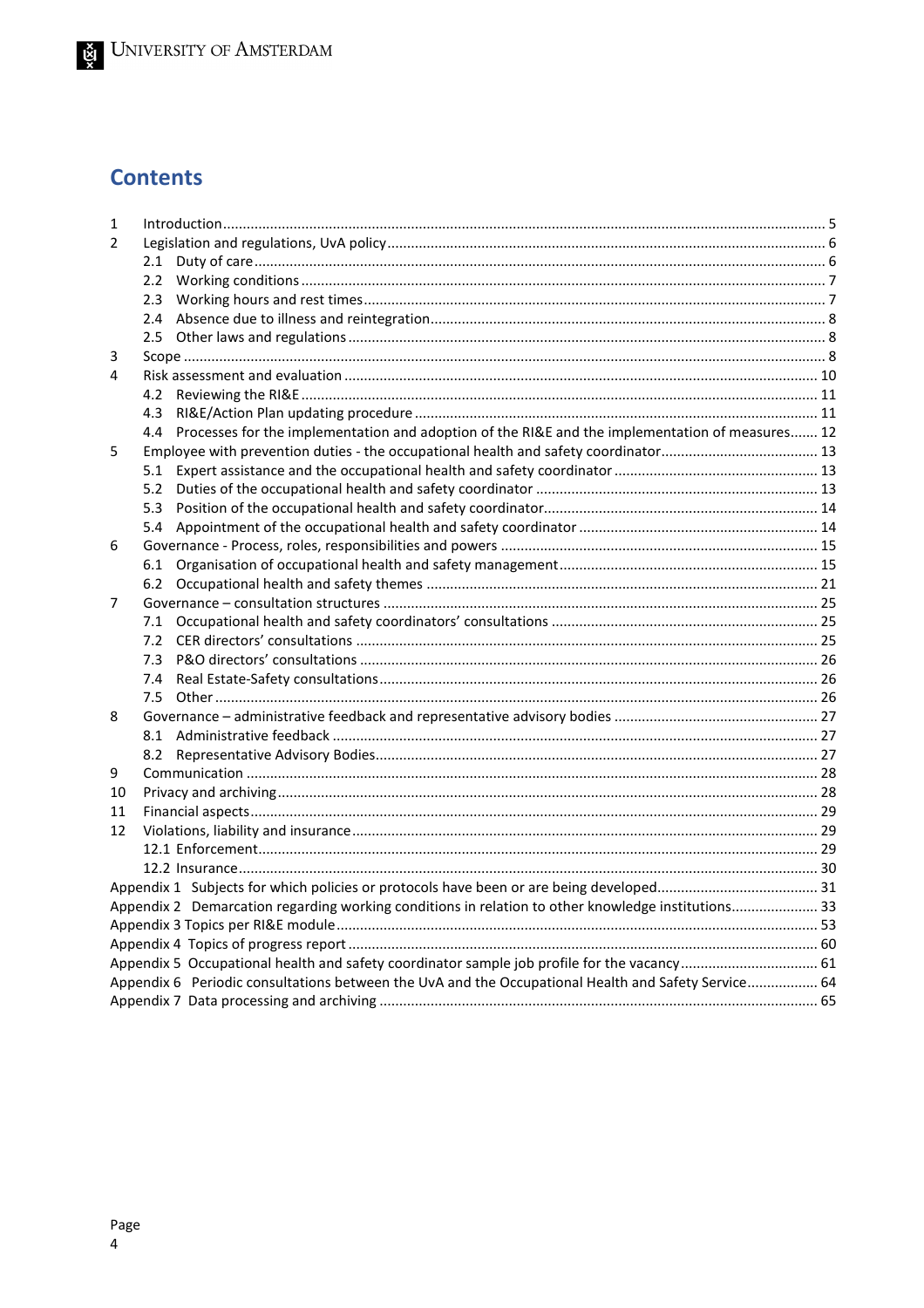# <span id="page-4-0"></span>**1 Introduction**

The UvA provides a safe and healthy working and learning environment for (international) students and staff (*Preamble to Safety and Security policy paper*). The requirement to have an occupational health and safety and absenteeism policy in place is set out in the Working Conditions Act (*Arbeidsomstandighedenwet*). This policy is based on the risk assessment and evaluation (RI&E) and the associated topics included in the VSNU Occupational Health and Safety Catalogue (*Arbocatalogus*). A PDCA cycle has been embedded in the policy by the legislator due to the cyclical approach to risk management, based on the periodic implementation of the RI&E and the action plan. As a result of this approach, occupational health and safety management can be raised to an increasingly higher standard (the '6W' model, please see figure)<sup>[1](#page-4-1)</sup>.



In 2009, the *Occupational Health, Safety and Environment Managemen[t2](#page-4-2) policy was adopted at the UvA*. Since then, legislation has been tightened and the VSNU Occupational Health and Safety Catalogue (*Arbocatalogus VSNU*) was created, which has provided the impetus to the review of this policy.

The Occupational Health and Safety Policy 2020 focuses on the RI&E method, the position of the employee with a prevention remit and governance within the UvA.

The policy centres on three key categories:

- 1. employees who should be able to expect a safe and healthy working environment when performing their duties. The organisation of the work, the workplace and the working environment (space, building, within the Netherlands and abroad) are key in this regard.
- 2. students carrying out activities comparable to professional practice (such as laboratory work, fieldwork)<sup>[3](#page-4-3)</sup>;
- 3. other students, visitors, external parties, etc. who are present and/or carry out activities in the buildings or on the campuses/grounds.

The policy also includes aspects relating to physical accessibility.

The date of adoption of UvA policies, protocols, regulations and codes of conduct is listed in an overview in Appendix 1.

<span id="page-4-1"></span>1 Source: Beumer, P, e.a., *Dossier Risico Inventarisatie en Evaluatie (RI&E),* Arbokennisnet 2012 [www.arbokennisnet.nl >images>dynamic>Dossiers>Arbobeleid>D\_RIE, 9-12-2019]

<span id="page-4-2"></span> $2$  In the revised version, environment management has not been taken into consideration, given that it relates to other legislation, in addition to the issues of sustainability and the environment being invested with the UvA in another way and the fact that the occupational health and safety coordinator does not carry out any environmental responsibilities.  $3$  This policy follows the Working Conditions Act with regard to the status and position of students;

<span id="page-4-3"></span>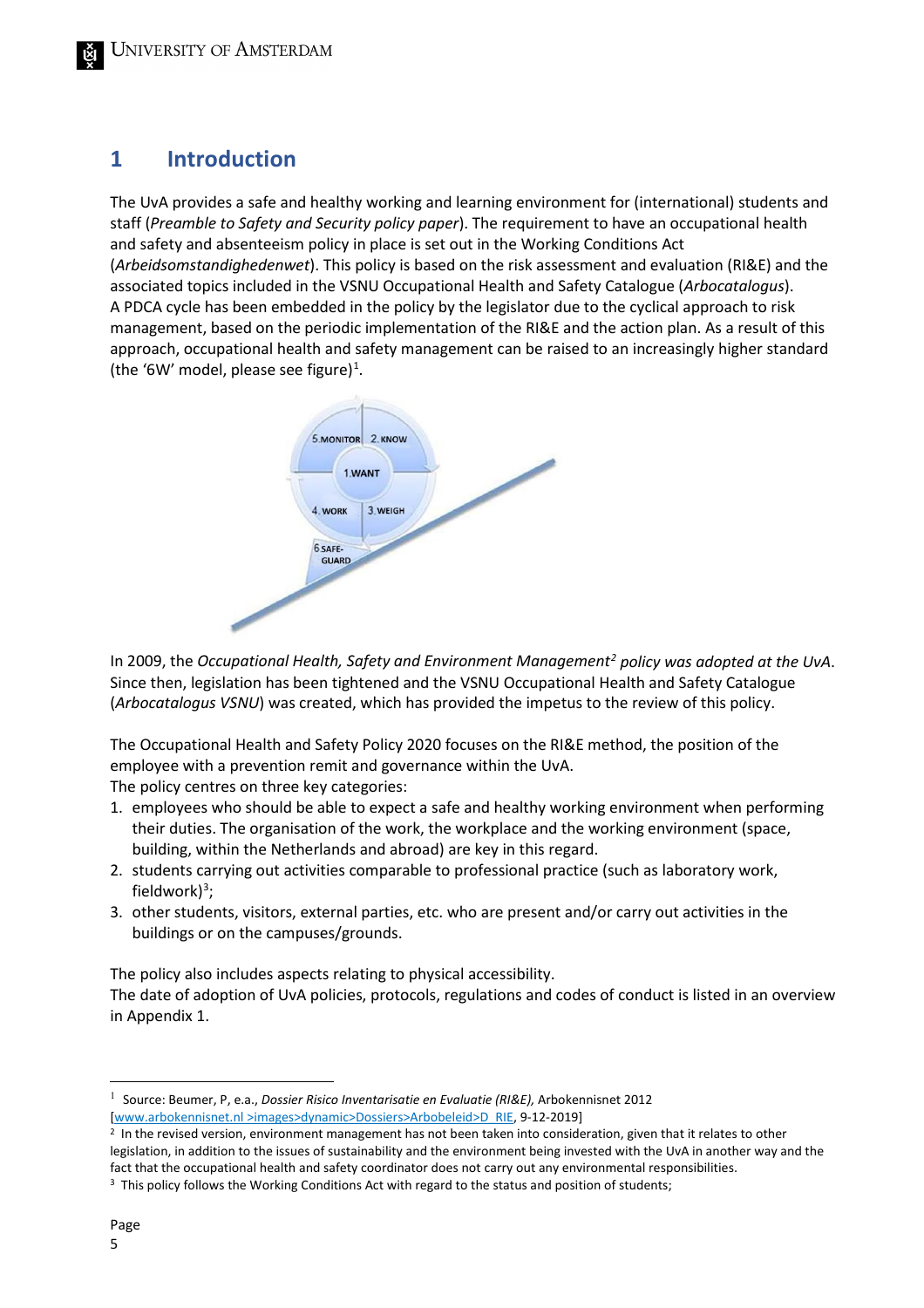# <span id="page-5-0"></span>**2 Legislation and regulations, UvA policy**

## <span id="page-5-1"></span>2.1 Duty of care

The relevant laws and regulations in the field of working conditions are shown in the diagram below:



In the Netherlands, the duty of care<sup>[4](#page-5-2)</sup> for employees is invested with the person under whose authority the work is carried out (7:658 Dutch Civil Code), meaning that the employer is obliged to prevent employees from coming to harm as a result of their work.

The employer is liable for the damage/harm, unless it can demonstrate that it has fulfilled its obligations or in cases where there is deliberate intent or deliberate recklessness on the part of the employee. This liability also covers employees hired from the outside, persons with whom no contract of employment has been concluded, such as self-employed persons (when they perform work in the ordinary course of business) and volunteers.

The duty of care for students is not legally laid down in the Dutch Civil Code or the Higher Education and Research Act (*Wet op het Hoger onderwijs en Wetenschappelijk onderzoek*, WHW). The same duty of care for employees applies to students who perform activities that are comparable to professional practice. Students have the same status as visitors in relation to other activities.

#### *activities abroad*

The duty of care<sup>[5](#page-5-3)</sup> likewise remains in place for employees or students carrying out work or academic activities abroad, whether or when instructed by or under the authority of the UvA, where Dutch law is observed unless local law is more stringent than Dutch law.

<span id="page-5-2"></span> $^4$  i.e. good employment practices: what you can reasonably do to prevent harm: a duty to limit harm, information provision and insurance

<span id="page-5-3"></span> $5$  The employer's duty of care also extends to places outside the employee's or student's workplace. The term 'workplace' can be interpreted in a broad sense and can even extend to a location abroad where an employee may be residing in the context of his/her activities. Generally speaking, the further away the harm has occurred from the actual workplace, the less responsibility the employer has due to their reduced control. The employer's duty of care may then consist of taking out proper insurance for damage or harm sustained by the employee elsewhere. The employer is not at all liable for damage or harm that has arisen during commuting.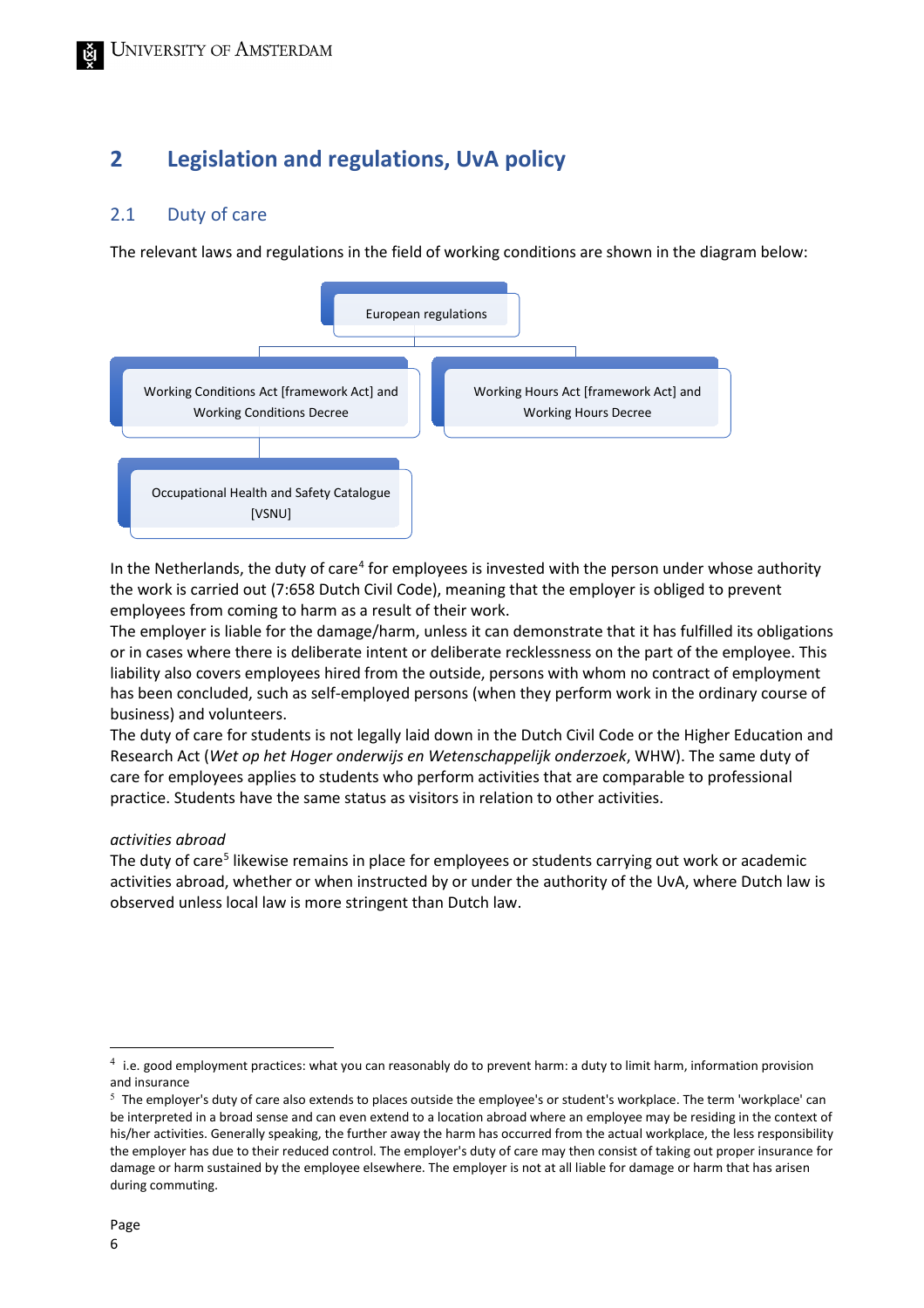## <span id="page-6-0"></span>2.2 Working conditions

#### 2.2.1 Working Conditions Act and Decree

The Working Conditions Act (*Arbowet*) is a framework Act that outlines the duty of care in the area of working conditions respectively. The Working Conditions Decree sets out the regulations with regard to various factors.

#### *students*

The Working Conditions Act and its provisions also apply to students who perform work comparable to professional practice in (parts of) educational institutions, including open spaces.

#### 2.2.2 Occupational Health and Safety Catalogue

The VSNU Occupational Health and Safety Catalogue contains a detailed outline of the employment risks relevant to universities. The VSNU Occupational Health and Safety Catalogue is the assessment instrument used by the Inspectorate SZW (Inspectie-SZW). The VSNU Occupational Health and Safety Catalogue principally prescribes policies with regard to the current sub-catalogues regarding: psychosocial workload; complaints relating to the arms, neck and shoulders (CANS); Risk assessment and evaluation; hazardous substances; Company Emergency Response; information, teaching and supervision; and laboratory animal allergy.

## <span id="page-6-1"></span>2.3 Working hours and rest times

#### 2.3.1 Working Hours Act<sup>2,[6](#page-6-2)</sup>

The Working Hours Act is a framework Act that inter alia outlines working hours and rest times and the method of registration.

#### *students*

This Act and corresponding provisions do not apply to activities of students in (parts of) educational institutions, including open spaces (Section 2.3).

#### 2.3.2 Working Hours Decree

The Working Hours Decree sets out rules for special business sectors. Section 2.1:2(3) applies to scientific research:

• [Sections 4:2](https://wetten.overheid.nl/jci1.3:c:BWBR0007671&artikel=4:2&g=2019-10-24&z=2019-10-24) and [4:3](https://wetten.overheid.nl/jci1.3:c:BWBR0007671&artikel=4:3&g=2019-10-24&z=2019-10-24) an[d Chapters 5](https://wetten.overheid.nl/jci1.3:c:BWBR0007671&hoofdstuk=5&g=2019-10-24&z=2019-10-24) and 6 of the Act<sup>7</sup> and the relevant provisions do not apply to work carried out by employees aged 18 or above, who b. carry out scientific research, insofar as this is required by the nature of the research or the processes to be applied in the research;

Section 5.23 applies to exhibition construction (APM). However, this section can only be applied by collective arrangement; this is not provided for by the CAO-NU.

<span id="page-6-2"></span> $^6$  The policy on working hours and rest times is carried out in conjunction with the policy on working conditions (Section 4.1(1) of the Working Hours Act). Section 5 of the Working Conditions Act (occupational health and safety policy and RI&E) likewise applies.

<span id="page-6-3"></span><sup>7</sup> Section 4.2 Communication of working hours and rest times; Section 4.3: Registration; Chapter 5: Working hours and rest times; Chapter 6: Representative advisory bodies.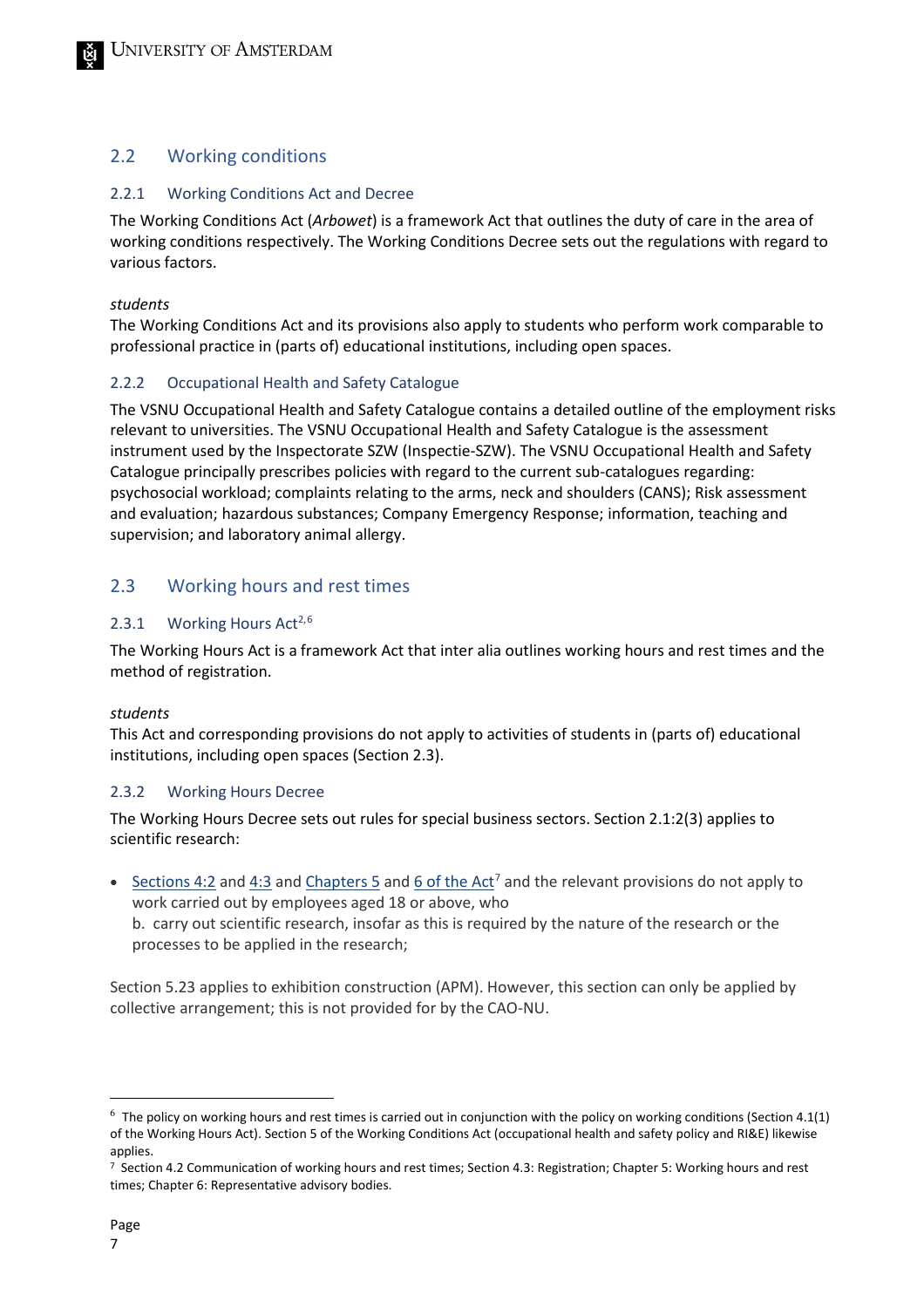### 2.3.3 CAO-NU (31 December 2019 to 31 December 2020)

The Collective Labour Agreement for Dutch Universities (CAO-NU) sets out the standard working hours and rest times in accordance with the Working Hours Act (Section 4.3(1) and (2)). If required for operational management purposes, employees are required to work overtime, work at irregular hours or work an on-call and standby shift or perform work during a deferred shift (Section 4.3.3). The collective labour agreement applies to employees with a function-based contract, with the exception of:

a. the provisions relating to working times and working hours in Sections 4.2, 4.3 and 4.6 to 4.8 (Section 4.5.3).

## <span id="page-7-0"></span>2.4 Absence due to illness and reintegration

The Eligibility for Permanent Incapacity Benefit (Restrictions) Act (*Wet verbetering poortwachter*), the Work and Income (Capacity for Work) Act (*WIA*) and the Disability Benefits Act (*Wet op de arbeidsongeschiktheidsverzekering*) govern the subjects of absenteeism and reintegration.

## <span id="page-7-1"></span>2.5 Other laws and regulations

Other laws, regulations or guidelines, such as the Building Decree, NEN-EN standards, the Drinking Water Act, asbestos regulations, the Equal Treatment (Disability and Chronic Illness) Act may apply to subjects that fall under the occupational health and safety policy. Where applicable, the scope of these laws and regulations is set out in the policy documents relating to these issues.

# <span id="page-7-2"></span>**3 Scope**

The occupational health and safety policy relates to the UvA from the point of view of its responsibility as an employer. This responsibility continues to exist even in cases where UvA employees work for another employer. In general, the UvA remains responsible if a person is carrying out activities under its authority.

This section specifies the situations relevant to the UvA's responsibility as an employer within the meaning of the Working Conditions Act and the Working Hours Act.

The scope of the Health and Safety policy relates to:

- 1. the work of:
	- (international) employees (UvA-employed personnel);
	- guest employees, hired employees and personnel not employed by the UvA, carried out under the authority of the UvA. With regard to these employees, the host employer must make the relevant parts of the RI&E available to the seconding employer, who must communicate them to the seconded employees;
	- (international) students in the context of obtaining credits at the UvA. The Working Conditions Act [and the RI&E] only apply insofar activities comparable to professional practice are carried out;
	- interns and volunteers insofar to the extent that they carry out activities under the authority of the UvA<sup>[8](#page-7-3)</sup>.

<span id="page-7-3"></span><sup>&</sup>lt;sup>8</sup> The UvA does not have a standard agreement for volunteers.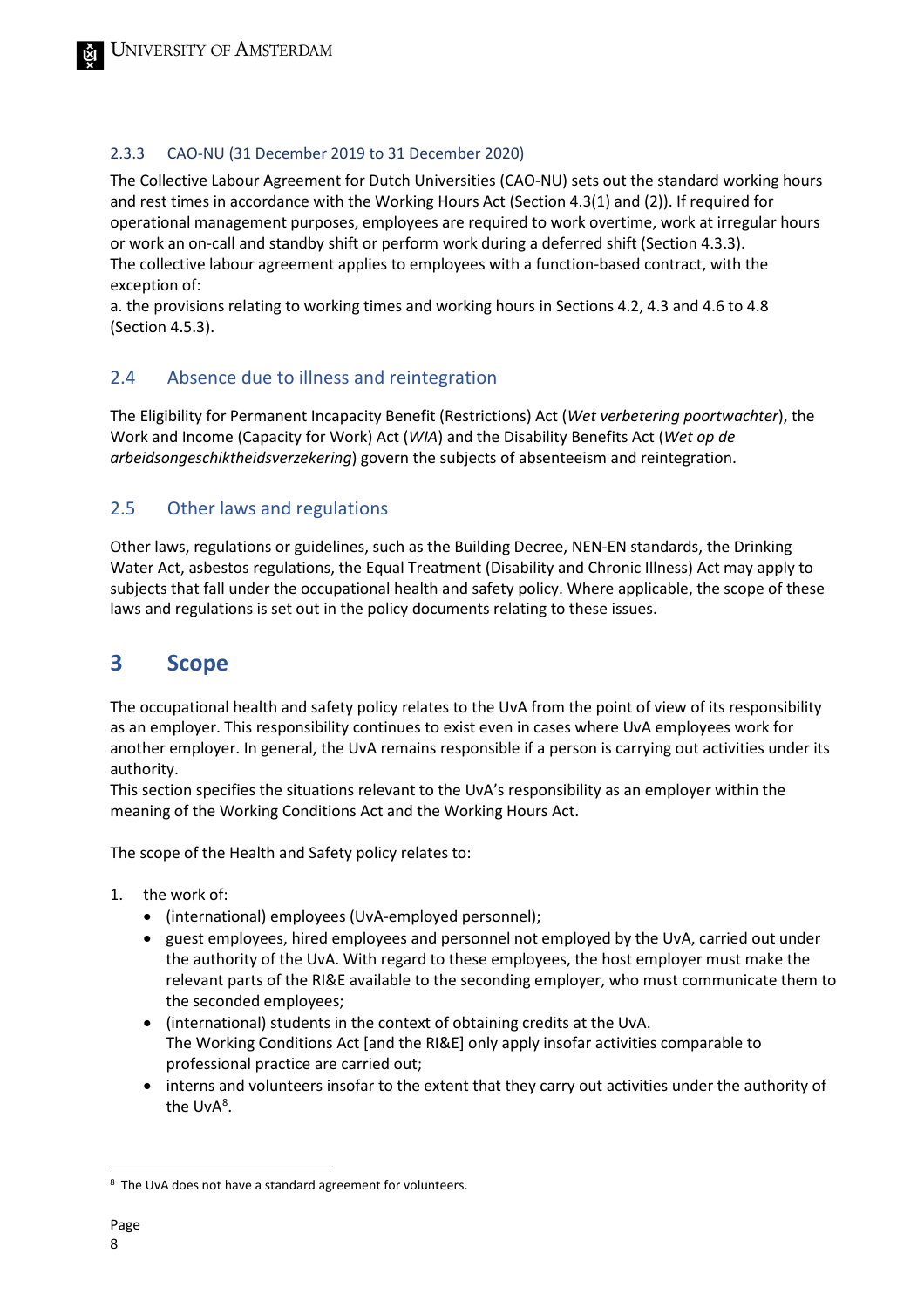- 2. *the presence* of employees, students and third parties (visitors, local residents, tourists) in UvA buildings or at UvA sites.
- 3. *work of UvA employees at organisations other than the UvA* The duty of care<sup>9</sup> remains in force when working at other organisations / when seconding employees to another organisation. The employer or the host organisation must ensure that the employee is able to perform his or her work in a healthy and safe manner. This inter alia applies to UvA Holding and the institutes that fall under the Holding<sup>10</sup>.
- 4. *in the case of the establishment of joint organisations with other knowledge institutions* In the case of organisational units for which the UvA is responsible, whether or not the UvA's occupational health and safety policy or that of the other organisation must be followed will depend on the agreements made in a collaboration agreement (see Appendix 2a). This applies to:
	- the Faculty of Medicine (UvA students in the Amsterdam UMC building);
	- ACTA (UvA students and staff in VU building);
	- AUC (staff and students in UvA building);
	- UvA and AUAS shared service units (employees in externally rented building);
	- Netherlands Institute in Athens and the Netherlands Institute in Saint Petersburg (directors are UvA personnel).
- 5. *permanent and occasional collaborative ventures*

In the case of permanent collaborative ventures with other knowledge institutions in parts of buildings, agreements must be made on what (part of the) UvA occupational health and safety policy should be followed. This applies to the restoration workshops (Faculty of Humanities – Rijksmuseum/RCE). An overview of working conditions is included in Appendix 2b. Agreements should also be made for projects (occasional collaborative ventures), for example with the government or industry.

This occupational health and safety policy does not apply to private companies, limited partnerships and the foundations of the UvA.

6. *employees of external companies*

Employees of external companies (technical, catering, cleaning and other) who perform activities in the buildings or on UvA premises are individually responsible with regarding to working conditions. Both parties (UvA and third parties) must coordinate the presence and control of any risks. The user must be informed of any non-regular activities.

<span id="page-8-0"></span> $9$  The secondment agreement often includes a provision that obliges the host organisation to take out insurance for any damage incurred by the employee during the performance of the work carried out under the host employer's authority. This is because the host employer has control over/influence over the design of the workplace, a position that the original employer does not. The host employer and original employer are jointly and severally liable for any damage suffered by the employee in the performance of the work assigned by the host employer.

<span id="page-8-1"></span><sup>&</sup>lt;sup>10</sup> As employers, the UvA Holding and the institutes that fall under the Holding have individual responsibility within the meaning of the Working Conditions Act and the Working Hours Act.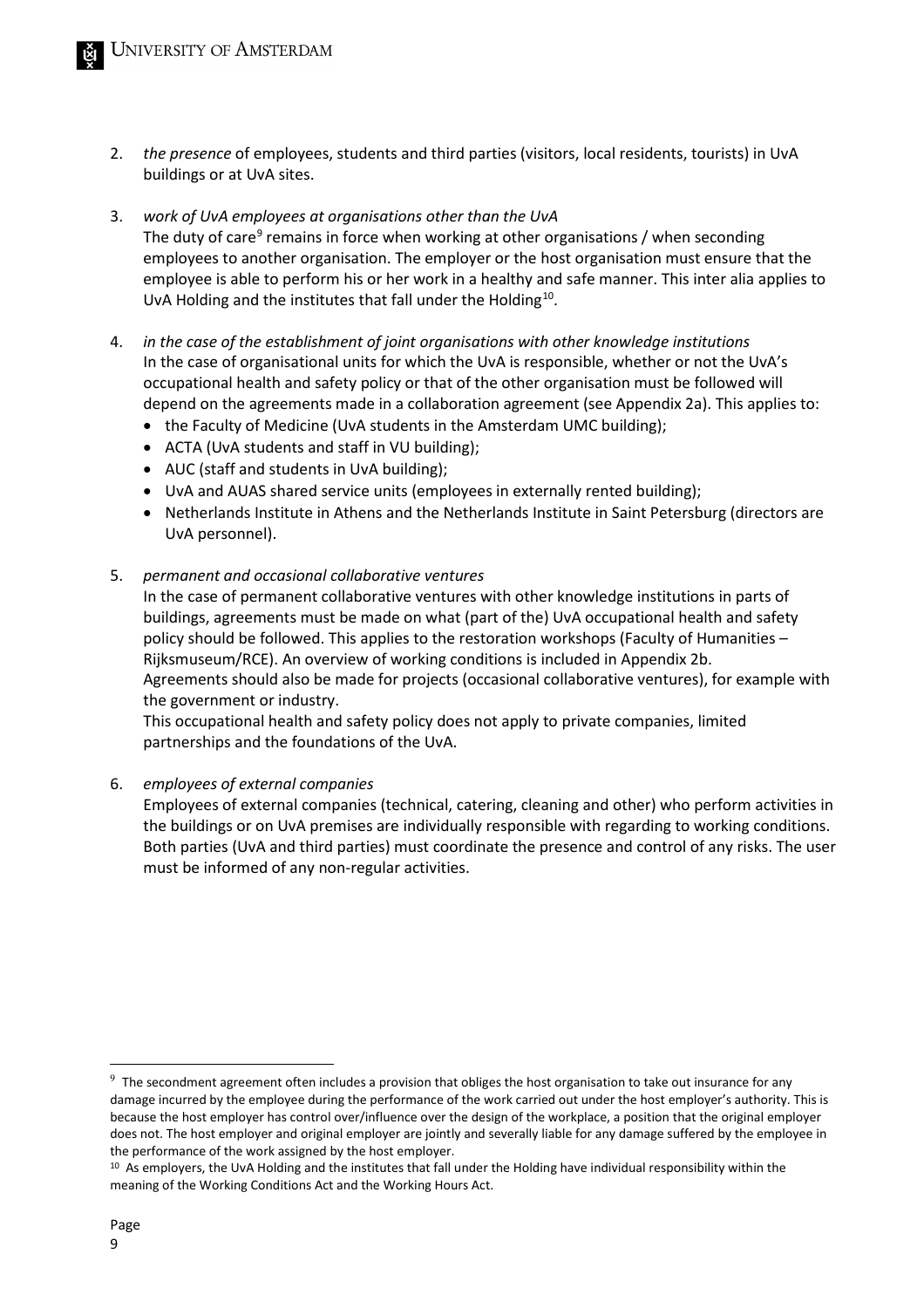# <span id="page-9-0"></span>**4 Risk assessment and evaluation**

Following the adoption of the Risk Assessment and Evaluation (*Risico-inventarisatie en -evaluatie*, RI&E) policy<sup>11</sup>and further to the VSNU Occupational Health and Safety Catalogue, the UvA introduced the RI&E dossier. The RI&E dossier means that there is no single RI&E for the UvA, but rather that the RI&E is carried out by way of the following modules:

## 4.1 RI&E modules – responsibilities and representative advisory bodies

| RI&E module                                                                     | Responsible party                                            | Implementation is the<br>responsibility of:                                                                     | Representative<br>advisory body <sup>12</sup>          |
|---------------------------------------------------------------------------------|--------------------------------------------------------------|-----------------------------------------------------------------------------------------------------------------|--------------------------------------------------------|
| 1. RI&E for Central occupational health and<br>safety management policy         | <b>Executive Board</b>                                       | Occupational Health and<br>Safety Service, under the<br>authority of the SG on behalf<br>of the Executive Board | <b>Central Works</b><br>Council                        |
| 2. RI&E for Decentralised occupational health<br>and safety management policy   | Dean/SG/Service director                                     | Occupational health and<br>safety coordinator                                                                   | <b>Faculty Works</b><br>Council/Joint Works<br>Council |
| 3. RI&E for the Workplace & Work Environment<br>- special modules <sup>13</sup> | Dean/SG/Service director                                     | Occupational health and<br>safety coordinator                                                                   | <b>Faculty Works</b><br>Council/Joint Works<br>Council |
| 4. RI&E for Psychosocial workload (workload<br>and inappropriate behaviour)     | Dean/SG/Service director                                     | Occupational Health and<br>Safety Service, under the<br>authority of the Head of P&O                            | <b>Faculty Works</b><br>Council/Joint Works<br>Council |
| 5. RI&E for Owners                                                              | SG of the University, on<br>behalf of the Executive<br>Board | Occupational health and<br>safety coordinator of the<br><b>Executive Staff</b>                                  | <b>Central Works</b><br>Council                        |
| 6. RI&E for Company Emergency Response<br>(per building)                        | Main building user                                           | Occupational health and<br>safety coordinator of the main<br>user                                               | <b>Faculty Works</b><br>Council <sup>14</sup>          |
| 7. RI&E for Lecture rooms                                                       | Director of FS, on behalf<br>of Executive Board              | Occupational health and<br>safety coordinator of FS                                                             | <b>Central Works</b><br>Council                        |

The subjects per module are outlined in Appendix 3.

The representative advisory body has right of consent regarding:

- the *instrument of the RI&E,* outlining the setup of the implementation of the RI&E. At the UvA, the Central Works Council is the principal representative advisory body, unless a special RI&E module is concerned (please see footnote 7) that is only relevant to the unit in question [in which case approval is deferred to the Faculty or Joint Works Council];
- the *action plan* corresponding to the RI&E.

<span id="page-9-1"></span><sup>11</sup> Please see Appendix 1.

<span id="page-9-2"></span><sup>&</sup>lt;sup>12</sup> Please see 8.2.2 for CSR [Representative advisory bodies].

<span id="page-9-3"></span><sup>13</sup> With individual modules, to be assessed by the Occupational Health and Safety Service in specific situations, such as the *RI&E for Hazardous Substances, RI&E for Fieldwork, placements and excursions, RI&E for MRI .* This differs per faculty/unit/executive staff.

<span id="page-9-4"></span><sup>&</sup>lt;sup>14</sup> Please see 8.2.1 for cases where several users are present in a building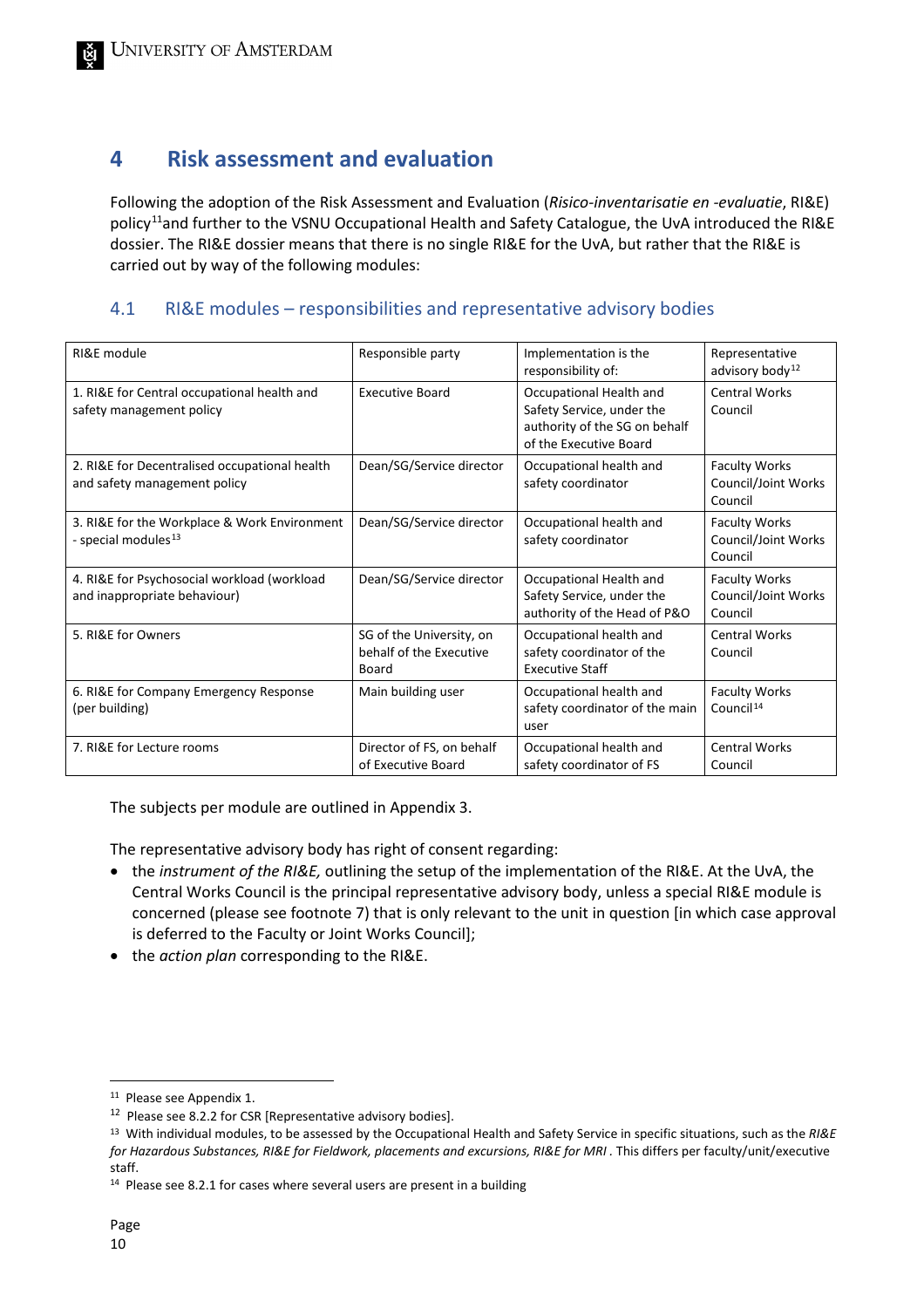## <span id="page-10-0"></span>4.2 Reviewing the RI&E

Reviewing the RI&E itself is the remit of the Occupational Health and Safety Service and is carried out by a certified expert (an occupation hygienist, a labour and organisational expert, a senior safety expert and/or an occupational physician).

The following aspects are assessed in the review:

- accuracy:
	- Have all risks been identified?
	- Is there an accurate representation of the situation at the unit/building?
- up-to-date: Have the current insights into the risks to working conditions (using up-to-date standards and guidelines) been used?
- state-of-the-art: Are the recommendations with regard to measures sufficient?

A copy of the review statement must be submitted directly to the Works Council by the Occupational Health and Safety Service.

Review will not take place if the Occupational Health and Safety Service expert is directly involved in the implementation of the RI&E.<sup>[15](#page-10-2)</sup>

#### *UvA and AUAS shared service units*

Agreements are made regarding the RI&E for the service units shared by the UvA and the AUAS, for example, regarding the RI&E methodology, the structure and implementation of the action plan, requesting approval for the action plan from the Joint Works Council and the Department and Service Representative Advisory Council (Deelraad Staven en Diensten, DSD) (AUAS) (please see Appendix 2.4).

## <span id="page-10-1"></span>4.3 RI&E/Action Plan updating procedure

The Working Conditions Act does not set out a period of validity for the RI&E, however, the starting point is that the RI&E should be up to date. The RI&E must be revised and reviewed in the event of any changes to the working methods, the working conditions or in the event of any technical changes.

The procedure at the UvA is as follows:

- 1. The action plan shall be reviewed at least twice a year and will involve:
	- establishing which measures have been realised;
	- ascertaining whether there have been any new developments, which would require additional assessment.

The findings will be outlined in the progress report (Appendix 4).

- 2. The applicable RI&E module must be revised and reviewed in the event of relocation to another building or part of the building or larger scale reorganisations.
- 3. Each RI&E module is reviewed every five years to assess whether it is still up to date. If this is not the case, the RI&E must be carried out again.

The RI&E/Action Plan, for which the Secretary General of the University or Director of FS, is responsible is discussed with the HR committee of the Central Works Council and the Senior Adviser Safety and Security to ascertain whether the measures have been implemented and whether the RI&E must be updated.

<span id="page-10-2"></span><sup>15</sup> Please see the *RI&E memorandum (* Appendix 1)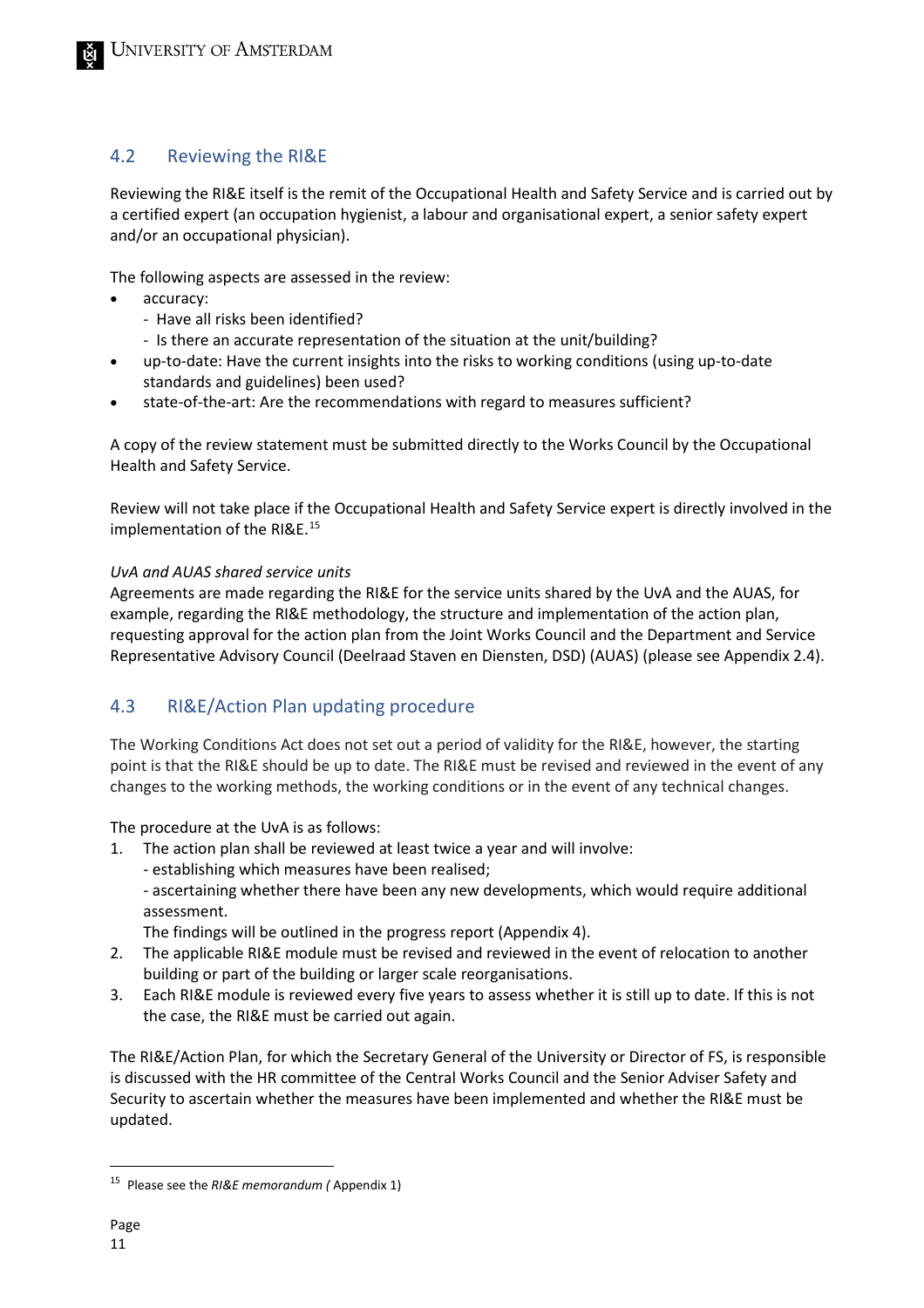The RI&E/Action plan, for which the Dean/Service director or main user of the property is responsible, is discussed with the Joint Works Council/Faculty Works Council, the occupational health and safety coordinator and the administrator/(sub-)mandated official(s) (Dean, operational manager or director) as to whether the measures have been implemented and whether the RI&E should be updated.

The findings are outlined in the annual progress report of the faculty and unit (Appendix 4). The Occupational health and safety coordinator will provide the necessary data for this purpose.

## <span id="page-11-0"></span>4.4 Processes for the implementation and adoption of the RI&E and the implementation of measures

The RI&E is governed by the following process:

- a. The occupational health and safety coordinator provides an overview of the RI&Es to be carried out in the progress report (Q1).
- b. The instruction to carry out the RI&E is issued to the occupational health and safety coordinator or to the Head of P&O (Psychosocial Workload module) by the administrator or (sub-)mandated official.
- c. The RI&E supervisory group (decentralised) will discuss the structure of the RI&E with the Head of P&O or the occupational health and safety coordinator in accordance with the RI&E instrument established for that module.
- d. The RI&E module will be carried out in accordance with that is outlined in the RI&E overview (please see 4.1).
- e. The RI&E report is discussed in the RI&E supervisory group and the action plan is subsequently jointly fleshed out.
- f. The occupational health and safety coordinator will submit the RI&E to the Occupational Health and Safety Service for review. The Occupational Health and Safety Service will submit the review statement to the administrator with a copy to the occupational health and safety coordinator and the Works Council.

*Step f will be omitted in the Occupational Health and Safety Service has been involved with the execution of the RI&E and the drafting of the RI&E report (including the action plan).*

- g. The occupational health and safety coordinator will ensure that the reviewed RI&E (including the RI&E for Psychosocial Workload) is also made available to the administrator.
- h. The administrator will submit the RI&E report to the Works Council for information purposes and will submit the action plan to the Council for approval.
- i. After obtaining the approval of the Works Council, the administrator will ensure the implementation of the action plan. The occupational health and safety coordinator will periodically monitor whether this process is taking place.
- <span id="page-11-1"></span>j. The occupational health and safety coordinator will set out the timetable, the updating and the progress of the action plan in the progress report.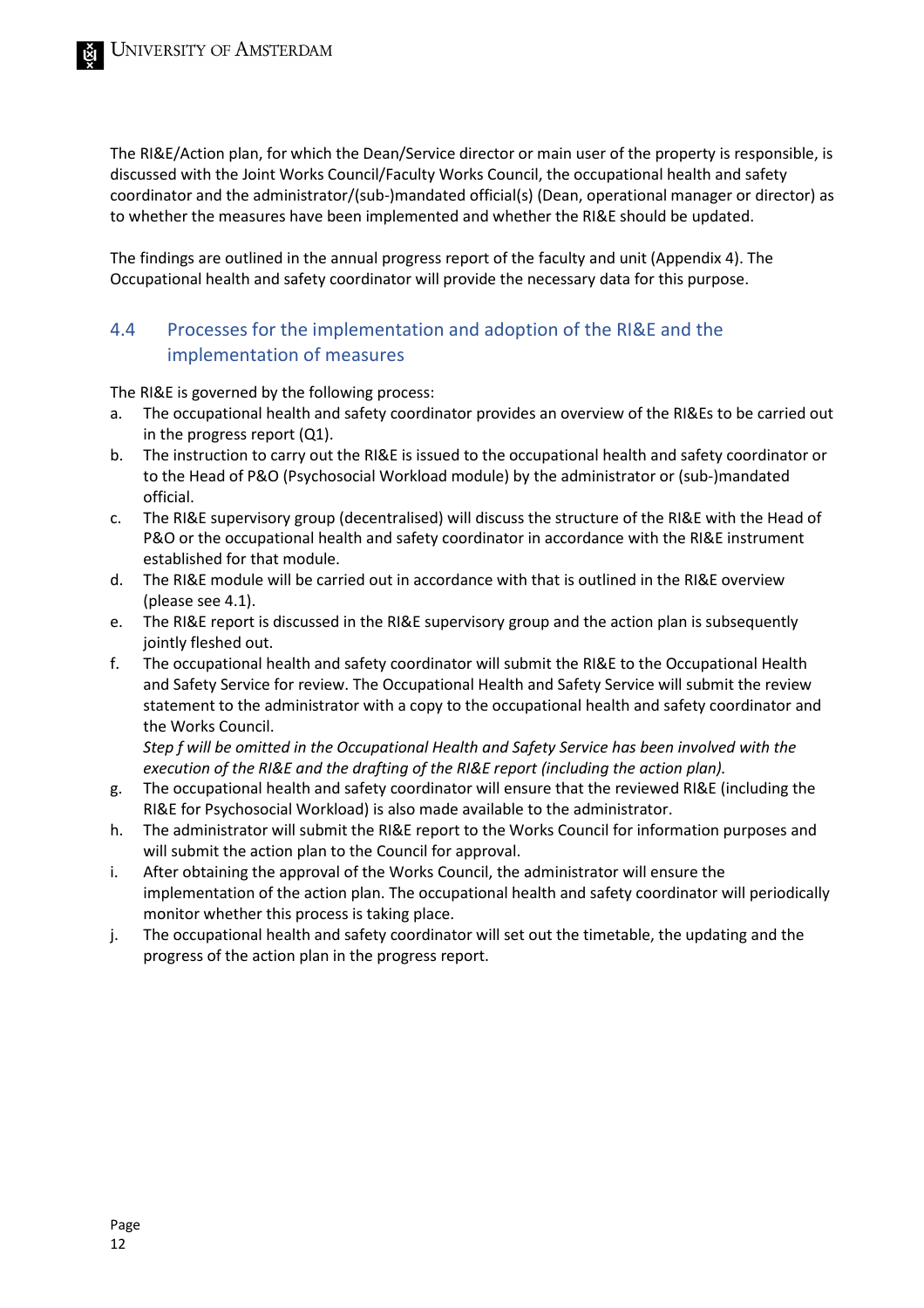# **5 Employee with prevention duties - the occupational health and safety coordinator**

## <span id="page-12-0"></span>5.1 Expert assistance and the occupational health and safety coordinator

Pursuant to the Working Conditions Act, assistance in the area of prevention and employment protection shall in any case consist of:

- providing cooperation in the drafting and execution of an RI&E;
- advising and working closely with the Works Council regarding the measures that have been and are to be taken to ensure the establishment of the best possible policy on working conditions;
- implementing and/or cooperating with measures in the area of working conditions.

This assistance is aimed at preventing harm to health. At the UvA, the employee with the statutory prevention remit is the occupational health and safety coordinator.

## <span id="page-12-1"></span>5.2 Duties of the occupational health and safety coordinator

The occupational health and safety coordinator is the first point of contact for employees when it comes to working conditions. The occupational health and safety coordinator has at least the following duties:

- a. acting as primary adviser to management and employees, both solicited and unsolicited;
- b. supervising the administrative process surrounding the RI&E, meaning the provision of instructions from the executive staff and the provision of the executed and reviewed RI&E to the administrator;
- c. initiating and implementing RI&E modules; implementing or monitoring of the implementation of the action plan;
- d. carrying out workplace assessments and/or in-depth studies;
- e. advising on new developments to prevent risks in the areas of health, safety and psychosocial workload (please see 6.2);
- f. assisting persons with disabilities or chronic illnesses and arranging special provisions. The occupational health and safety coordinator is the first point of contact for employees; the study adviser or the student counsellor is the relevant intermediary for students.
- g. the provision of information and education in the field of working conditions;
- h. handling accident reports in the area of working conditions;
- i. drafting an annual progress report (see Appendix 4);
- j. liaising and consulting with the management, the Works Council (council and committees) and secondary advisers and the occupational physician of the Occupational Health and Safety Service in respect of occupational health and safety policy.

#### *students*

The occupational health and safety coordinator focuses primarily on employees. With regard to students, this role is limited to activities that are comparable to those of professional practice and to providing non-education-related provisions for students with a disability or chronic illness.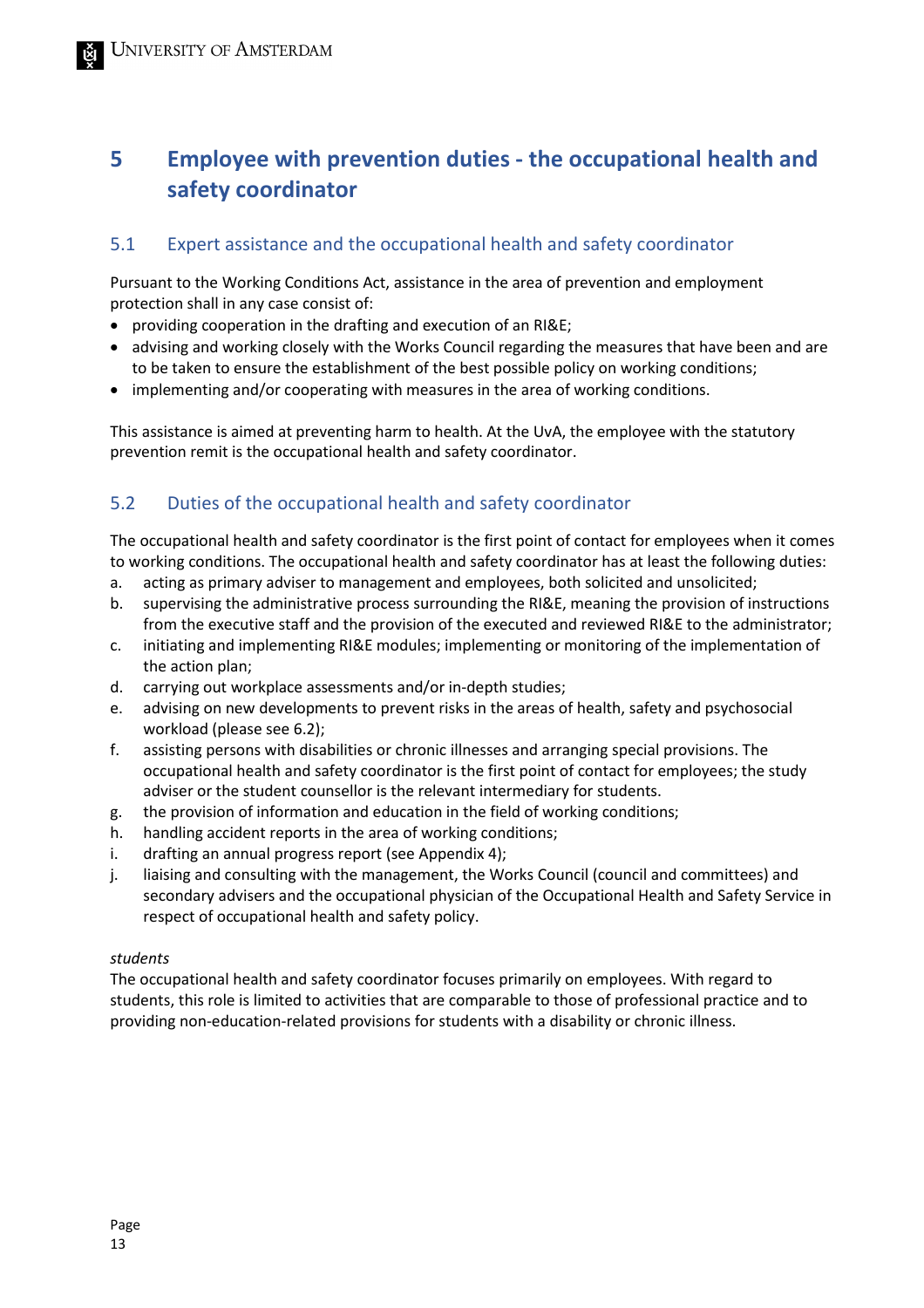## <span id="page-13-0"></span>5.3 Position of the occupational health and safety coordinator

The occupational health and safety coordinator holds a position at the level of the faculty and executive staff/units.

The way in which occupational health and safety management is positioned (direct supervisor, number of occupational health and safety coordinators and division of responsibilities) and the level at which it is organised (at the level of the unit or, for example, of the campus) is submitted to the decentralised Works Council for approval by the administrator.

The occupational health and safety coordinator will be enabled to organise these responsibilities autonomously and independently and he/she shall have the same protection against unfair disadvantage as the members of Works Councils.[16](#page-13-2)

In the event of perceived problems in the performance of the position or disputes, escalation will take place along the hierarchical line (supervisor – dean/service director/SG of the University – Executive Board).

## <span id="page-13-1"></span>5.4 Appointment of the occupational health and safety coordinator

The employer requires the approval of the Works Council for the selection of the person to be appointed as occupational health and safety coordinator. This section outlines the preferred level of education of the candidate as well as the scope and hours of the appointment and the appointment procedure.

Appointments are made by the administrator.

#### 5.4.1 Preferred level of education

The level of expertise must be in line with the nature of the risks as described in the RI&E.<sup>[17](#page-13-3)</sup> Regarding which, the following is relevant:

- the nature of the activities and organisation of the work;
- the number of employees and the complexity of the unit;
- the nature and extent of the risks;
- the level of management and control of working conditions and absenteeism;
- the laws and regulations applicable to the relevant unit;
- the aims in the area of working conditions.

Given that the occupational health and safety coordinator is able to call in the experts of the Occupational Health and Safety Service as secondary advisers, this level is always guaranteed. The certified experts of the Occupational Health and Safety Service will always have a higher education background in their area of focus.

#### 5.4.2 Scope of appointment

There are no (statutory) guidelines for the scope of the appointment of an occupational health and safety coordinator – rather, its requires a tailormade solution. The rule of thumb at the UvA for all health and safety tasks is:

- 1 FTE per 500 employees at the Faculty Science;
- 1 FTE per 1,000 employees at the other faculties, service departments and executive staff.

<span id="page-13-2"></span><sup>&</sup>lt;sup>16</sup> This means that an employer may not dismiss an occupational health and safety coordinator without prior permission from the subdistrict court unless there are compelling reasons to do so.

<span id="page-13-3"></span><sup>17</sup> The STECR guidelines on *'Responsibilities and expertise of prevention officers'* may be used to determine the level of expertise (professional and intellectual level) of the occupational health and safety coordinator.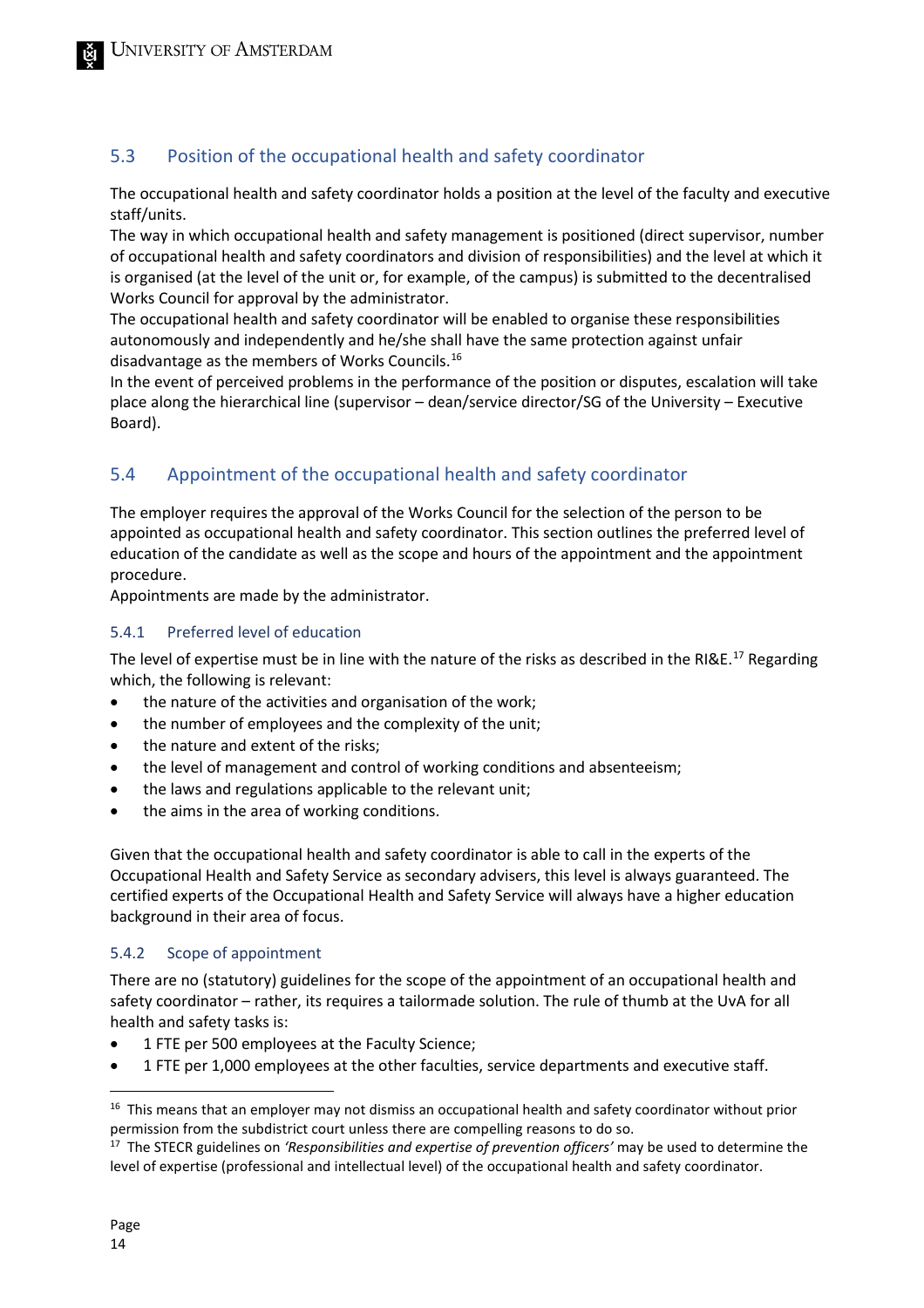The key principle is that they should be able to carry out their duties appropriately during the time made available to them. This will also depend on their expertise, experience and equipment.

#### 5.4.3 Appointment procedure

The position of occupational health and safety coordinator is classified into the UFO job profile of occupational health and safety and environment specialist.

Recruitment and selection follow the standard procedure with the following additions:

- 1. Recruitment:
	- \* determining job profile. A sample job profile is attached in Appendix 5.
	- \* submitting profile to Works Council for approval.
- 2. Selection:
	- \* establishing an application committee: a member of the Works Council may be added to the committee;
- <span id="page-14-0"></span>3. Submitting proposed candidate to the Works Council for approval.

# **6 Governance - Process, roles, responsibilities and powers**

In this chapter, governance in the area of process and roles, responsibilities and powers is detailed along the following lines*:*

- 1. Organisation of occupational health and safety management: UvA-wide (1.1) and decentralised (1.2) with particular focus on occupational health and safety responsibilities at the service departments (1.3) and the role of the Occupational Health and Safety Service (1.4);
- <span id="page-14-1"></span>2. Occupational health and safety management topics.

## 6.1 Organisation of occupational health and safety management

The organisation of health and safety management is shown in the flowchart below:

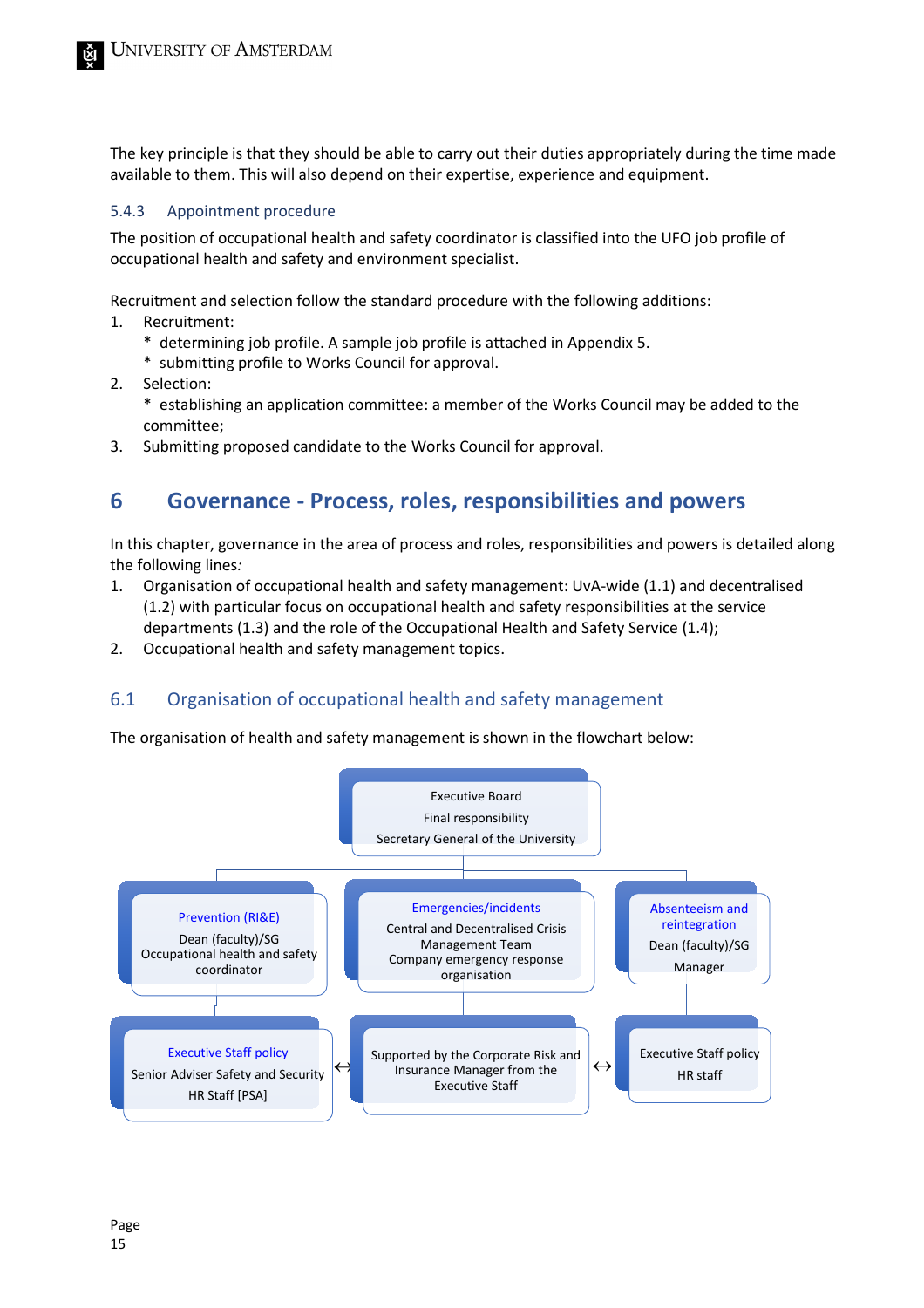#### 6.1.1 UvA-wide occupational health and safety management

The Executive Board is responsibility for policy making in the area of working conditions and draws up UvA-wide frameworks. One of the members of the Executive Board is the portfolio holder for Health and Safety and the Environment. There will be areas of overlap with the HR portfolio with regard to certain aspects.

The Executive Board has delegated the responsibilities with regard to staff and students to the implementing organisation [*Standard Operational Management Mandate*] and matters related to housing to Real Estate (owners' responsibilities), Facility Services (management duties) and Real Estate Development (development and renovation) [*Space Utilisation Regulations*] – under the authority of the Secretary General of the University.

In order to ensure that the policy is implemented, the Executive Board receives an annual overview of the progress reports (through the Senior Adviser Safety and Security). Any shortcomings are discussed by the Executive Board in the periodic executive consultations (PBO).

Policy preparation and other responsibilities at the strategic level are assigned to:

#### a. HR staff

- psychosocial workload *(psychosociale arbeidsbelasting, PSA)*, namely workload and social safety (incl. RI&E for psychosocial workload);
- working and rest times (in accordance with the Collective Labour Agreement);
- absence due to illness and counselling for sickness absence;
- drafting (bonus) schemes in the area of working conditions (CER/First Aid, computer glasses);
- service agreement contract monitoring and link with the Occupational Health and Safety Service.

#### b. Senior Adviser Safety and Security

- for the other subjects, particularly health and safety at work;
- chairing the occupational health and safety coordinators consultations;
- reporting accidents at work subject to a notification obligation to the Inspectorate SZW and supervising inspections by Inspectorate SZW;
- providing support for health and safety contract monitoring and acting as a hub in the area of prevention.
- c. Corporate Risk and Insurance Manager
- supporting the crisis teams (crisis management and salvage) in dealing with large-scale and/or major incidents at home and abroad;
- taking out relevant insurance policies;
	- assessment within the framework of the insurance policy requirements inter alia regarding:
		- the completion or delivery of a new construction or renovation project;
			- research projects involving test subjects or medication;
			- international movements.

#### 6.1.2 Decentralised occupational health and safety management - occupational health and safety management mandate

#### *administrator*

The administrator is responsible for realising a healthy and safe workplace and study environment and for putting in place measures in the area of working conditions. The following policy documents outline decision-making authority and the responsibility arising based on use of the buildings respectively: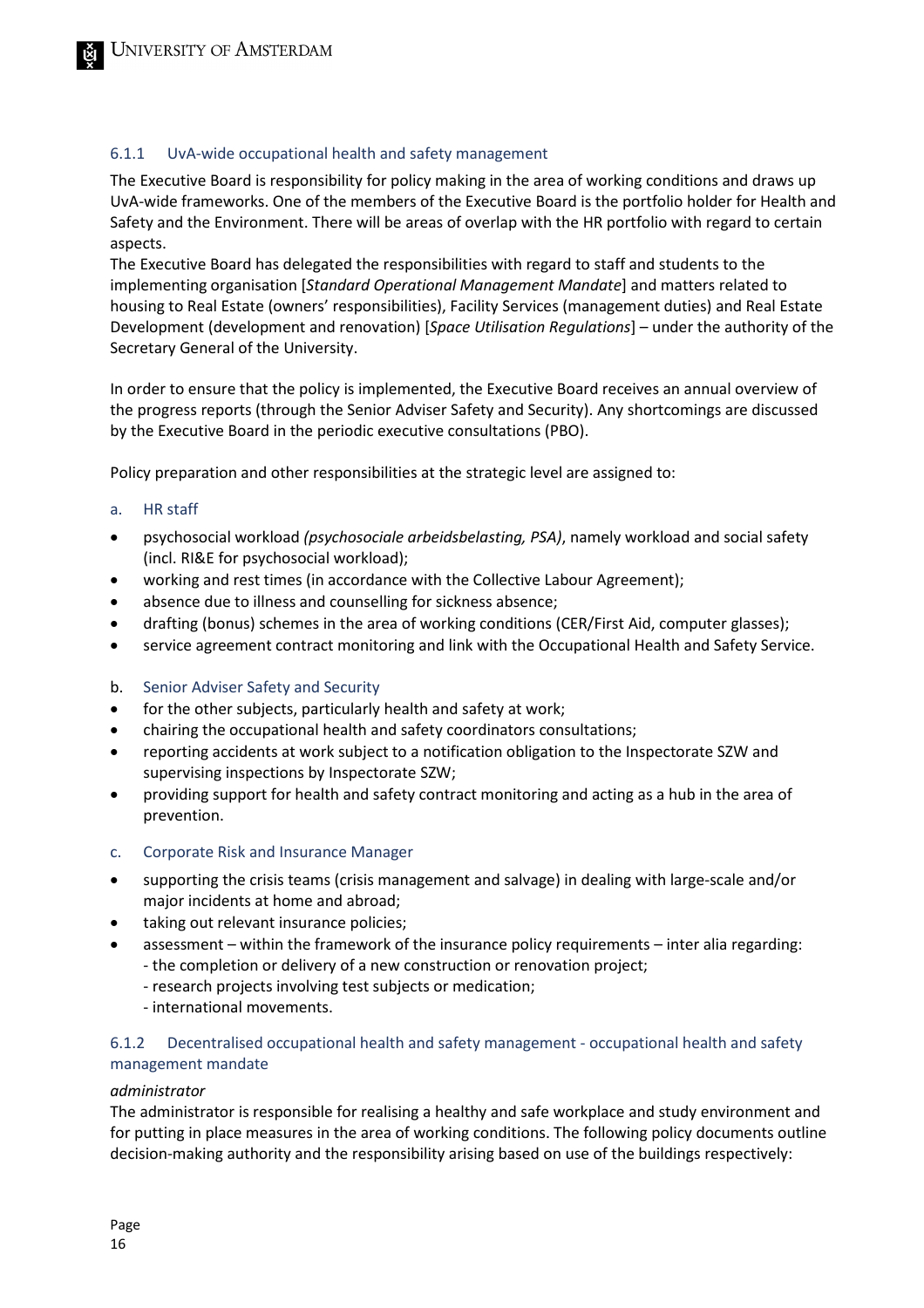- a. The *Standard Operational Management Mandate*: the administrator, in his/her position as the mandated official has the authority to take decisions and to carry out actions in the area of security and safety, including the welfare, the health and safety of persons working in or for the benefit of the unit, students that are present and other third parties (Article 3.1d).
- b. the *Space Utilisation Regulations:* these regulations set out the responsibilities and authority from an ownership, use and management point of view. As the user of a building, the administrator is responsible for the occupants and for the activities that take place inside the building. In cases where there are several users in a building, the principal user will act as the coordinator (Article 7.1). Where users live together on a campus, agreements will be made regarding safety, occupancy and management (Article 7.8).

In concrete terms, this means that the administrator is responsible for organising occupational health and safety management in his/her domain. The administrator will in any case retain final responsibility for:

- realising a healthy and safe working and study environment;
- where applicable, translating UvA-wide policy to his/her individual domain;
- the presence of an expert occupational health and safety coordinator charged with carrying out the duties outlined under 5.2; The administrator will ensure sufficient expertise, time and training for these duties to be performed. When appointing an occupational health and safety coordinator, the approval of the Works Council (Faculty/Joint) will be requested. These responsibilities may be divided between various parties, provided that the coordinating party for these responsibilities is clear. This distribution of responsibilities must be submitted to the relevant Works council (please see 5.3);
- carrying out or instructing the execution of the RI&Es and implementation of the measures included in the action plan for the various RI&E modules. The administrator is ultimately responsible for implementing the measures in the action plan for the RI&E modules;
- making information regarding the executed RI&E modules available and requesting the approval of the Works Council (Faculty or Joint) for the action plan associated with the RI&E;
- preventing new risks in relation to renovations/relocations/new products and services/arrangements and materials by consulting with the occupational health and safety coordinator prior to decision making (please see under 6.2);
- arranging permits or exemptions when these are required for the activities to be carried out;
- setting up and chairing a decentralised crisis management team;
- the organisation of Company Emergency Response by assigning the following duties: \* the coordination of the Company Emergency Response organisation to a CER team leader (putting together team, training, training exercises, payment of bonuses);

\* carrying out evacuations to a chief team leader per building – if the administrator is the principal user of a building<sup>[18](#page-16-0)</sup> – for a chief team leader who is responsible for evacuations in the event of an emergency [*Company Emergency Response Regulations*];

\* designating and instructing all lecturers in the role of evacuating official during teaching activities;

• including the main findings of the occupational health and safety coordinator's progress report in the Integrated management report; the progress report will be submitted to the Works Council for information purposes. The administrator will include objectives in the area of working conditions in the annual plan for the faculty.

Administrators will be able to make mutual agreements for each campus regarding the collective organisation of occupational health and safety management on that campus. These agreements will

<span id="page-16-0"></span><sup>&</sup>lt;sup>18</sup> An overview can be found in the UvA buildings register [UvA website].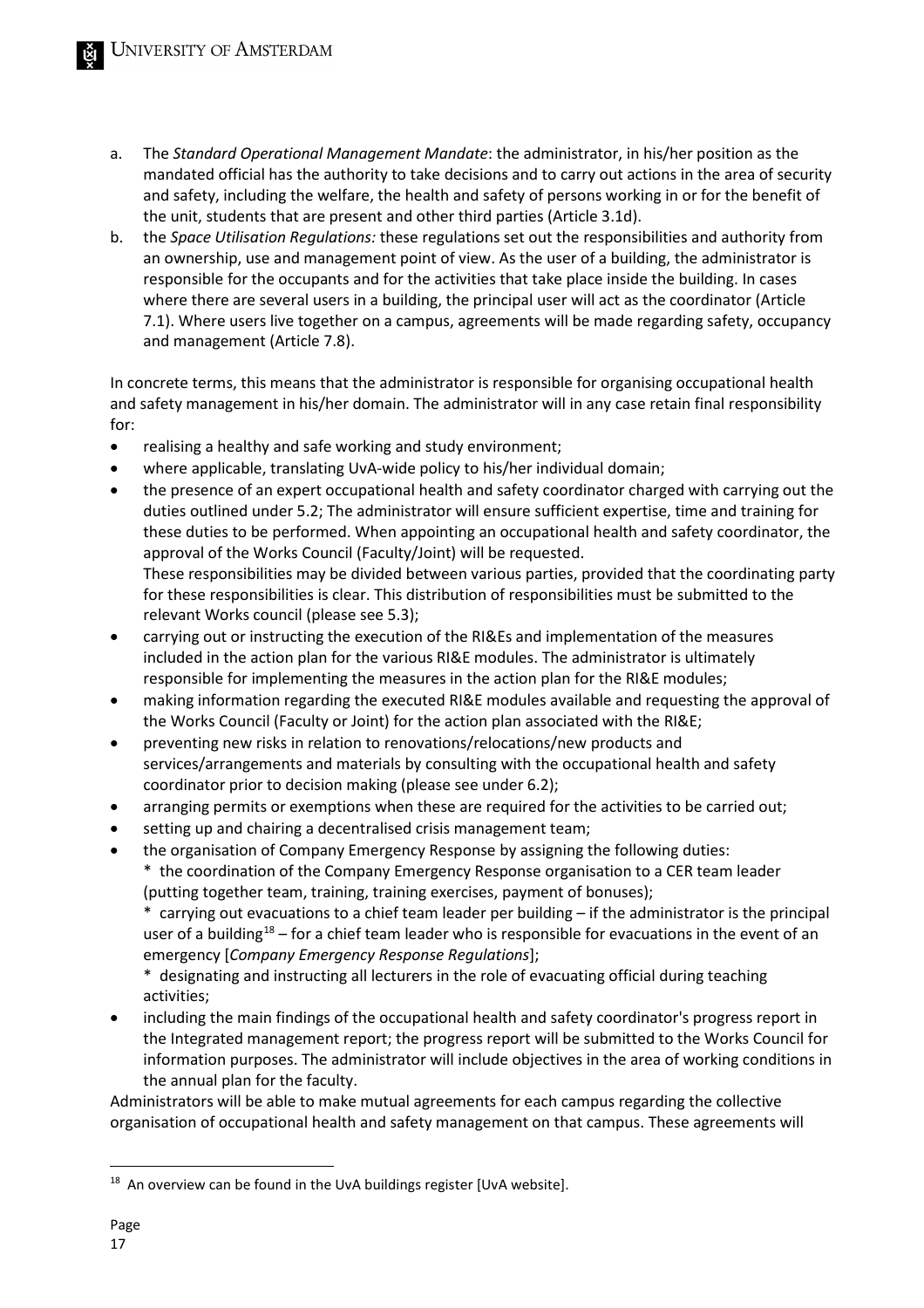always include the way in which the representative advisory bodies will be involved regarding health and safety document that require the approval or advice of those bodies (please see 8.2).

#### *supervisor[s19](#page-17-0) and lecturers/tutors*

Managers/supervisors are responsible for ensuring good working conditions for the employees and this includes both the physical workplace and workload and social safety. For duties relating to support for absence due to illness, please refer to the University of Amsterdam Absence due to Illness Protocol. Managers have a supervisory role when it comes to work involving risks. In the case of students, this responsibility is assigned to lecturers or persons supervising practicals or fieldwork. During teaching activities, lecturers are responsible for evacuating students.

#### *staff and students*[20](#page-17-1)

Staff and students are required to:

- ensure their own safety and that of others;
- use work equipment and personal protective equipment correctly and not to make any modifications that could lead to the risk increasing;
- participate in education and safety tutorials that are provided by or on behalf of the employer;
- report any hazardous situations to the manager/supervisor or occupational health and safety coordinator. For the purposes of registration and aftercare, all incidents are reported on the digital incident registration system.

Employees are entitled to stop their work in the event of an acute and serious risk to their safety and health without this affecting their legal status.

Employees are entitled to access to the occupational physician for health questions related to their work [occupational health surgery, set out in contractual terms]. Their supervisor/employer will not be informed of such consultations.

Employees are entitled to a second opinion in relation to support for absence due to illness, the periodic occupational health medical examination (PAGO), the appointment examination and health consultation (please also see under 6.1.4).

#### 6.1.3 Decentralised occupational health and safety management - service departments

#### a. FS

Responsibilities in the area of working conditions assigned to FS include:

- compliance with and/or review according to laws and regulations in relation to management, accessibility and renovation (of parts and/or installations) of buildings, facilities, teaching areas and premises, including the drafting and updating of the *Facilities Programme of Requirements*;
- focusing on reducing adverse effects on working conditions and physical accessibility in the procurement process and the final specifications in the FS Purchasing Department;
- coordinating the initial communication in the event of any incidents and emergencies in accordance with the UvA Crisis Management Guide (*Crisiswijzer UvA*) and the FS Incident Management Guide (*Incidentenwijzer FS*) through the UvA Central Control Room;
- managing and conducting audits into safe working practices of external companies: in accordance with the Safety Regulations for Third Parties (*Veiligheidsreglement Derden*) and the Working Safely procedure (*Procedure Veilig Werken*);
- supporting the application, management and the reporting of permits or exemptions required by law and supervising inspection visits (with the exception of the Inspectorate SZW); timely

<span id="page-17-0"></span><sup>&</sup>lt;sup>19</sup> Supervisors also bear responsibility in terms of criminal liability, although they will only face prosecution in highly exceptional circumstances.

<span id="page-17-1"></span><sup>20</sup> Please see under Scope 3.1.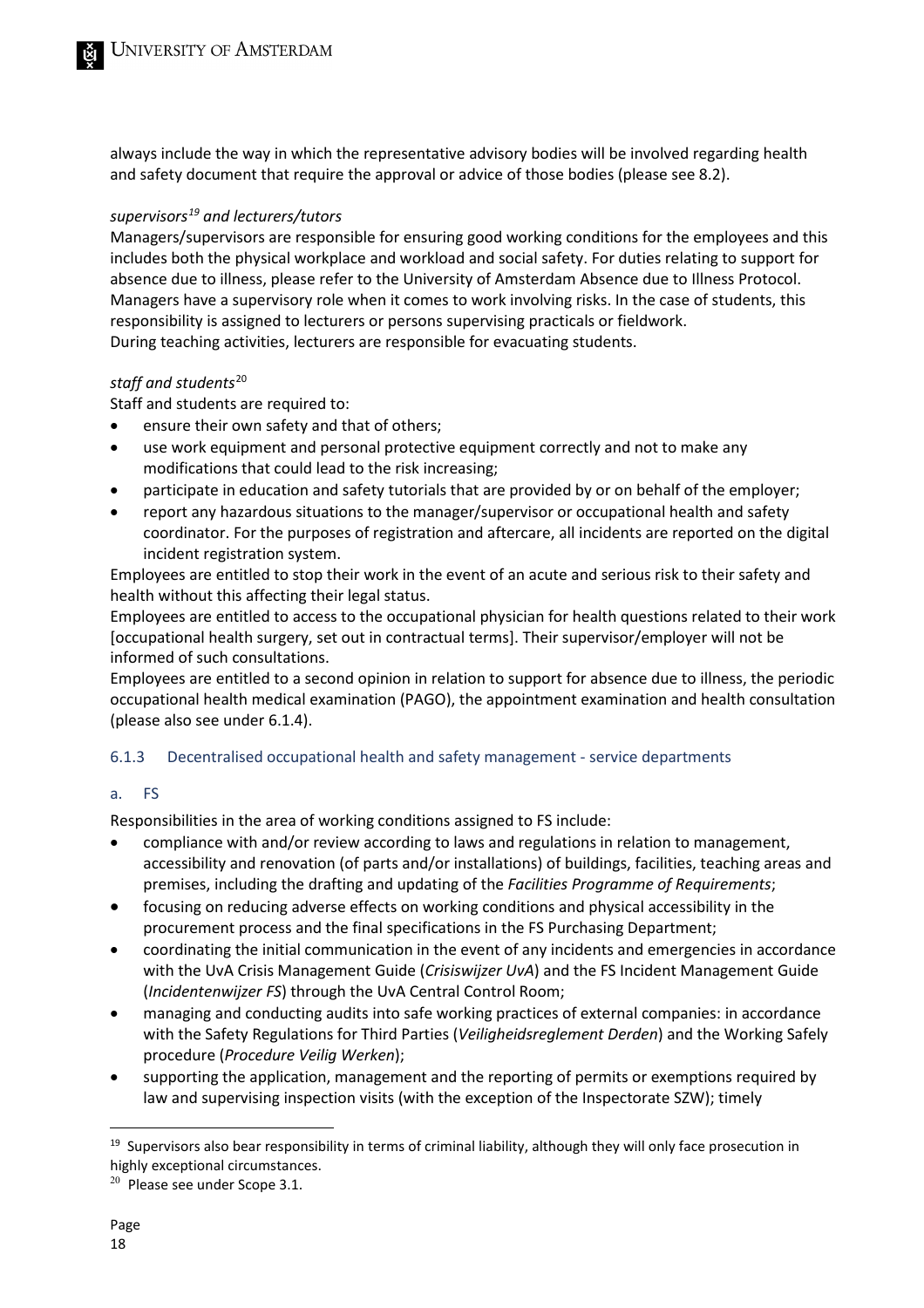identification and communication in respect of the Owner as to what changes are required to continue to ensure compliance with the permit requirements;

- the maintenance, updating, coordination with users and instruction for digital incident registration; the provision of data for reports;
- contract management and evaluation of training courses in the area of Company Emergency Response and First Aid;
- contract management and evaluation of the training courses for the control room and the central crisis management teams;
- (co-)implementing the RI&E for Owners and the RI&E for Lecture Rooms;
- the safe delivery and completion of workstations (including cabling);
- Facility Services is the first point of contact for employees with regard to facility aspects and/or building-related matters, such as breakdowns or nuisance. The occupational health and safety coordinator of the user will always be informed if a complaint cannot be handled immediately;
- a monitoring role with respect to the Executive Staff regarding changes to laws and regulations in Facility Services' area of responsibility.

The responsibility of Facility Services regarding specific issues, such as asbestos and hazardous substances/biological agents, is outlined in separate policies.

In order to support the occupational health and safety activities in maintenance and management, FS works with occupational health and safety coordinators in relation to the user segment and FS is able to engage an independent party, such as the Occupational Health and Safety Service or an asbestos consulting firm.

#### b. Real Estate Development

The Real Estate Development department is responsible for working conditions relating to renovations and new construction. The department ensures that all (safety) regulations are complied with during the renovation or construction as well as that the buildings to be delivered/completed comply with the requirements for working conditions laid down by law and lower regulations.

This includes ensuring safety if a construction project is carried out while use continues in the building or its immediate surroundings.

The process is described under 6.2.1a.

#### c. ICTS

ICTS's responsibility for working conditions, when purchasing certain systems or programmes, lies in testing user-friendliness or in the purchase of specific occupational health and safety software, such as break software.

In addition, ICTS is responsible for coordinating safety with FS for on-site projects and technical spaces managed by ICTS.

#### d. Student Services

The student counsellors have an advisory/signalling role and can refer students to the occupational health and safety coordinator for non-educational services (particularly in the area of physical accessibility).

#### e. University Library

The University Library is responsible for providing accessible, safe and ergonomically varied study spaces.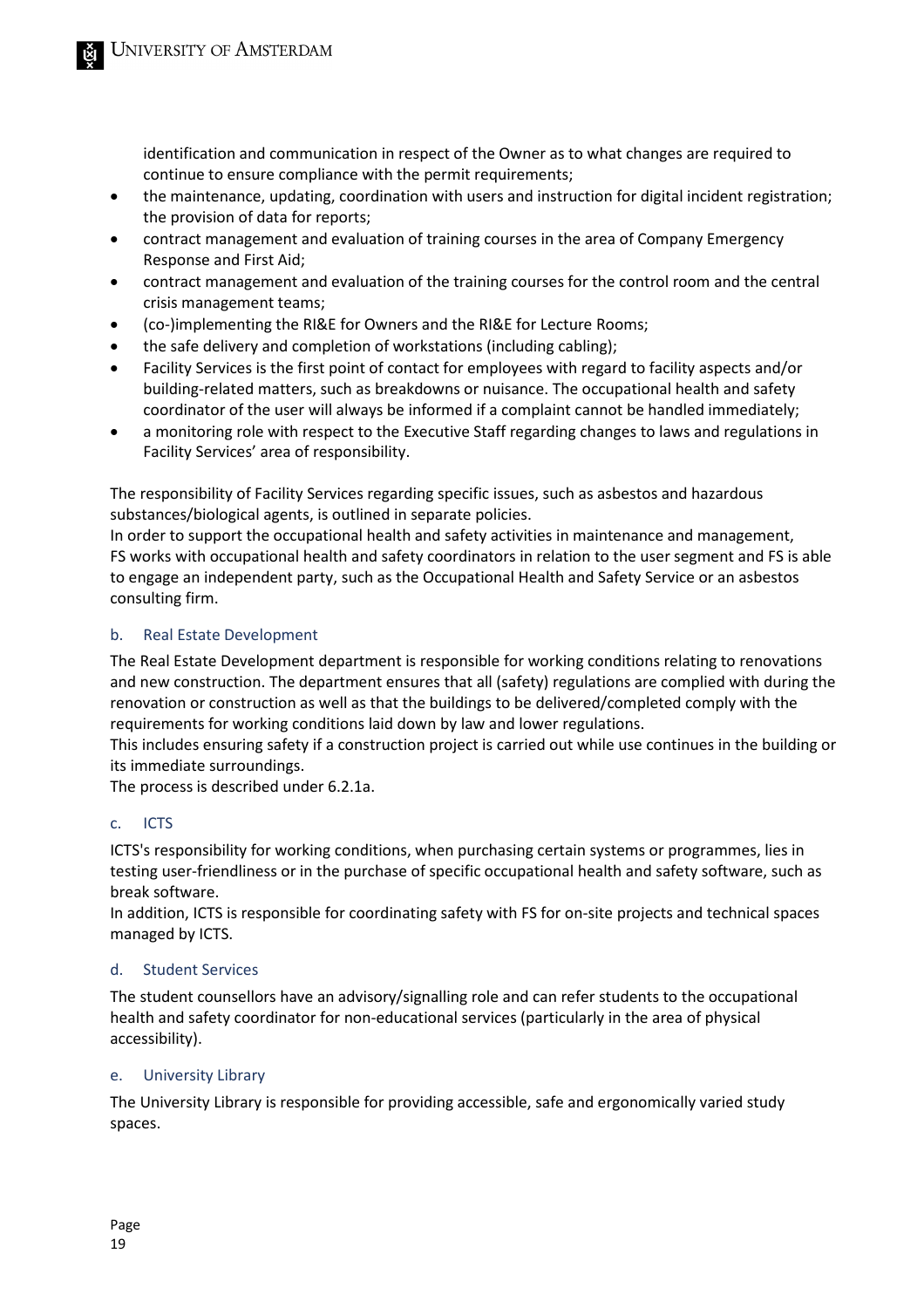#### 6.1.4 Occupational Health and Safety Service

The statutory duties carried out by the Occupational Health and Safety Service include advising persons in relation to absenteeism, conducting an occupational health surgery, carrying out occupational health inspections (in accordance with the RI&E), reporting work-related illnesses, reviewing the RI&E and carrying out medical examinations prior to employment<sup>21</sup>.

The activities and findings are outlined each year in an annual report that is submitted both to the Executive Board and the faculties and the Executive Staff & service departments.

The service agreement sets out agreements regarding the nature of the support and allocation of the various experts.<sup>22</sup>

#### *Prevention*

The experts of the Occupational Health and Safety Service are secondary advisers who may support the UvA at the request of the occupational health and safety coordinator, the Executive Staff or the FS. This may relate to:

- a. projects<sup>[23](#page-19-2)</sup> that are included in the annual work plan with the Occupational Health and Safety Service. The agreements in the work plan are concluded at a decentralised and central level.
- b. reviewing the RI&E modules. The (experts of the) Occupational Health and Safety Service have the statutory duty of reviewing an RI&E for accuracy, reliability and state-of-the-art status (best available knowledge at the time and generally recognised best practices). The review statement is submitted directly to the Works Council by the Occupational Health and Safety Service.
- c. advice relating to the occupational health assessments associated with the RI&E;
- d. analysis of accidents at work;
- e. responding to current issues that arise, such as indoor climate problems, supervising a department with regard to workload or inappropriate behaviour;
- f. supporting employees with a disability in relation to:
	- complex issues relating to terms of employment;
	- allocation of disabled parking (medical assessment);
- g. monitoring and communicating with regard to relevant changes to laws and regulations;
- h. organising and/or contributing to the thematic consultations of the occupational health and safety coordinators.

All experts are required to work closely with and advise the occupational health and safety coordinator and the Works Council.

The recommendations will be independent and will be issued both solicited and unsolicited. The experts of the Occupational Health and Safety Service will periodically consult with the various occupational health and safety coordinators and will take part in the OHS coordinator consultations. The

<span id="page-19-0"></span>The *Medical Examinations Act* and the *Pre-Employment Medical Examinations Decree* set out stringent requirements for the admissibility and performance of pre-employment medical examinations respectively. At the UvA, pre-employment medical examinations are only carried out if they are included in an adopted policy paper regarding a specific subject.

<span id="page-19-1"></span><sup>&</sup>lt;sup>22</sup> All the duties that an employer is required to undertake by way of an Occupational Health and Safety Service under the Working Conditions Act are outlined in the service agreement. In the event of interim changes to the law, these are added to the service agreement as an addendum. The most recent amendment to the law inter alia concerned enabling the occupational physician to visit every workplace at the UvA and ensuring that the Occupational Health and Safety Service had an adequate complaints procedure in place.

<span id="page-19-2"></span><sup>&</sup>lt;sup>23</sup> The projects do not cover aspects relating to ordinary management and maintenance that fall under the responsibility of Facility Services. At the request of FS, the Occupational Health and Safety Service may be engaged for further investigation (e.g. for indoor climate issues).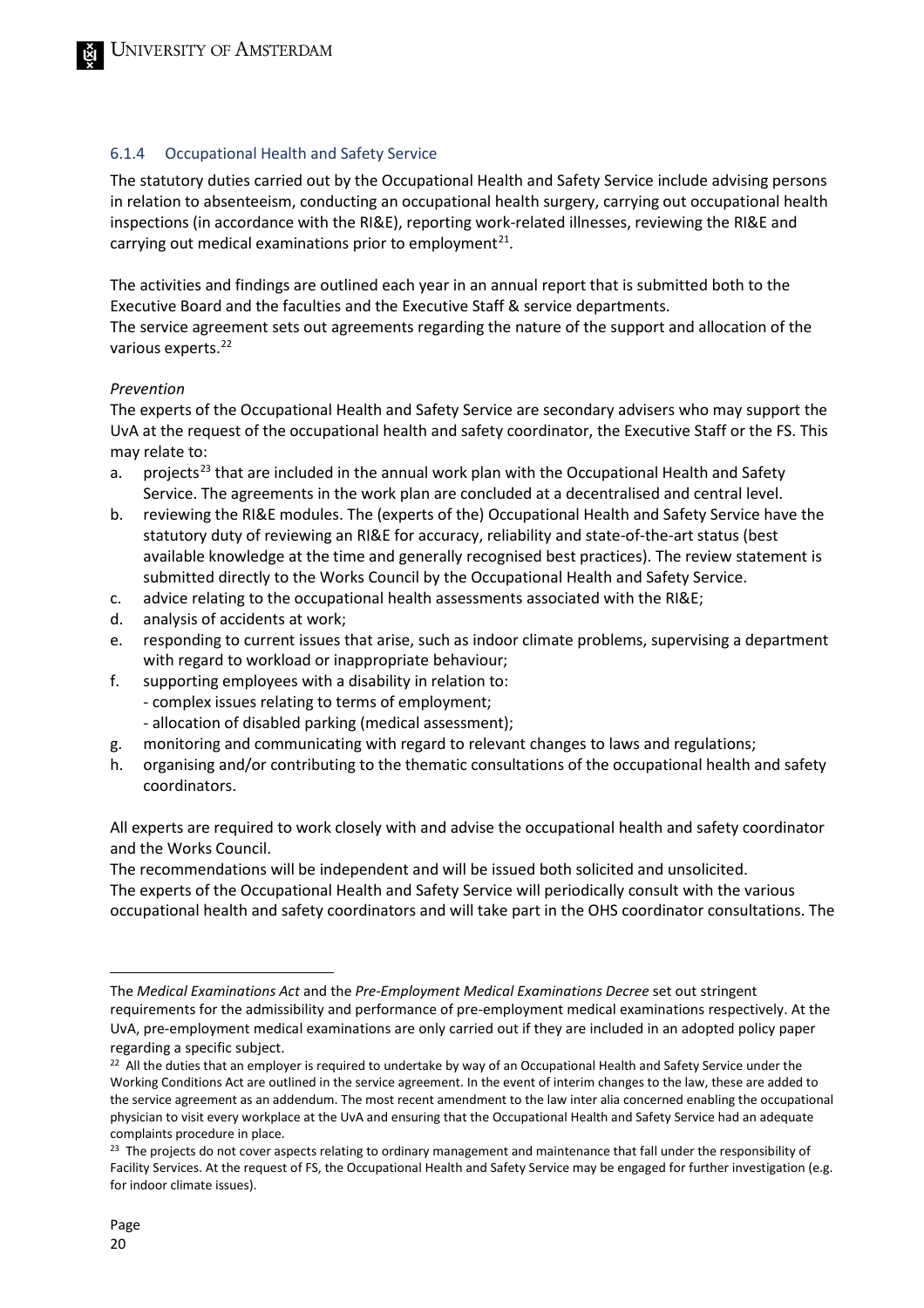head of the Occupational Health and Safety Service will periodically consult with the Chair of the Executive Board and with the central and decentralised Works Councils.

#### *support for absence due to illness*

Support for absence due to illness consists of advising employees who are unable to perform their work due to illness [in accordance with Absenteeism policy and the University of Amsterdam Absence due to Illness Protocol].

#### *consultation*

Appendix 6 outlines the regular UvA consultations between the UvA and the Occupational Health and Safety Service including agenda items and frequency. At each of these consultations, any issues can be identified by each party to ensure the quality of service.

## <span id="page-20-0"></span>6.2 Occupational health and safety themes

Occupational health and safety management is an ongoing process and consists of the following steps:

- a. prevention of new risks;
- b. controlling existing risks;
- c. limiting residual risks (and their impact);

The legislation provides for the RI&E to follow a PDCA cycle: assess→, evaluate→, measures→, re-assess and evaluate the effectiveness of the measures taken.

#### 6.2.1 Preventing new risks

#### a. (Large/small-scale) construction and renovation projects

Real Estate Development follows a standard process at the start of any large-scale construction project. In order to ensure that no uncontrollable risks in the area of working conditions should arise, the following working method is used for each project:

1. *Programme of Requirements and phase documents*

a. The Facilities Programme of Requirements (FS) (also) includes guidelines in respect of occupational health and safety aspects and insurance requirements as part of the Programme of Requirements of a specific project;

b. A section on occupational health, safety and the environment is to be included in phase documents as yet to be determined.

#### 2. *review of phase documents for health and safety aspects*

An occupational health and safety<sup>[24](#page-20-1)</sup> thematic group will be set up for projects that will assess the various phase documents on their potential impact on working conditions, physical accessibility and social safety.

The following participants will take part in this thematic group:

the project leader or his/her deputy as chair (Real Estate Development, HO), the occupational health and safety coordinator of the Executive Staff (ownership aspects), the occupational health and safety coordinator of the (principal) user, a representative from the Safety department (FS) (management aspects, including external parties, and permits) and a representative from the Occupational Health and Safety Service. The thematic group will advise the project.

After discussion of the recommendations of the *thematic group on occupational health, safety and the environment* in the programme group, occupational health and safety will be included as a section in the proposal that will be submitted to the steering committee for decision making

<span id="page-20-1"></span><sup>&</sup>lt;sup>24</sup> Component 3 will be launched in 2020 as a pilot, with the effectiveness of this method being evaluated after 2 years (in 2022).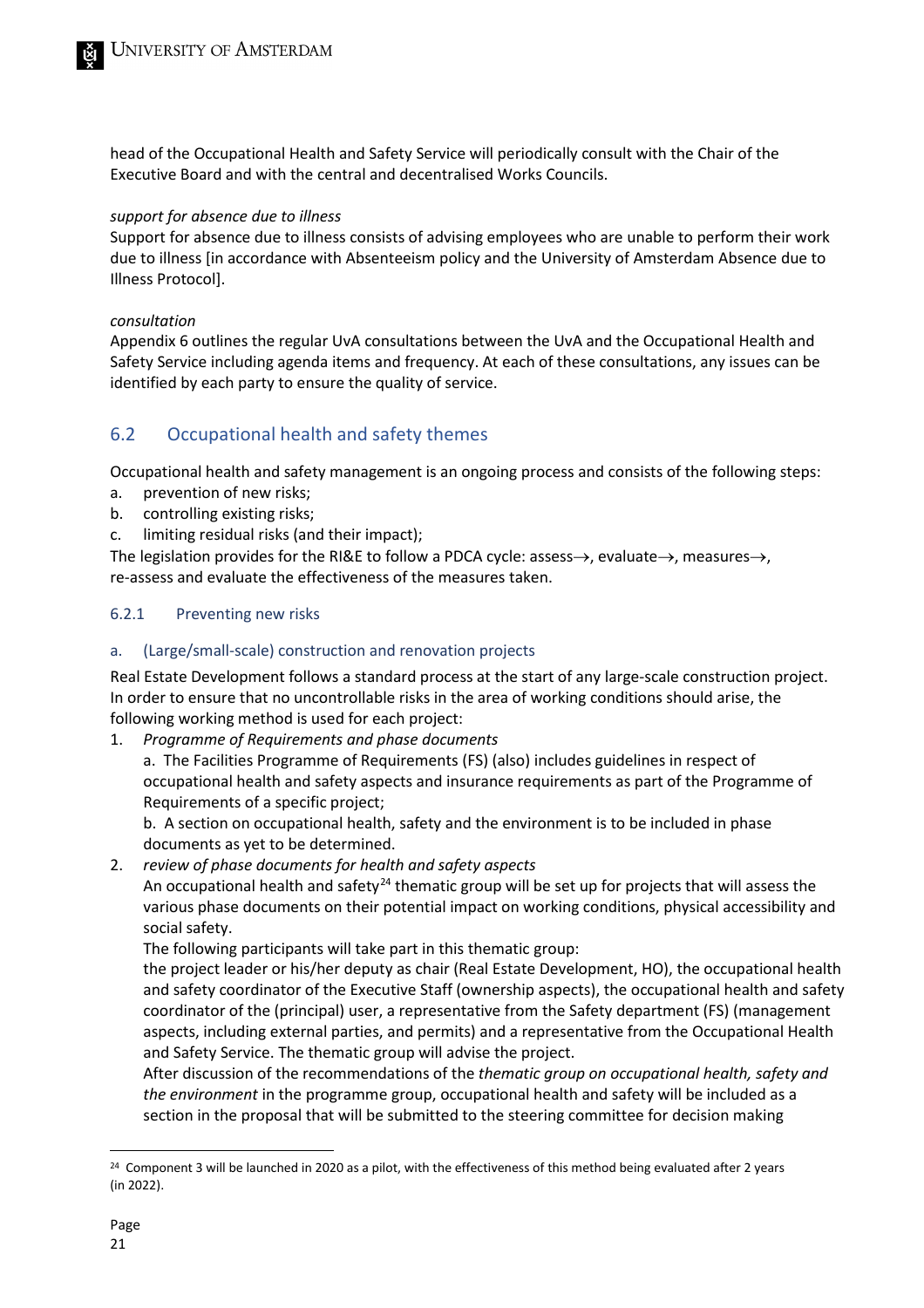purposes by the director of Real Estate Development. This section will be disclosed to the occupational health and safety coordinator of the Executive Staff in advance.

#### 3. *construction phase*

An Accessibility, Liveability, Safety and Communication (BLVC) plan<sup>25</sup>, or impact analysis, will be drawn up by the executing party – in consultation with HO, the (principal) user and FS – in order to ensure that the implementation of the project should not have or should have a limited adverse impact on the continuity of the primary process or on the safety of the staff, students and local residents in the adjacent buildings/spaces of outdoor areas (including noise pollution, vibrations, blocking of escape routes).

#### 4. *delivery*

A structural and a technical handover will take place from the contractor to the HO, after which the HO will hand over the premises to the owner (in accordance with the *Handover and Acceptance Protocol*). This protocol includes health and safety aspects and insurance requirements.

#### *FS renovation projects*

All regulatory aspects are always reviewed at the start of small-scale (architectural) projects, of which working conditions and physical aspects are always fixed components.

Based on the risk theme, the project leader will always request the advice of the Housing Safety team (Veiligheid van Huisvesting), during which process the Occupational Health and Safety Service may always be consulted as a secondary adviser.

The *Facilities Programme of Requirements* applies to the design and realisation of projects. Construction of lecture rooms, however, follows the Facilities *Programme of Requirements for Lecture Rooms*.

Where the work may affects the process of the (future) user of the building (section), the occupational health and safety coordinator of the user will be informed and possibly consulted. The user will have to formulate its own requirements if not provided for by the principles of the *Facilities Programme of Requirements*.

When small-scale projects are delivered, the aforementioned Safety Department will – at the handover to the user – assess whether they comply with the Working Conditions Act.

#### *leasing external, structural (teaching) premises*

#### *\* via Teaching Logistics Office (BOL)*

When leasing teaching areas, FS will adhere as much as possible to the *Facilities PoR* or the *PoR for Lecture Rooms* (appendix to the *Facilities PoR)*. If the location to be hired deviates from the Programme of Requirements, this will be presented to the user, along with the nature of the deviation. However, a number of requirements must always be ensured, even in the case of one-off leases. This is laid down in the document *Minimum Requirements for the Leasing of Teaching Facilities or Premises[26.](#page-21-1)* This includes requirements for indoor climate, accessibility, social safety and safe escape.

#### *\* through the faculties*

Faculties leasing teaching areas will follow the BOL method as outlined in the above.

<span id="page-21-0"></span><sup>&</sup>lt;sup>25</sup> BLVC: Accessibility, Quality of Life, Safety and Communication (Dutch: Bereikbaarheid, Leefbaarheid, Veiligheid en Communicatie)

<span id="page-21-1"></span><sup>26</sup> To be drafted in 2020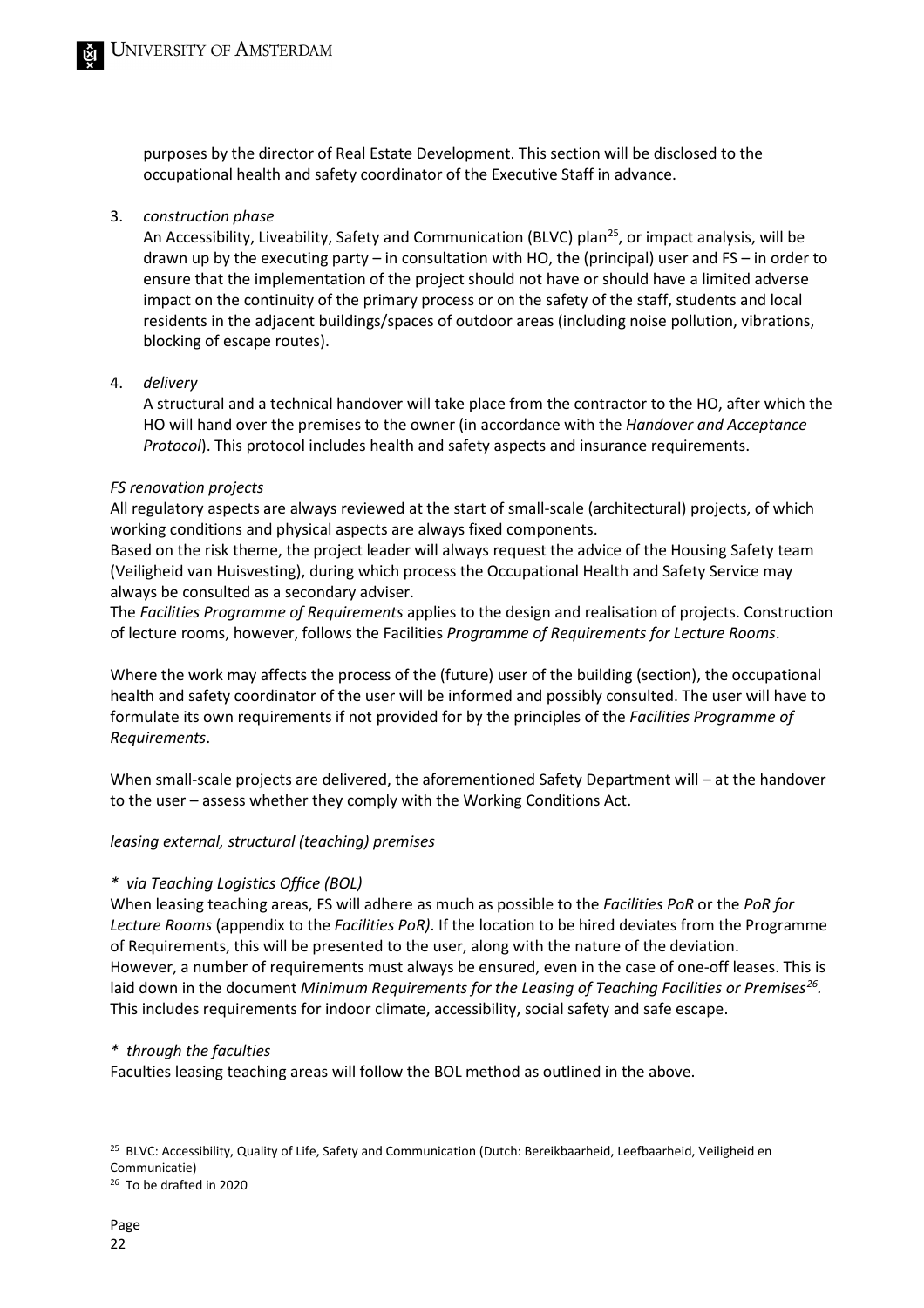#### b. Purchasing and tendering

#### *central purchasing*

The Purchasing Department (FS) is responsible for central purchasing at the level of the campus, the UvA and the UvA-AUAS. In order to ensure that new tenders or extensions of existing contracts do not adversely affect working conditions and/or physical or digital accessibility, the following working method is used:

- 1. Periodic (at least four times a year) review of the procurement calendar (senior purchaser at the Purchasing Department, representative of Housing (Safety Department), the Digital Accessibility coordinator (ICTS) and an adviser from the Occupational Health and Safety Service) in order to ascertain: *Are there any foreseeable risks to working conditions or to physical or digital accessibility?*;
- 2. If there are any potential risks, the adviser of the Occupational Health and Safety Service will appoint an adviser with relevant expertise who will consult with the project leader of the relevant tender. The consultations will determine whether specific topics should be added to the programme of requirements and in which way the adviser will remain involved (written test, participation in a working group, themed session on occupational health and safety/accessibility);
- 3. The recommendation will be put to the project group: a) if the project group adopts the recommendation, the subject will be included in the specifications. The specifications containing the agreements from the recommendation will later form part of the contract. b) if the recommendation is not adopted by the project group, the recommendation is put before the steering committee of the tender. The project group will outline its reasons why the recommendation cannot be included and will attach its decision.
- 4. The steering committee, in which the client is a participant, will decide whether or not to follow the recommendation or support the project group's reasons. The client will consult its own occupational health and safety coordinator in this process.

#### *decentralised purchasing*

The administrator is responsible for including the impact on working conditions or accessibility (see 6.1.2) in the purchasing process at the level of the faculty, service department or executive staff. In doing so, the method as outlined for central purchasing may be followed, where the occupational health and safety coordinator takes the place of the adviser from the Occupational Health and Safety Service. In the event of any risks that may impact other users of the building or to the building as such, the occupational health and safety coordinator will work with a representative from Housing (Safety Department).

#### c. New setups

In the case of new setups, a risk assessment is carried out in consultation with or by the occupational health & safety coordinator in accordance with the *Checklist for technical (trial) setups and/or projects*  [Good Practice #6 RI&E VSNU Occupational Health and Safety Catalogue].

#### d. New techniques and materials

New techniques and new materials (including new chemical substances) are developed at the Faculty of Science. The *Hazardous Substances* Policy outlines how risks from hazardous substances (including nanomaterials) are controlled.

#### e. Studies involving test subjects or animals

#### *test subjects*

A research proposal involving test subjects will be reviewed by the (Medical) Ethics Committee per faculty. In the case of a research plan that involves changes to usual working methods, entailing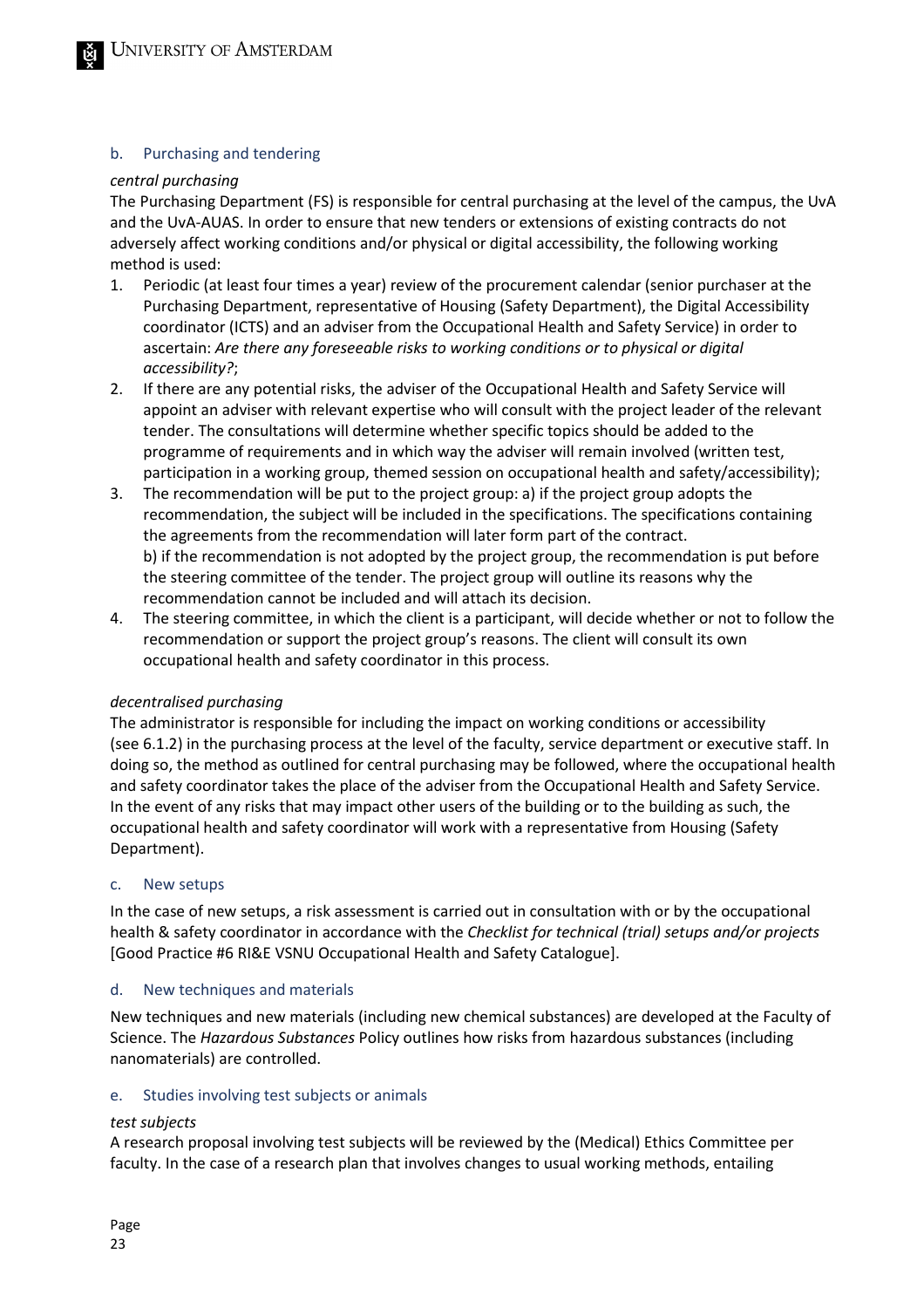potential risks in the area of working conditions, a risk assessment will be carried out by the occupational health and safety coordinator.

#### *laboratory animals*

The Animal Experiments Committee (Dierexperimententencommissie, DEC) assesses any research involving laboratory animals with regard to ethical aspects.

If a research plan involves working conditions that deviate from daily practice (as described in the *RI&E module for Animal Housing and Laboratory Animal Allergy),*a risk assessment is carried out by the occupational health and safety coordinator.

#### f. New working and study environments

Fieldwork, work placements and excursions involve working outside of UvA premises and buildings, which may relate to locations that have been visited for many years or new locations. A risk profile is developed at each faculty/department where fieldwork, work placements and excursions take place and a risk assessment is carried out – for each new project or new location – if the nature of the risks give rise thereto [to be included in the Fieldwork, work placements and excursions policy (please see Appendix 1)].

#### g. Building management or organisational innovations (FS)

In the event of a new development (FS Innovations working group), an employee from the Occupational Health and Safety Service and one of the OHS coordinators will be invited to assess this development for occupational health and safety aspects.

#### 6.2.2 Controlling existing risks

There may be existing risks or (new) risks may arise in relation to work that is already underway. Occasionally such risks are linked to the introduction of a different method or of a new technique or type of equipment, measures that elevate the workload (e.g. administrative pressure) or regulatory changes.

The RI&E is the instrument used to periodically monitor the existing situation and these new developments. The Employee Monitor, the absenteeism analysis, incident registration, the progress reports of the occupational health and safety coordinators and the CAO-NU are instruments that identify whether specific issues and/or job or high-risk groups deserve additional focus.

Key themes, for example, include workload, social safety, the introduction of flexible working practices, the status of PhD students, the large-scale transition to the use of laptops, the need for the purchase of a seated/standing desk.

During the construction phase of major or small-scale projects, it is necessary to ensure that the construction site and the corresponding work do not pose a risk to the environment. The internal project supervisor (HO or FS) is responsible for monitoring any such risks.

#### 6.2.3 Limiting residual risks (and their impact)

Not every type of risk can be foreseen or sufficiently controlled.

#### a. Incident reporting, registration and handling

The *incident management* policy outlines the handling, reporting and registration of incidents. The occupational health and safety coordinator is responsible for investigating all recorded incidents in the field of working conditions, with the aim of preventing similar incidents. The OHS coordinator may consult the Occupational Health and Safety Service for the assessment of an accident.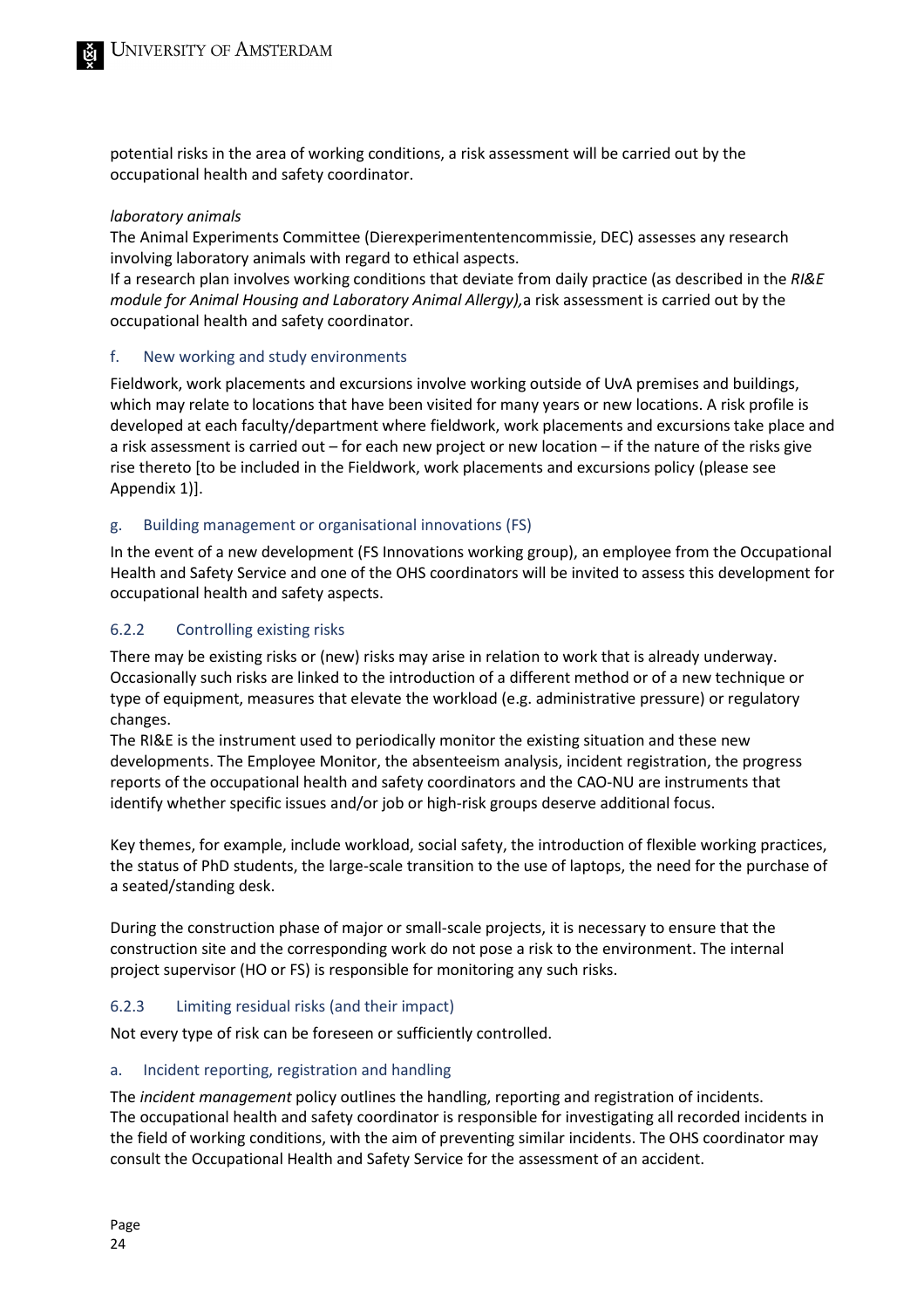Serious accidents involving UvA employees must be reported to the Inspectorate SZW immediately (within 24 hours) by the Senior Adviser Safety and Security. The term 'serious accident' is defined as an accident involving hospitalisation and (suspected) permanent injury or a fatal accident.<sup>[27](#page-24-3)</sup> Although there need not necessarily be a causal relationship with the work, the accident is subject to a notification obligation if it has taken place within UvA premises or buildings. This similarly applies to third parties operating under the authority of the UvA, such as temporary workers or self-employed persons. In the case of students, the accident must have been a 'work-related' accident. The accident will be subject to a notification obligation if the student was carrying out work comparable to professional practice.

#### b. Crisis management teams and CER organisation

The *incident* management policy sets out the organisation of the crisis management teams, with the *Company Emergency Response policy* outlining the Company Emergency Response (CER) organisation.

#### c. Work-related absenteeism

The method on support for absence due to illness is followed with regard to work-related absenteeism (see 6.1.4). Occupational physicians are obliged to report any cases of work-related absenteeism to the Netherlands Center for Occupational Diseases (Centrum voor Beroepsziekten).

<span id="page-24-0"></span>This obligation does not exist for employee not employed by the UvA, visiting staff and students.

## **7 Governance – consultation structures**

## <span id="page-24-1"></span>7.1 Occupational health and safety coordinators' consultations

The occupational health and safety coordinators will consult at least three times a year under the auspices of the Senior Adviser Safety and Security, with FS (Facility Management, Safety Department) and the experts from the Occupational Health and Safety Service likewise taking part in the consultations.

A thematic meeting will be held two to three times a year, the content of which will be prepared by the Occupational Health and Safety Service.

The OHS coordinators' consultations will focus on the following issues:

- contributing to occupational health and safety policy and the impact of its implementation;
- participation in decision making regarding RI&E module and RI&E report methodology;
- catching up on regulatory changes and development within the disciplines;
- discussing the annual report and the work plan of the Occupational Health and Safety Service;
- <span id="page-24-2"></span>• sharing experiences from practice.

## 7.2 CER directors' consultations

The purpose of the CER directors' consultations<sup>28</sup>is:

1. gaining information regarding or contributing to policy developments at strategic, tactical and operational level and impact per campus/cluster;

<span id="page-24-3"></span><sup>&</sup>lt;sup>27</sup> The accident must still be reported as an accident at work even if hospitalisation takes place or if permanent injury is diagnosed at a later stage.

<span id="page-24-4"></span>An accident subject to a notification obligation must be reported within 24 hours or parties may risk a fine of up to € 50,000. <sup>28</sup> As outlined in the UvA and AUAS Company Emergency Response policy, please see Appendix 1.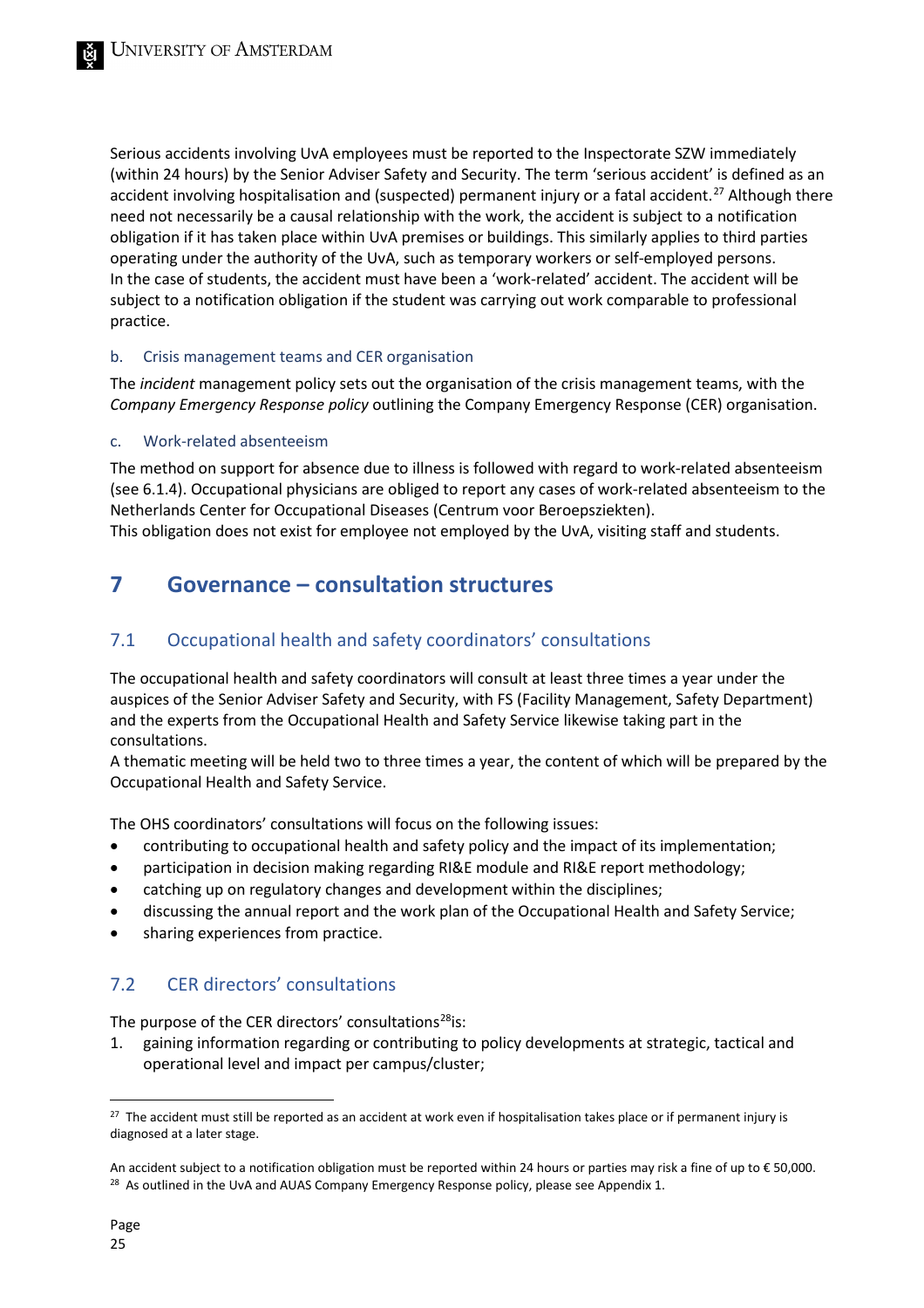- 2. planning, coordination and evaluation of evacuation training exercises, training courses, external support;
- 3. feedback relating to problems within the CER directors' consultations, identifying trends and any UvA-wide (and AUAS-wide) approach.

Consultations will take place four times a year. Participants include: CER directors from UvA and AUAS, Senior Adviser Safety and Security and FS (Housing, Safety Department).

## <span id="page-25-0"></span>7.3 P&O directors' consultations

At least once a year, the P&O directors' consultation(s) will focus on:

- the contract with the Occupational Health and Safety Service, the annual work plan, the annual report and services;
- absenteeism and related issues;
- psychosocial workload.

Consultations will focus both on policy development and new initiatives, for example, in the area of workload, support for management in relation to employees suffering from prolonged illness. The Occupational Health and Safety Service will be asked to take part in relation to this agenda item.

## <span id="page-25-1"></span>7.4 Real Estate-Safety consultations

The Real Estate-Safety consultations focus on coordination with regard to policy development and operational matters relating to the UvA buildings portfolio, with regard to major projects such as fire safety, asbestos and vacant property management.

The safety consultations will take place approximately four times a year, chaired by the Director of Housing FS. Participants include:

- Executive staff: Senior Controller FP&C Real Estate, Senior Adviser Safety and Security, Corporate Risk and Insurance Manager;
- FS: Real Estate Management team leader, Safety & Permits Adviser, Asbestos Project Manager and the Maintenance Management team leader;
- <span id="page-25-2"></span>• HO: project manager.

## 7.5 Other

The work plan associated with the Occupational Health and Safety Service and the services will be raised for discussion each year at:

- the operational managers' consultation committee (BVO) and the P&O directors' consultations [by HR staff];
- the OHS coordinators' consultations [by the Senior Adviser Safety and Security];
- submitted to the Central Works Council for information purposes [through HR staff].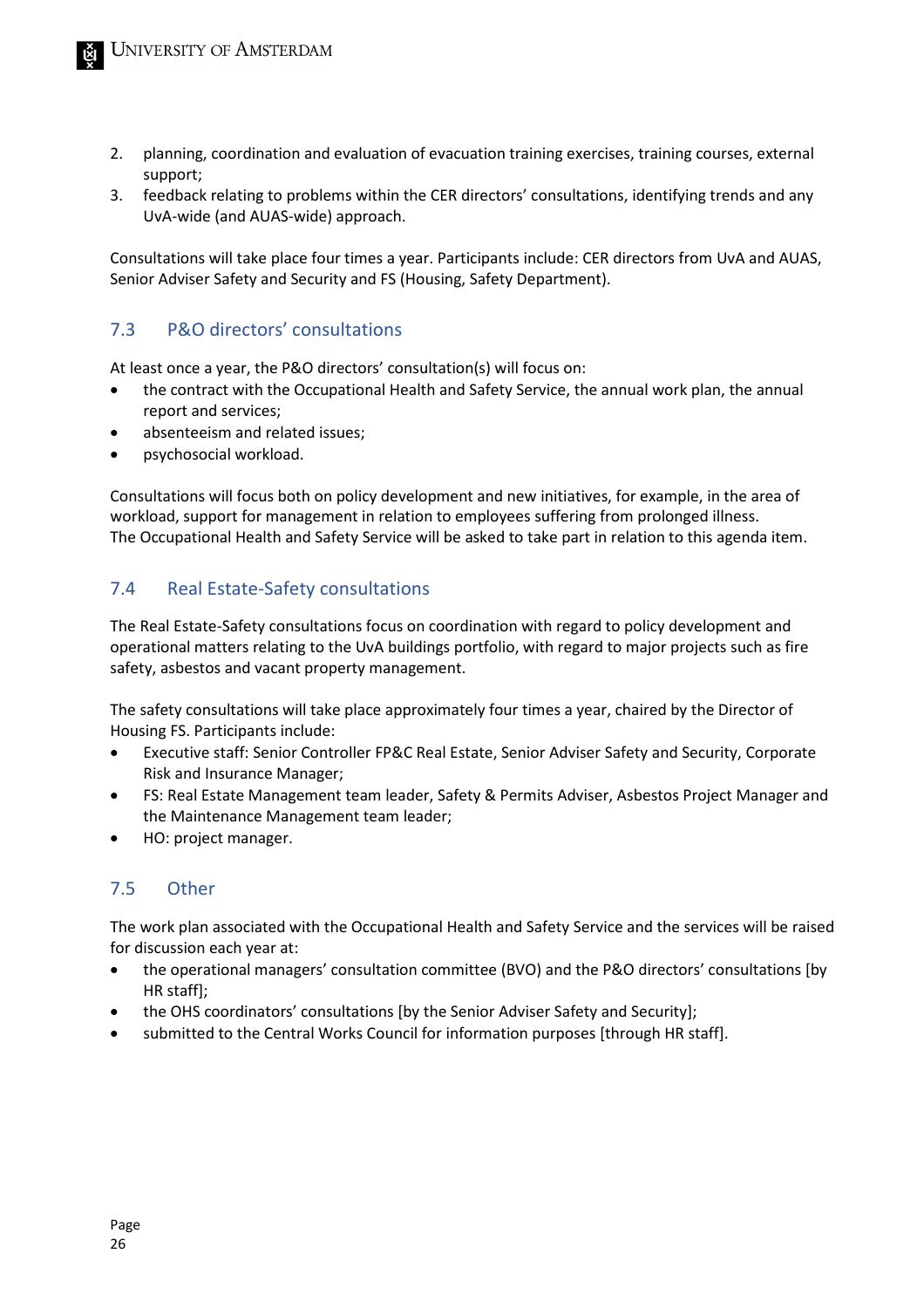# <span id="page-26-0"></span>**8 Governance – administrative feedback and representative advisory bodies**

### <span id="page-26-1"></span>8.1 Administrative feedback

The Executive Board will be informed as follows:

- through the Integrated Management report, to which a subsection on occupational health and safety will be added;
- an overview of the nature and numbers of the incidents (twice a year; based on incident registration, by the Senior Adviser Safety and Security);
- the annual report of the Occupational Health and Safety Service (Occupational Health and Safety Service);
- <span id="page-26-2"></span>• the annual report of the confidential advisers (HR Staff).

## 8.2 Representative Advisory Bodies

#### 8.2.1 Central and Decentralised Works Council

The Works Council has:

- the right of consent in relation to decisions to adopt, amend or withdraw regulations or schemes in the area of working conditions, absenteeism or reintegration policy [Section 27(1d) Works Councils Act]. This right of consent applies to:
	- \* UvA-wide occupational health and safety policy and regulations [Central Works Council];

\* the organisation of expert support, including the level of expertise of the prevention officer, i.e. an occupational health and safety coordinator [Central Works Council and Faculty/Joint Works Council respectively];

\* the selection of a new Occupational health and safety coordinator [Faculty/Joint Works Council] (see 5.3);

\* the RI&E instruments corresponding to the various RI&E modules [Central Works Council, unless it only applies to a single unit];

\* action plan associated with the RI&E [Central/Faculty/Joint Works Council, in accordance with table in Chapter 4];

- the right to be informed in respect of the RI&E report. This also includes inspections carried out outside of the regular RI&E.
- the right to accompany a visit from the Inspectorate SZW to the institution [Central Works Council or Faculty/Joint Works Council on behalf of the Central Works Council].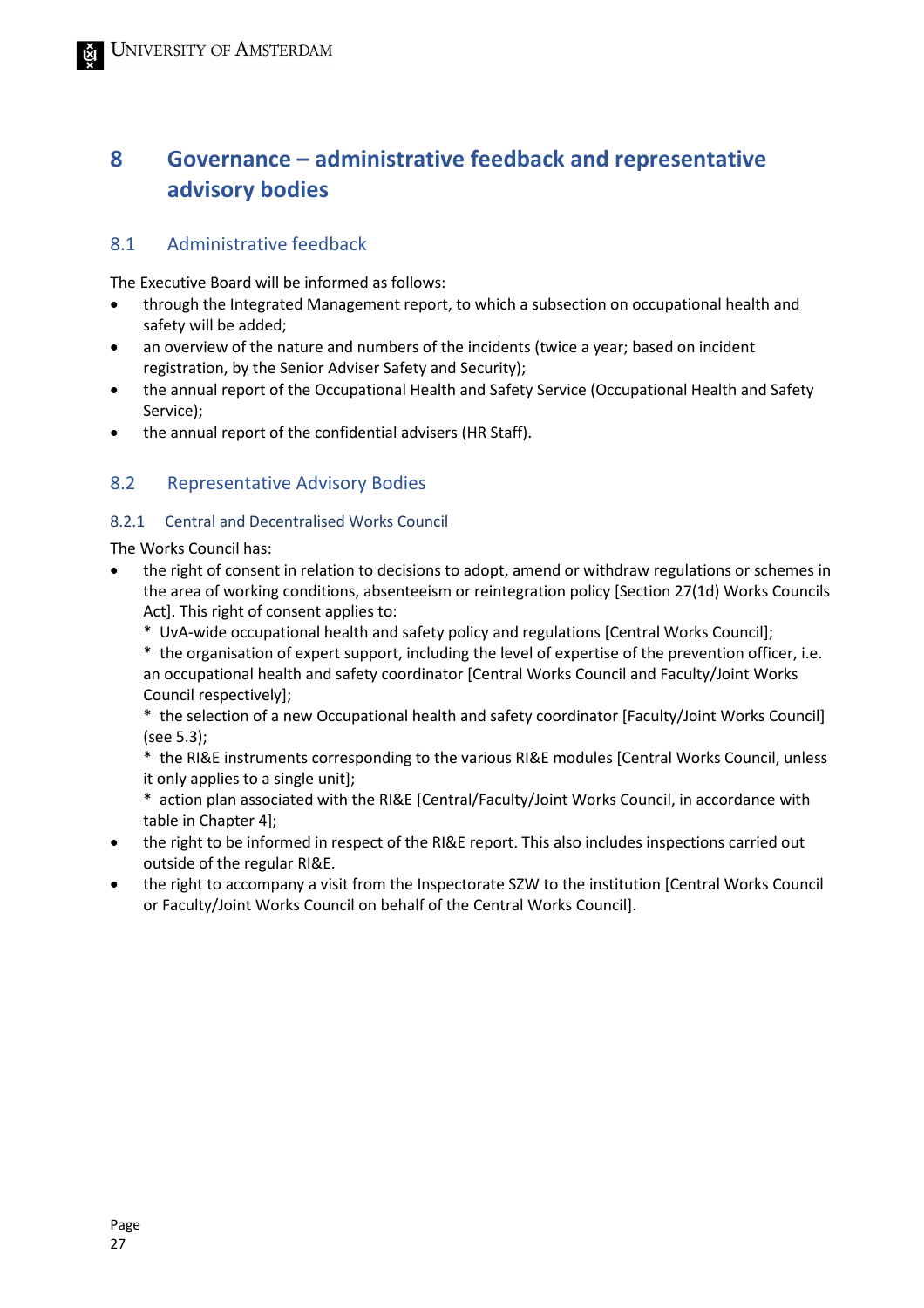The Works Council will receive the following information:

- the progress report; of which the Central Works Council will receive a summary;
- the work plan and the annual report of the Occupational Health and Safety Service.

At least four times a year, consultations will be held between the Central Works Council (or the HRM committee of the Central Works Council) and the Senior Adviser Safety and Security regarding policy making and implementation of policy.

At least twice a year, consultations will be held between the Faculty/Joint Works Council and the occupational health and safety coordinator regarding the progress report, implementation/updating of the RI&Es and implementation of measures from the Action Plan.

#### *reports at building level*

The RI&E for CER and the RI&E for Owners will be carried out for the buildings. If there are various users per building, the principal user will inform the other users of the relevant sections of text. The users will inform their own representative advisory body.

#### *agreements or reports at campus level*

If there is a collective need to organise occupational health and safety management at campus level, a relevant initiative will be submitted to the dedicated Works Council for approval by the administrators.

If a report at campus level is drafted, this report may be submitted to all Works Councils on that campus by the administrators.

The Councils may decide to schedule a joint meeting to include either the initiative or the report on the agenda. This will not alter the individual powers of each council to give provide consent or advice.

#### 8.2.2 Central and decentralised student councils

The adopted RI&E report, including the action plan, will be submitted to the Central Student Council (CSR) or the Faculty Student Council (FSR) by the administrator for information purposes, if the position of the students should be part of the relevant RI&E module.

## <span id="page-27-0"></span>**9 Communication**

Information on occupational health and safety and absence due to illness policy and regarding OHS coordinators is available on the website:

- staff: central and of the faculties;
- students;
- the Occupational Health and Safety Service.

In order to report incidents, staff, students and third parties will be able to visit the website (staff and student website, extranet).

## <span id="page-27-1"></span>**10 Privacy and archiving**

Appendix 7 sets out:

- the method of processing and storing data;
- the method and duration of data archiving.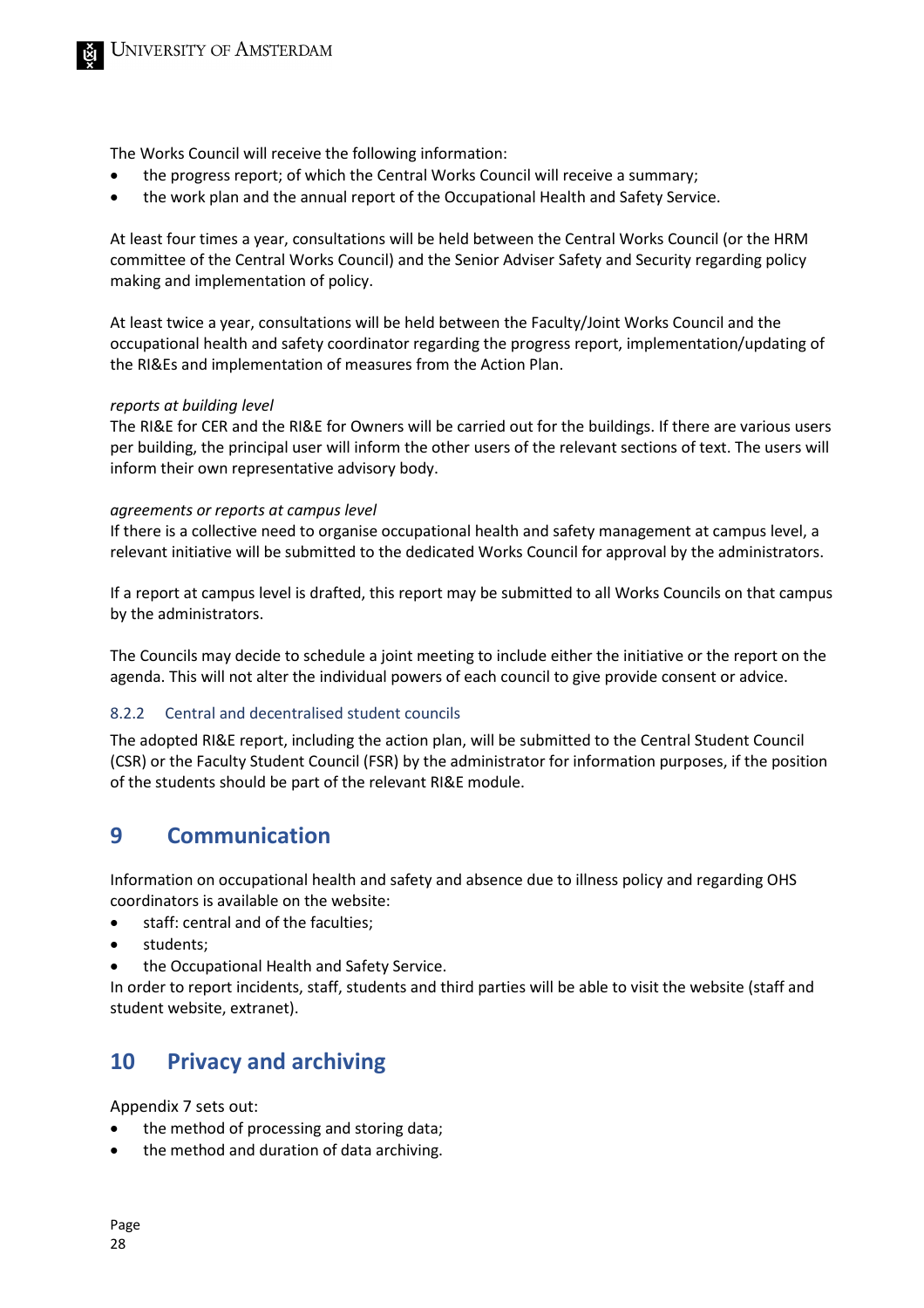# <span id="page-28-0"></span>**11 Financial aspects**

#### *activities*

The costs associated with the compliance with the rules imposed by or under this Act shall not be charged to the employees.

The administrator is responsible for the costs associated with the activities and FP&C, on behalf of the owner/the Executive Board, is responsible for the costs associated with the buildings. Any management costs fall under the responsibility of FS (both on behalf of the owner and the user, in accordance with the demarcation).

#### *study*

Costs associated with the safe performance of teaching activities that are comparable to professional practice will be borne by the teaching party and relates to aspects such as the purchase, provision and management of personal protective equipment.

#### *RI&E action plan*

Under the *Standard Operational Management Mandate*, the costs arising from the RI&E action plan form part of the budget of the administrator. If, in the opinion of the administrator, there is a disproportionate burden and a lack of alternatives<sup>29</sup>, the financing of the measure outlined in the action plan will be submitted to the Executive Board for decision making.

# <span id="page-28-1"></span>**12 Violations, liability and insurance**

## <span id="page-28-2"></span>12.1 Enforcement

The enforcement policy of the Working Conditions Act 1998 is characterised by tit-for-tat approach. The Inspectorate SZW is the enforcement authority of the Working Conditions Act and is able to take four different enforcement pathways, depending on the facts that they encounter, such as:

- miscellaneous fineable offences;
- immediately fineable offences;
- serious fineable offences;
- criminal offences: this relates to violations of prohibitions or Section 10 of the Working Conditions Act and for crimes in the case of infringement of Section 28 or crime in accordance with Section 32 of the Working Conditions Act.

Enforcement may take place in the event of infringements of provisions of the Working Conditions Act, Decree or the VSNU Occupational Health and Safety Catalogue. The way in which enforcement takes place is determined by the nature of the infringement and the nature of the violated norm.

As an employer, the UvA is liable for all harm suffered by persons in the performance of the activities they carry out under the authority of the UvA.

<span id="page-28-3"></span> $29$  Measures must be taken in accordance with the Occupational Health Strategy (1. Source approach; 2. Collective measures; 3. Individual measures; 4. Personal protective equipment). A level may only be lowered if there are compelling reasons to do so (technical, executive and economic reasons). This is a principle of reasonableness. There is an exception for certain chemical substances (please see the *Hazardous Substances policy* [2020])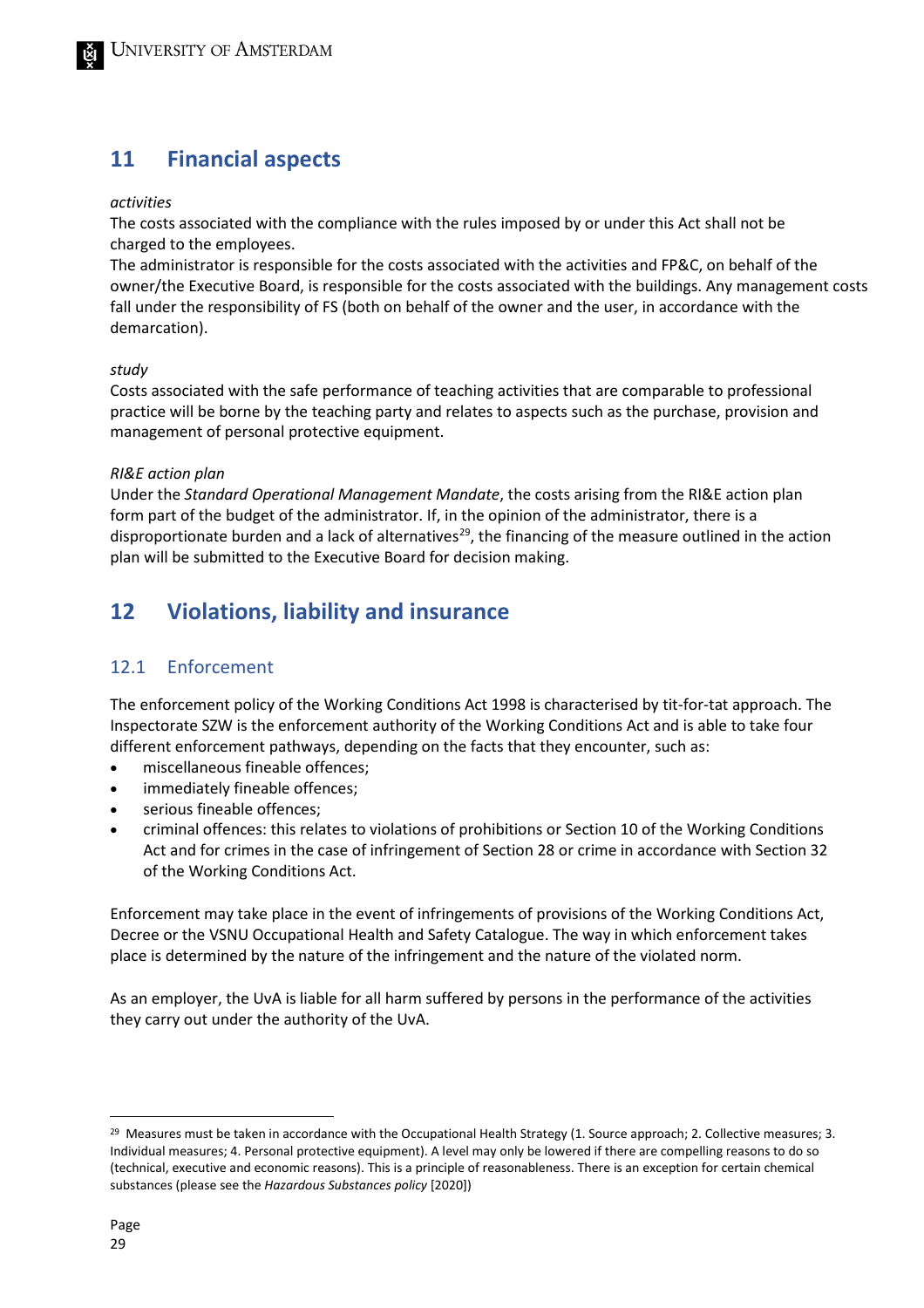#### *contracts*

Responsibilities in the area of working conditions cannot be contractually excluded, meaning that a contract where the occupational health and safety responsibilities of a supervisor or lecturer/tutor is placed with the employee, student, volunteer, etc. is not legally valid.

#### <span id="page-29-0"></span>12.2 Insurance

In part in view of occupational health and safety policy, the UvA has concluded the following insurance policies:

#### *staff and students*

| staff<br>insurance    |                       |                                           |                       |                                        | students |
|-----------------------|-----------------------|-------------------------------------------|-----------------------|----------------------------------------|----------|
|                       | UvA personnel<br>(H3) | personnel not employed<br>by the UvA (#4) | visiting<br>employees | company emergency<br>response officers |          |
| liability             |                       |                                           |                       |                                        |          |
| accidents (#1)        |                       |                                           |                       |                                        |          |
| travel insurance (#2) |                       |                                           |                       |                                        |          |

#1 the accident insurance applies throughout the entire research or work placement period within the Netherlands or abroad including travel. It is expected that travel between the home and work address should be as short as possible.

#2 this exclusively concerns travel on the instruction or on behalf of the UvA, which is the result of an employment contract or a curriculum assignment. Conference visits, etc. are included under the insurance policy.

#3 this also relates to employees who have been seconded to other institutions.

#4 if registered in SAP.

#### *other*

| trainees<br>insurance |             | Volunteers at | third parties      |        |          |  |
|-----------------------|-------------|---------------|--------------------|--------|----------|--|
|                       | at the UvA* | the UvA       | external companies | guests | visitors |  |
| liability             |             | **            | ****               | ****   | ***      |  |
| accident insurance    |             |               | ****               | ****   |          |  |
| travel insurance **** |             |               |                    |        |          |  |

provided that there is a Work Placement Agreement, reimbursement and registration in SAP, or visitors' regulations will apply

- \*\* provided there is a volunteer agreement, reimbursement and registration in SAP or visitors' regulations will apply
- \*\*\* visitors' regulations are in place for visitors to buildings/premises or participants in UvA activities that do not have a work or study relationship with the UvA
- \*\*\*\* if persons are working on the instruction or under the supervision of the UvA, additional coverage is provided if the damage is not covered by their own insurance

The insurance policies apply both within the Netherlands and abroad. In the case of extended stays at external locations either in the Netherlands or abroad, the person in question must take out additional insurance him or herself.

Health insurance is a private form of insurance and is therefore the responsibility of the person him or herself.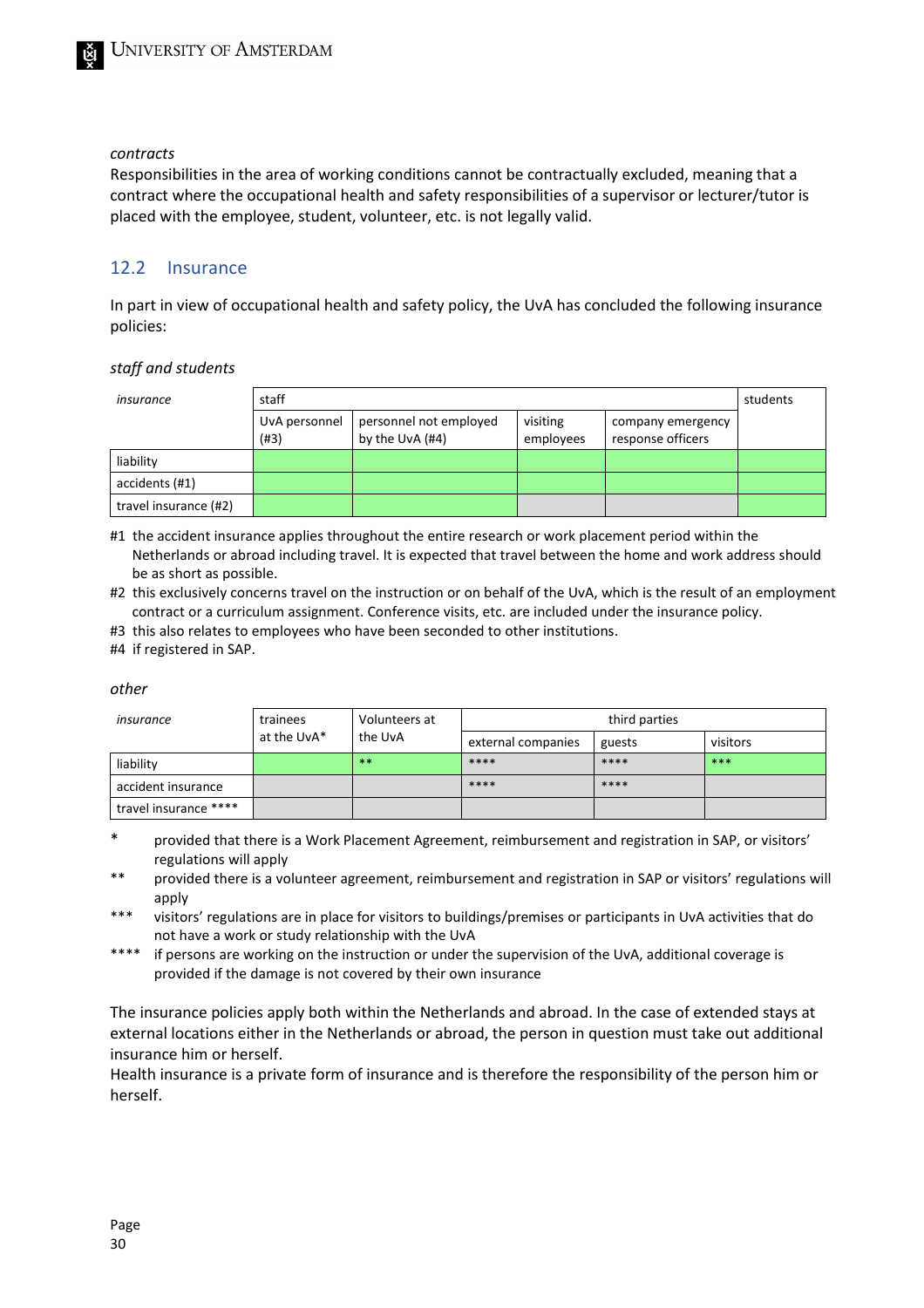## <span id="page-30-0"></span>Appendix 1 Subjects for which policies or protocols have been or are being developed

## Legend: expected year of adoption

| <b>Title</b>                                                                                                         | AUAS/UvA30      | Date                                              |
|----------------------------------------------------------------------------------------------------------------------|-----------------|---------------------------------------------------|
| Occupational health and safety policy and RI&E                                                                       |                 |                                                   |
| Occupational health and safety policy                                                                                |                 | 2020                                              |
| RI&E memorandum<br><b>RI&amp;E</b> instruments                                                                       | UvA             | 7 December 2012                                   |
| 1. Central Occupational health and safety management policy in<br>conjunction with 2.                                | UvA             | 11 June 2019 [letter from<br>the Executive Board] |
| 2. Decentralised Occupational health and safety management policy                                                    | UvA             | 2020                                              |
| 3. Workplace and Work Environment                                                                                    | UvA             | 2020                                              |
| * special modules <sup>31</sup>                                                                                      |                 | 8 March 2016                                      |
| 4. PSA                                                                                                               | UvA/AUAS        | 2020                                              |
| 5. Owner<br>6. Company Emergency Response (CER)                                                                      | UvA<br>UvA/AUAS | 8 March 2016<br>2020                              |
| 7. Lecture rooms                                                                                                     | UvA             | 2020                                              |
| Management<br>8.                                                                                                     | UvA             |                                                   |
| <b>Topics (Occupational Health and Safety Catalogue)</b>                                                             |                 |                                                   |
| CANS [complaints relating to the arms, neck and shoulders]<br>Computer glasses reimbursement scheme                  | UvA             | 7 December 2012<br>9 December 2019                |
| PSA [Psychosocial workload]                                                                                          | UvA             |                                                   |
| Workload and UvA Workload Action Plan                                                                                |                 | 7 December 2017                                   |
| Summary Memorandum on Social Safety<br>$\overline{\phantom{a}}$                                                      |                 | 1 February 2019                                   |
| Regulations concerning the Confidential Adviser<br>$\overline{a}$                                                    |                 | update 2020                                       |
| UvA Code of Conduct                                                                                                  |                 | update 2020                                       |
| Hazardous substances                                                                                                 | UvA             | 2020                                              |
| Laboratory animal allergy                                                                                            | UvA             | 2020                                              |
| Fieldwork, work placements and excursions                                                                            | UvA             | 2020                                              |
| Safety and security aspects in relation to internationalisation                                                      | UvA             | 2020                                              |
| Information, education and supervision included in the occupational                                                  | UvA             | Please see under                                  |
| health and safety policy                                                                                             |                 | occupational health and                           |
|                                                                                                                      |                 | safety policy                                     |
| <b>Controlling residual risks</b>                                                                                    |                 |                                                   |
| UvA and AUAS Company Emergency Response policy<br>Bonus scheme for CER                                               | UvA/AUAS<br>UvA | 30 September 2015<br>27 October 2015              |
| UvA and AUAS Incident management policy<br>Crisis Management Guide (latest, revised version)                         | UvA/AUAS<br>UvA | 30 September 2015<br>Dec. 2018                    |
| University of Amsterdam Absence due to Illness Protocol                                                              |                 | 30 June 2018                                      |
| Other relevant policies/protocols/regulations                                                                        |                 |                                                   |
| <b>Standard Operational Management Mandate</b>                                                                       | UvA             | 18 March 2013                                     |
| UvA Space Utilisation Regulations, including:                                                                        | UvA             | 12 January 2015                                   |
| <b>Buildings Register</b>                                                                                            | UvA             | determined annually                               |
| Preamble to Safety and Security Policy Papers                                                                        | UvA             | 30 September 2015                                 |
| Organisational safeguards for the management and operational<br>management of the control of safety risks at the UvA | UvA             | 12 July 2012                                      |
| UvA-wide framework for house rules and the code of conduct for<br>buildings, facilities and grounds of the UvA       | UvA             | 30 September 2015                                 |

<span id="page-30-1"></span><sup>&</sup>lt;sup>30</sup> in connection with the joint services with the AUAS

<span id="page-30-2"></span><sup>&</sup>lt;sup>31</sup> The instruments for the special modules are included in the policy for that topic or are submitted separately to the central or decentralised Works Council.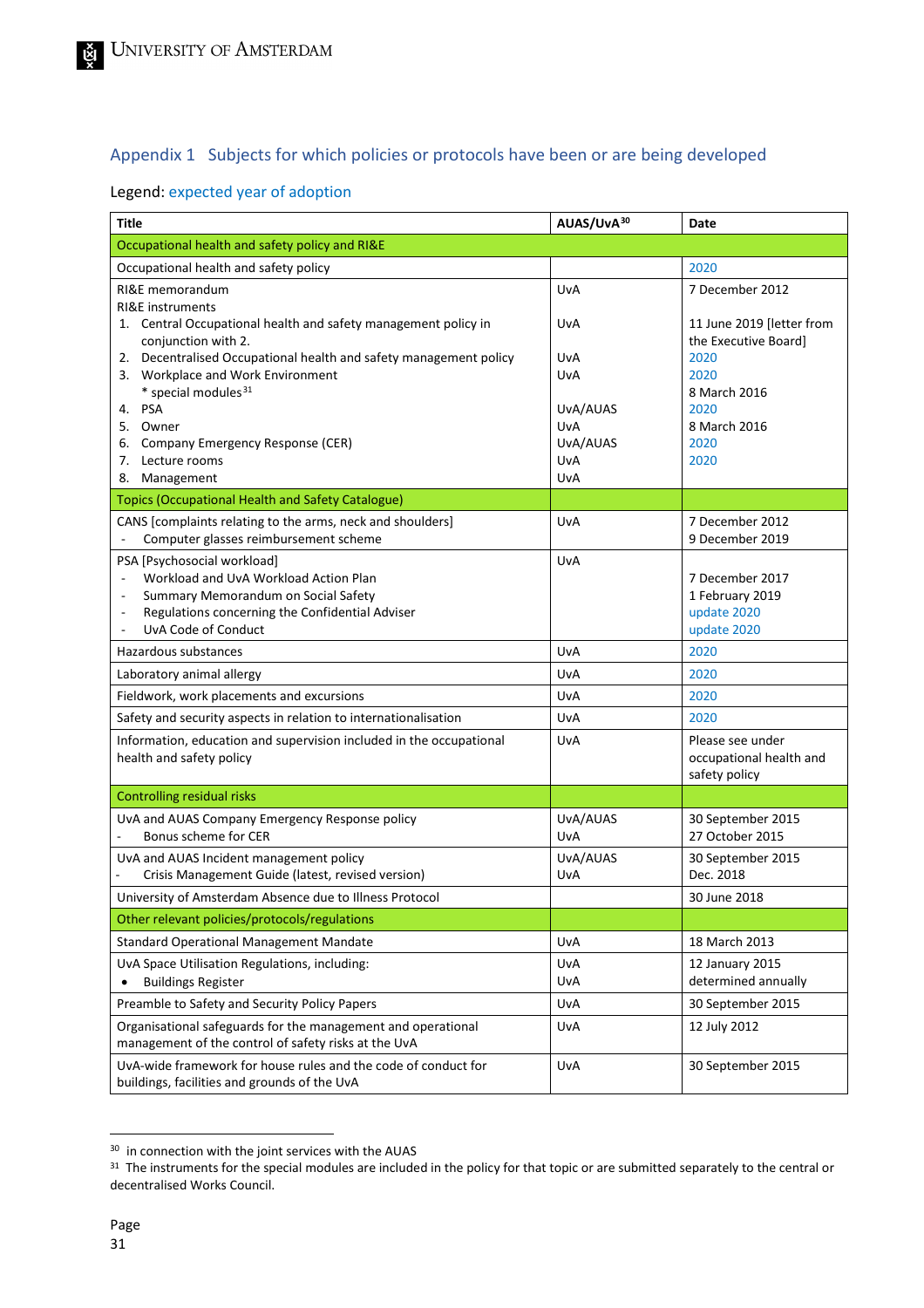| Safety and security aspects relating to the use and management of the<br>open city campus            | UvA      | 30 September 2015             |
|------------------------------------------------------------------------------------------------------|----------|-------------------------------|
| AUAS and UvA Policy for people with a disability, a chronic illness or an<br>occupational disability | UvA/AUAS | 14 April 2016                 |
| policy on:<br>- smoking<br>- alcohol<br>- substance abuse (drugs and medicines)                      | UvA      | 2020<br>2020<br>$2020 - 2021$ |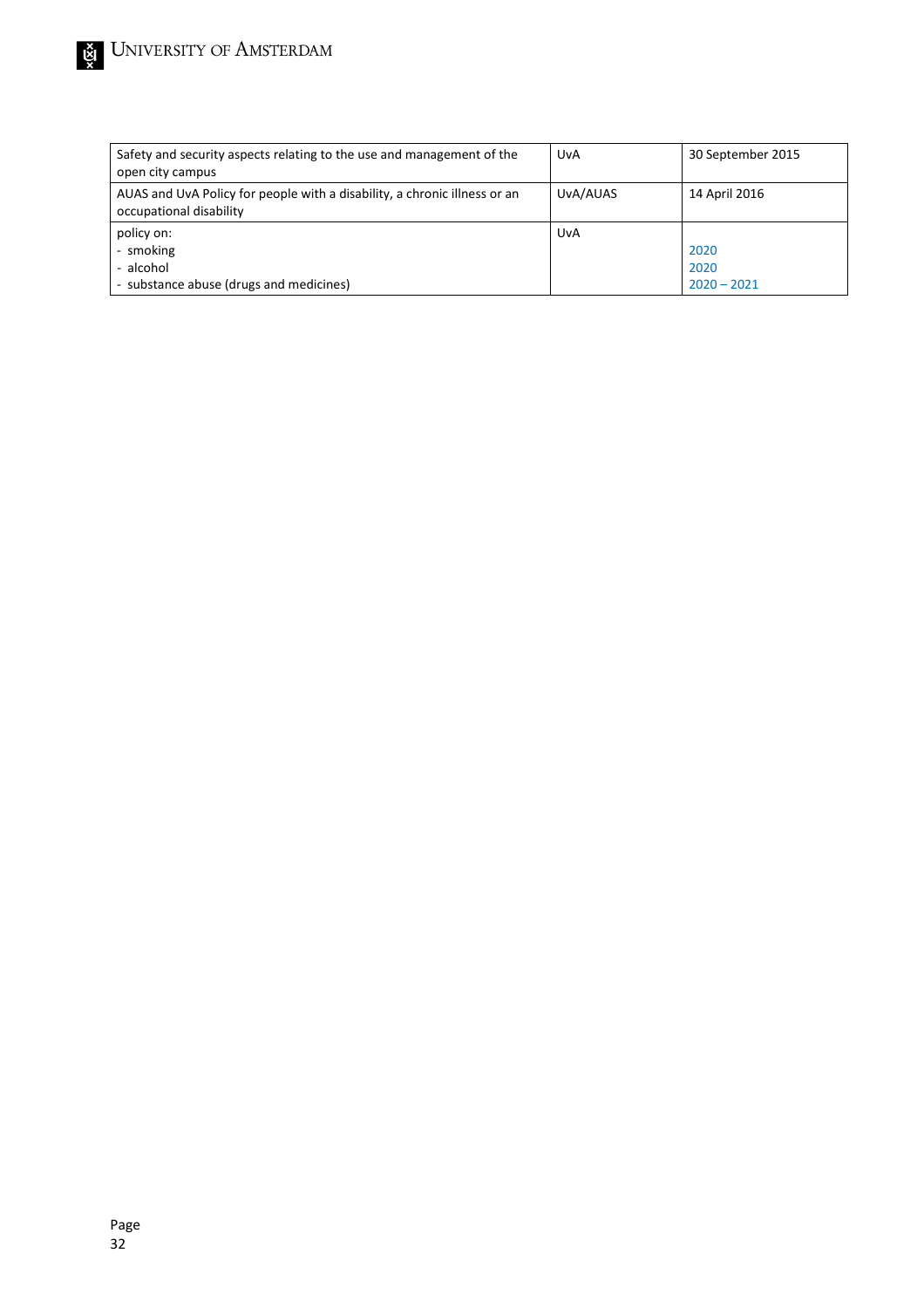## <span id="page-32-0"></span>Appendix 2 Demarcation regarding working conditions in relation to other knowledge institutions

#### 2a Establishment of joint organisations with other knowledge institutions

In terms of working conditions, it is vital that agreements with affiliated parties define for whom the UvA bears what responsibility when it comes to UvA employees and students<sup>[32](#page-32-1)</sup>. The key issue in this instance is:

- whether UvA policy and regulations are or must be complied with for this group of employees and students;
- what the responsibilities are with regard to absence due to illness and reporting to the Inspectorate SZW.

This chapter takes a first step with regard to the agreements to be made.

A distinction is made between:

- a. activity-related topics: employees and students insofar as they carry out activities that are comparable to professional practice;
- b. building-related topics: staff and students.

Collaboration agreements will often refer to a responsibility for administrative and financial management. It is unclear whether issues relating to working conditions are included. The general rule is:

- The duty of care remains the purview of the employee's own employer;
- Registration of incidents and reporting incidents subject to a notification obligation to Inspectorate SZW (the latter only applicable to incidents in the Netherlands).

In order to ensure adequate care for UvA staff and students, it is essential that the units draw up a progress report each year, the main components of which will be included in the Integrated Management Report (IMR) and that a copy of the management report is submitted to the Senior Adviser Safety and Security of the UvA (Q1).

The table provides an overview of the way in which occupational health and safety management is organised, with a brief explanatory note for each unit.

<span id="page-32-1"></span><sup>&</sup>lt;sup>32</sup> Under the Working Conditions Act, several employers must cooperate effectively in order to ensure compliance with the Working Conditions Act (Section 17.1).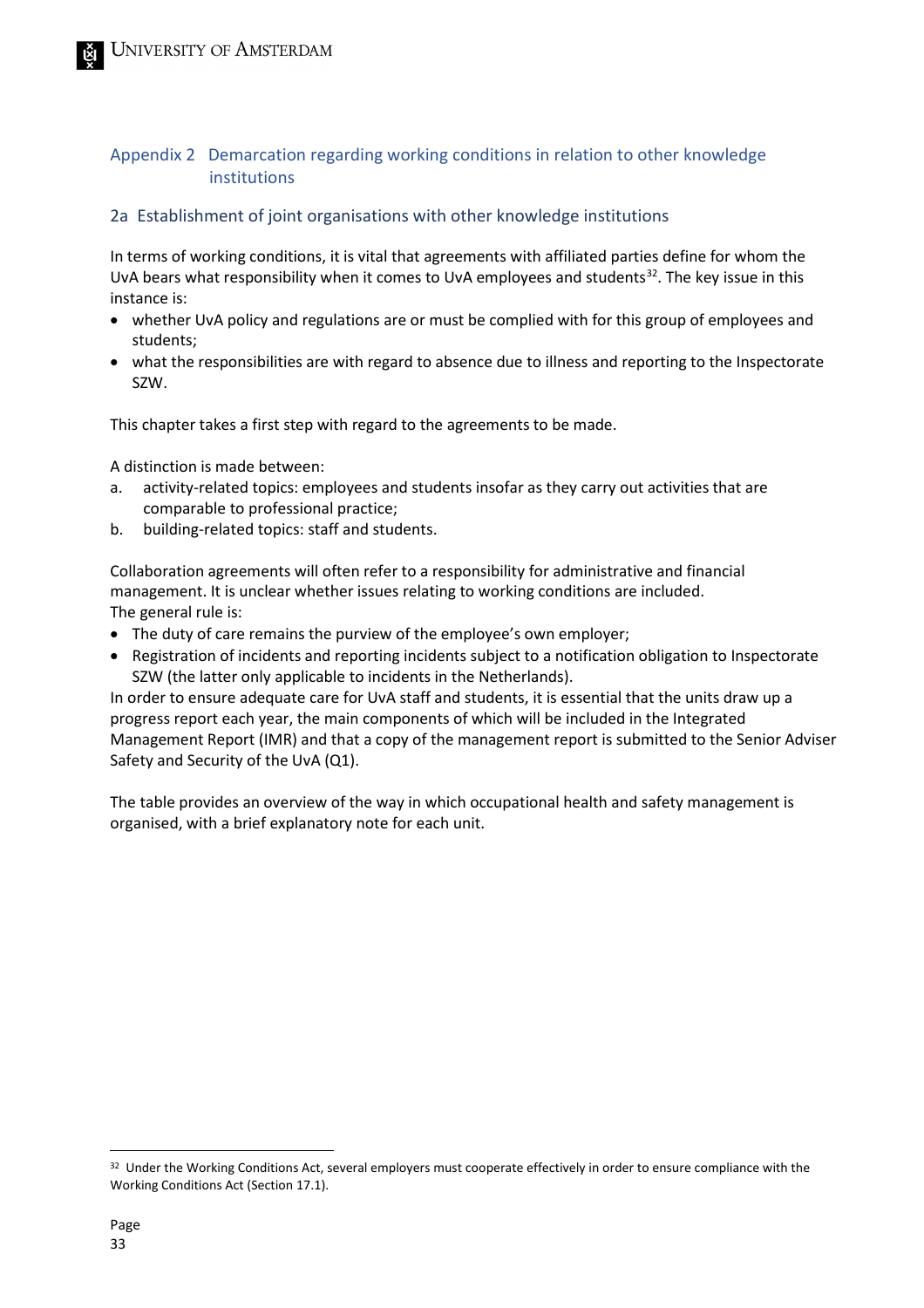#### 2.1 ACTA

ACTA, the Academic Centre for Dentistry in Amsterdam, is a joint venture between the VU and UvA dentistry programmes. The basis for this partnership was established in 1984. The *Joint ACTA Regulations, last amended in 2014*, state that ACTA will situate its operations as much as possible at the VU and will follow the UvA's terms of employment. ACTA has had a new governance model since 2019 that is based on the governance model of the UvA, which also outlines the governance of ACTA. The UvA acts as the lead institution, with the VU running large parts of the operational management, including financial and personnel administration.

The *ACTA Faculty Regulations* [1 July 2019] were adopted for the faculty with regard to governance, organisation and organisational management. The ACTA follows the *UvA Standard Operational Management Mandate* and the *Joint Regulations* (Article 6.1) with regard to the exercise of the powers relating to operational management. Funding as well as the number of employees and students (numerus fixus) both follow the ratio of 45% VU and 55% UvA.

The *Joint ACTA Regulations 2014* and the *ACTA Faculty Regulations* do not contain any further specifications with regard to working conditions.

The VSNU Collective Labour Agreement and the VSNU Occupational Health and Safety Catalogue apply to both institutions.

The ACTA follows the VU with regard to the following aspects.

- policy in the area of working conditions. In cases where one institution should develop specific policies on a certain topic or prioritises a certain theme, ACTA may decide to follow that direction, such as Managing your workload (UvA), social safety (VU).
- building-related issues, including permits;
- crisis management. Agreements are in place between ACTA, VU and UvA with regard to coordination concerning organising crisis management; in the event of incidents that concern UvA staff or UvA students, UvA insurance will apply and there is recourse to the Corporate Risk and Insurance Manager. ACTA will record the incident in the area of working conditions. ACTA will report incidents subject to a notification obligation to the Inspectorate SZW.
- ACTA and/or ACTA employees are able to rely on UvA regulations relating to the legal status of employees in the area of: CER/First Aid bonuses, reimbursement for computer glasses, denying access to buildings (ACTA employees and students);
- occupational health and safety services. Contracts will run through the VU and a joint Amsterdam UMC Occupational Health and Safety Service will be created in the near future<sup>[33](#page-33-0)</sup>.

ACTA has a dedicated occupational health and safety coordinator and the action plan to the RI&E is submitted to the ACTA Works Council for approval. The occupational health and safety coordinator will then draft the progress report. ACTA is responsible for the funding of occupational health and safety issues, including special provisions for employee or students with a disability. If the management of ACTA believes that certain measures or provisions are disproportionate, cases that relate to UvA employees or UvA students may be escalated to the Executive Board of the UvA.

<span id="page-33-0"></span><sup>&</sup>lt;sup>33</sup> At the ACTA's inception, UvA employees were able to opt for the UvA Occupational Health and Safety Service, with a number of employees choosing that option. UvA.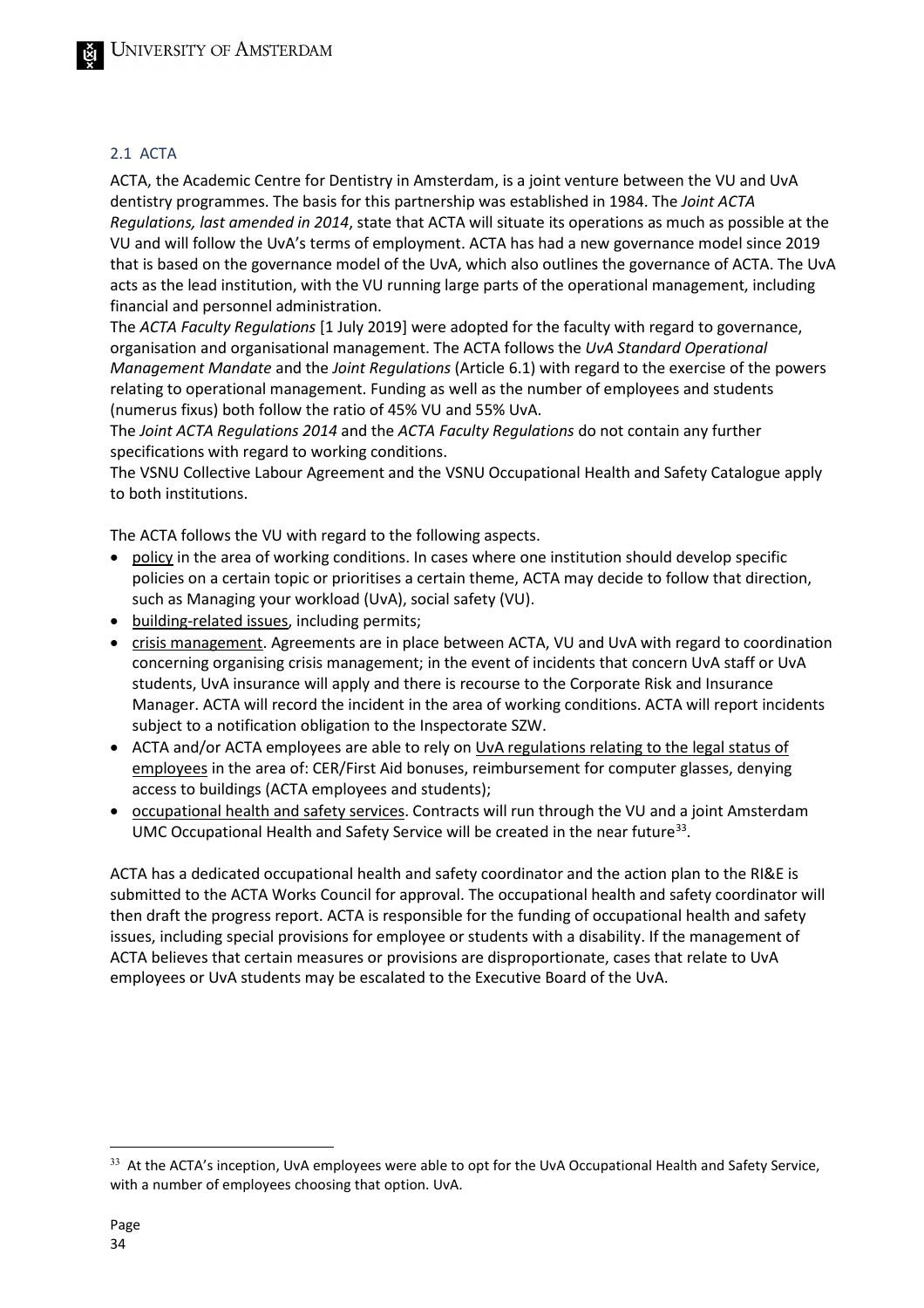| <b>ACTA</b> demarcation                                      | topics                                     |                                  | UvA | <b>ACTA</b>                                                    | VU     |
|--------------------------------------------------------------|--------------------------------------------|----------------------------------|-----|----------------------------------------------------------------|--------|
| General                                                      |                                            |                                  |     |                                                                |        |
| lead institution                                             |                                            |                                  |     |                                                                |        |
| operational management                                       |                                            | Legend                           |     |                                                                |        |
| staff                                                        |                                            | responsible party                |     |                                                                |        |
| students                                                     |                                            | optional                         |     |                                                                |        |
| International students/employees                             |                                            | N/A                              |     |                                                                |        |
| building                                                     |                                            | SC = student counsellor          |     |                                                                |        |
| Occupational Health and Safety<br>Catalogue                  |                                            |                                  |     | <b>VSNU Occupational Health and</b><br><b>Safety Catalogue</b> |        |
| Occupational health and safety policy                        |                                            |                                  |     |                                                                |        |
| implementation of the RI&E<br>Occupational health and safety |                                            |                                  |     |                                                                | review |
| coordinator                                                  | * appointment                              |                                  |     |                                                                |        |
|                                                              | * Works Council approval of new OHS coord. |                                  |     |                                                                |        |
| representative advisory bodies                               | approval re: method and RI&E action plan   |                                  |     |                                                                |        |
| Occupational Health and Safety Service                       |                                            |                                  |     | AMD - VU                                                       |        |
| activity-related risks                                       |                                            |                                  |     |                                                                |        |
| physical load                                                | * computer-based work                      | *CANS policy                     |     |                                                                |        |
|                                                              |                                            | * risk assessment (RI&E)         |     |                                                                |        |
|                                                              |                                            | * computer glasses reimbursement |     |                                                                |        |
|                                                              | * ergonomics of practical operations       | * risk assessment (RI&E)         |     |                                                                |        |
|                                                              |                                            |                                  |     |                                                                |        |
| physical load                                                | * policy                                   |                                  |     |                                                                |        |
|                                                              | * noise, including ultrasonic sound        | * risk assessment (RI&E)         |     |                                                                |        |
|                                                              |                                            | * hearing protection             |     |                                                                |        |
|                                                              | * radiation, non-ionising                  | * risk assessment (RI&E)         |     |                                                                |        |
|                                                              | * radiation, ionising                      | * KEW licence                    |     |                                                                |        |
|                                                              |                                            | * risk assessment (RI&E)         |     |                                                                |        |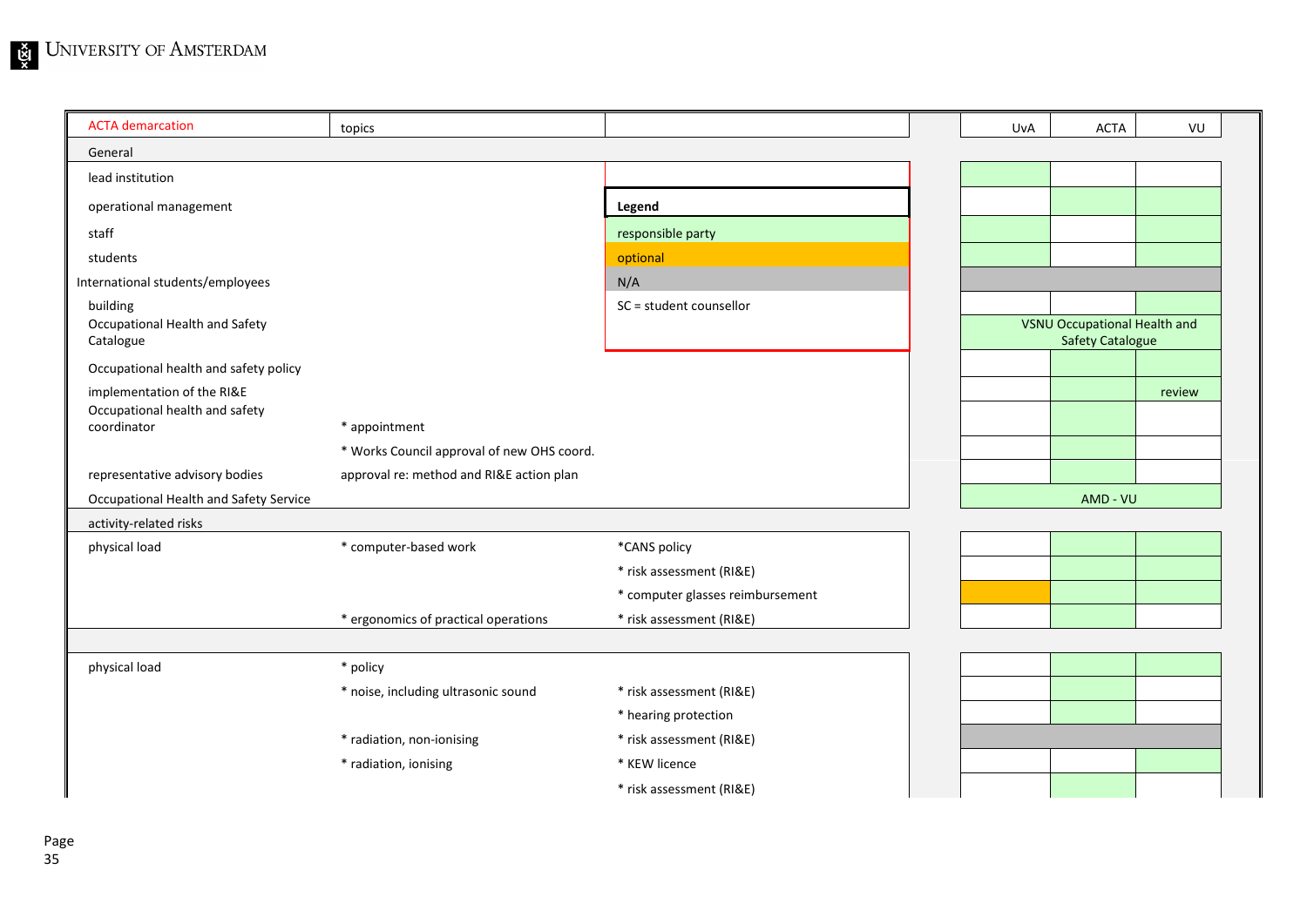| <b>ACTA</b> demarcation                   | topics                         |                                      | UvA | <b>ACTA</b> | VU    |
|-------------------------------------------|--------------------------------|--------------------------------------|-----|-------------|-------|
| hazardous substances                      |                                | * policy                             |     |             |       |
|                                           | * chemical load                | * risk assessment (RI&E)             |     |             |       |
|                                           |                                | * nanomaterials                      |     |             |       |
|                                           |                                | * purchasing                         |     |             |       |
|                                           |                                | * fume cupboards                     |     |             |       |
|                                           |                                | * personal protective equipment      |     |             |       |
|                                           | * biological load              | * GMO licences                       |     |             |       |
|                                           |                                | * vaccine check/vaccinations         |     |             | VU-MC |
|                                           |                                | * Legionella ((oral) irrigators)     |     |             |       |
|                                           |                                | * safety cabinets                    |     |             |       |
|                                           |                                | * laboratory animal allergy          |     |             |       |
|                                           |                                |                                      |     |             |       |
| fieldwork, work placements and excursions | in NL and abroad               | * policy                             |     |             |       |
|                                           |                                | * risk assessment per project        |     |             |       |
|                                           |                                | (including emotional stress)         |     |             |       |
|                                           |                                |                                      |     |             |       |
| safety aspects                            | falls, impact, work equipment, | * risk assessment (RI&E)             |     |             |       |
|                                           | personal protective equipment  |                                      |     |             |       |
|                                           | external parties               |                                      |     |             |       |
|                                           |                                |                                      |     |             |       |
| psychosocial                              |                                | * policy                             |     |             |       |
| workload                                  |                                | * Employee Monitor                   |     |             |       |
|                                           |                                | * risk assessment (RI&E)             |     |             |       |
|                                           | * workload                     |                                      |     |             |       |
|                                           | * social safety                | * protocol                           |     |             |       |
|                                           |                                | * confidential adviser for employees |     |             |       |
|                                           |                                | * confidential adviser for students  |     |             | SC    |
|                                           |                                |                                      |     |             |       |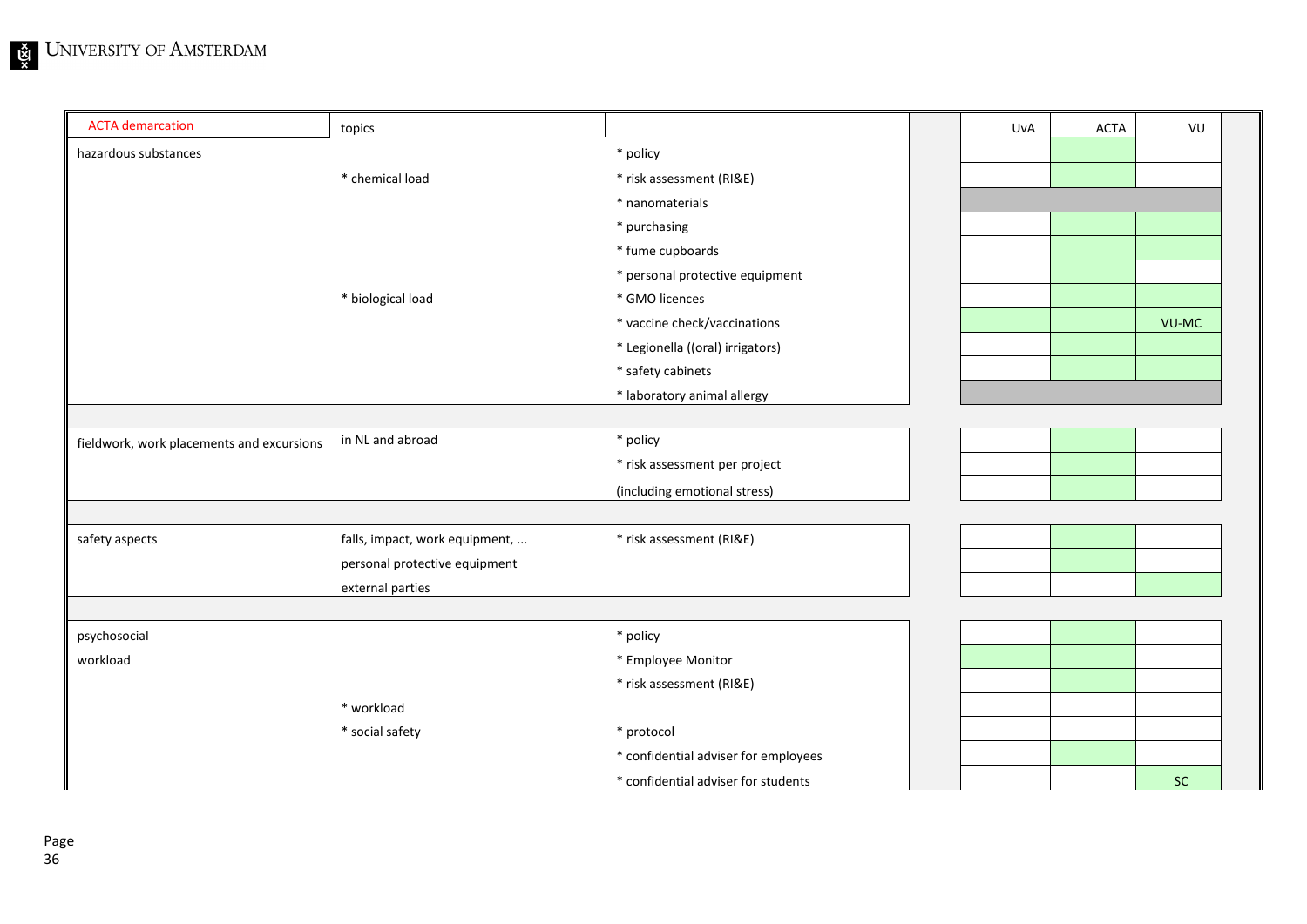| <b>ACTA</b> demarcation | topics                                             |                                                           | UvA | <b>ACTA</b> | VU |
|-------------------------|----------------------------------------------------|-----------------------------------------------------------|-----|-------------|----|
| disability              | * policies and protocols                           |                                                           |     |             |    |
|                         | digital accessibility, including                   | * website                                                 |     |             |    |
|                         |                                                    | * digital documents                                       |     |             |    |
|                         |                                                    | * teaching materials                                      |     |             |    |
|                         | application for special provisions                 |                                                           |     |             |    |
|                         | accessible education                               |                                                           |     |             |    |
|                         |                                                    |                                                           |     |             |    |
| building-related risks  | building, facilities, premises                     | * risk assessment (RI&E)                                  |     |             |    |
|                         | installations                                      | * risk assessment (RI&E)                                  |     |             |    |
|                         | physical accessibility,                            | * general accessibility                                   |     |             |    |
|                         | inc.                                               | * relaxation room                                         |     |             |    |
|                         |                                                    | * parking facilities                                      |     |             |    |
|                         |                                                    |                                                           |     |             |    |
| crisis management       | * policy                                           | * assembling teams and training                           |     |             |    |
|                         | * Company Emergency Response (CER)<br>organisation | * CER/First Aid bonus                                     |     |             |    |
|                         |                                                    | * assembly                                                |     |             |    |
|                         | * decentralised crisis management team             | * assembly, coordination                                  |     |             |    |
|                         |                                                    | * training                                                |     |             |    |
|                         | * incidents                                        | * handling of occupational health and safety<br>incidents |     |             |    |
|                         |                                                    | * handling of large-scale incidents/emergencies           |     |             |    |
|                         |                                                    | * registration                                            |     |             |    |
|                         |                                                    | * notifiable incidents (Inspectorate SZW)                 |     |             |    |
|                         |                                                    | * Building access (restriction) protocol                  |     |             |    |
|                         | * insurance                                        | * handling of damage claims via insurance                 |     |             |    |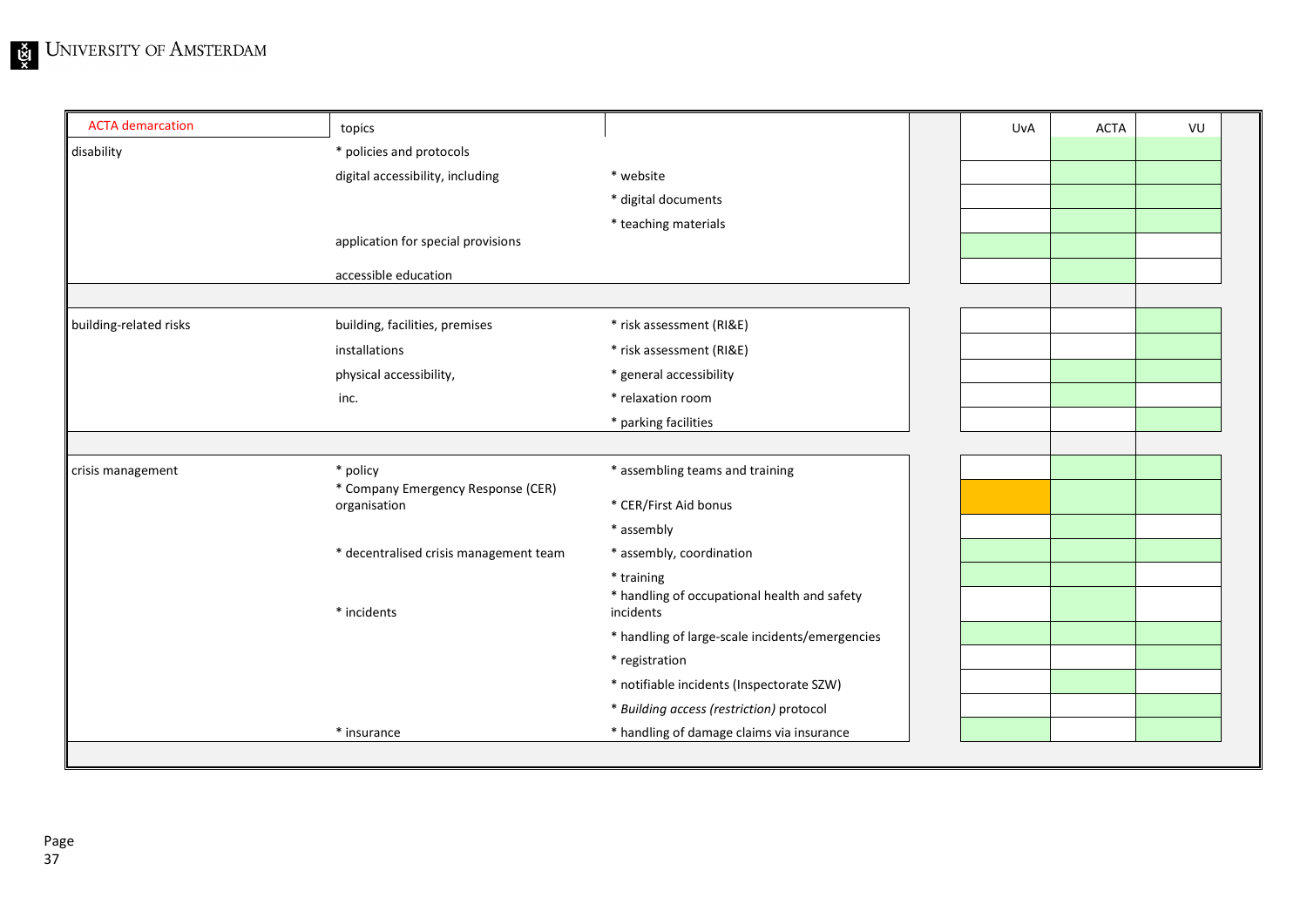#### 2.2 Faculty of Medicine

The Faculty of Medicine is part of Amsterdam UMC, both in organisational terms and in terms of housing. The employees, including PhD students, are employed by Amsterdam UMC, with students being enrolled at the UvA.

Amsterdam UMC follows the practices of the NFU (Netherlands Federation of University Medical Centres) Occupational Health and Safety Catalogue.

The formal and legal form of the partnership is outlined in the *UvA-AMC administrative structure* document (in accordance with Section 12.20(1) of the WHW), with implementation de facto the remit of AMC. The mandate has been delegated to the dean of the faculty in accordance with the UvA Standard Operational Management Mandate.

The UvA-AMC Executive Council's duties include:

• Coordination with regard to policy applicable to the Faculty of Medicine, in cases where NFU agreements deviate from policies adopted by the Executive Board of the UvA.

The framework conditions also cover the use of the UvA Student Services service.

Appendix 3 (Information charter) of the decision states that information exchange is required for the statutory accountability to the Executive Board of the UvA and furthermore:

- In order to enable the Executive Board of the UvA to comply with its obligations pursuant to law in respect of the Ministry of Education, Culture and Science […];
- In order to enable the Executive Board of the AMC to fulfil its obligations in respect of the Ministry of Education, Culture and Science and Ministry of Health, Welfare and Sport pursuant to law.

Note: what this means for students carrying out activities comparable to professional practice and therefore falling under the Working Conditions Act.

Funding: The Faculty of Medicine receives an annual amount through the UvA budget. With regard to building access (restriction) and insurance, the Faculty of Medicine falls under the regulations/insurance of the AMC.

Further agreements must be made with the AMC regarding the demarcation in relation to occupational health and safety issues and studying for medical students with a disability inter alia regarding the following issues:

- what policy will be followed (occupational health and safety and disability), who pays for the special provisions arising from this policy?;
- execution of the RI&E (insofar applicable to students); feedback to UvA;
- the funding of provisions (teaching facilities and material facilities) in the area of studying with a disability or chronic illness; escalation to Supervisory Board (AMC) or Executive Board (UvA) in the case unreasonable adjustments;
- building-related risks;
- reporting incidents to Inspectorate SZW [regarding incidents subject to a notification obligation relating to activities that are comparable to professional practice].

Crisis management will follow the processes of Amsterdam UMC. Regulations relating to legal status and OHS services<sup>[34](#page-37-0)</sup> do not apply for students.

<span id="page-37-0"></span> $34$  Occupational health and safety services: except issues relating to activities comparable to professional practice.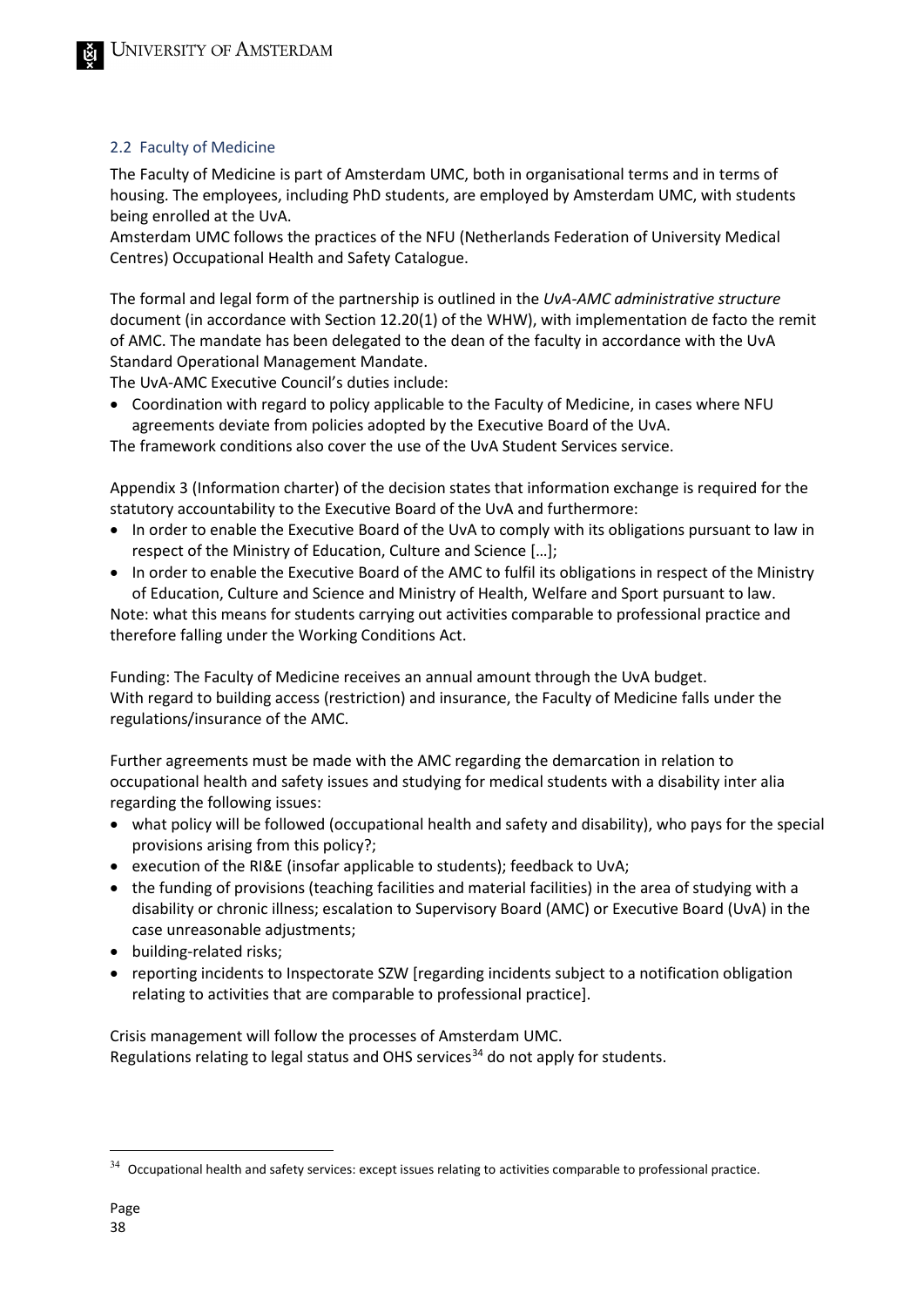#### 2.3 AUC

The Amsterdam University College (AUC) is an interuniversity partnership institute between the Faculty of Science (UvA) and the Faculty of Earth and Life Sciences (VU). The basis for this partnership is laid down in the *Joint Regulations for Amsterdam University College* [August 2016]. Academic staff and support and management staff fall under the Faculty of Science. The UvA is responsible for operational management which inter alia includes financial and personnel administration, teaching logistics and operational management (in accordance with the *Management and Administration Regulations* and the UvA *Standard Operational Management Mandate*). There is no explicit reference to responsibility with regard to working conditions.

Responsibility for the legal protection (and relevant procedures) of students lies with the VU. Both the UvA and VU, and therefore the AUC, are covered by the VSNU Occupational Health and Safety Catalogue. The AUC has its own occupational health and safety coordinator.

Specific areas of focus include:

- occupational health and safety management (activities and building) for (visiting) employees and students of the AUC falls entirely under the responsibility of the UvA.
- in the case of visiting employees, support for absence due to illness and reporting notifiable incidents (Inspectorate SZW) will be provided and carried out resp. by the employer of the guest lecturer.
- the mandatory accommodations of all students in the halls of residence (dorms). The AUC has agreements in place with DUWO, the owner of the housing.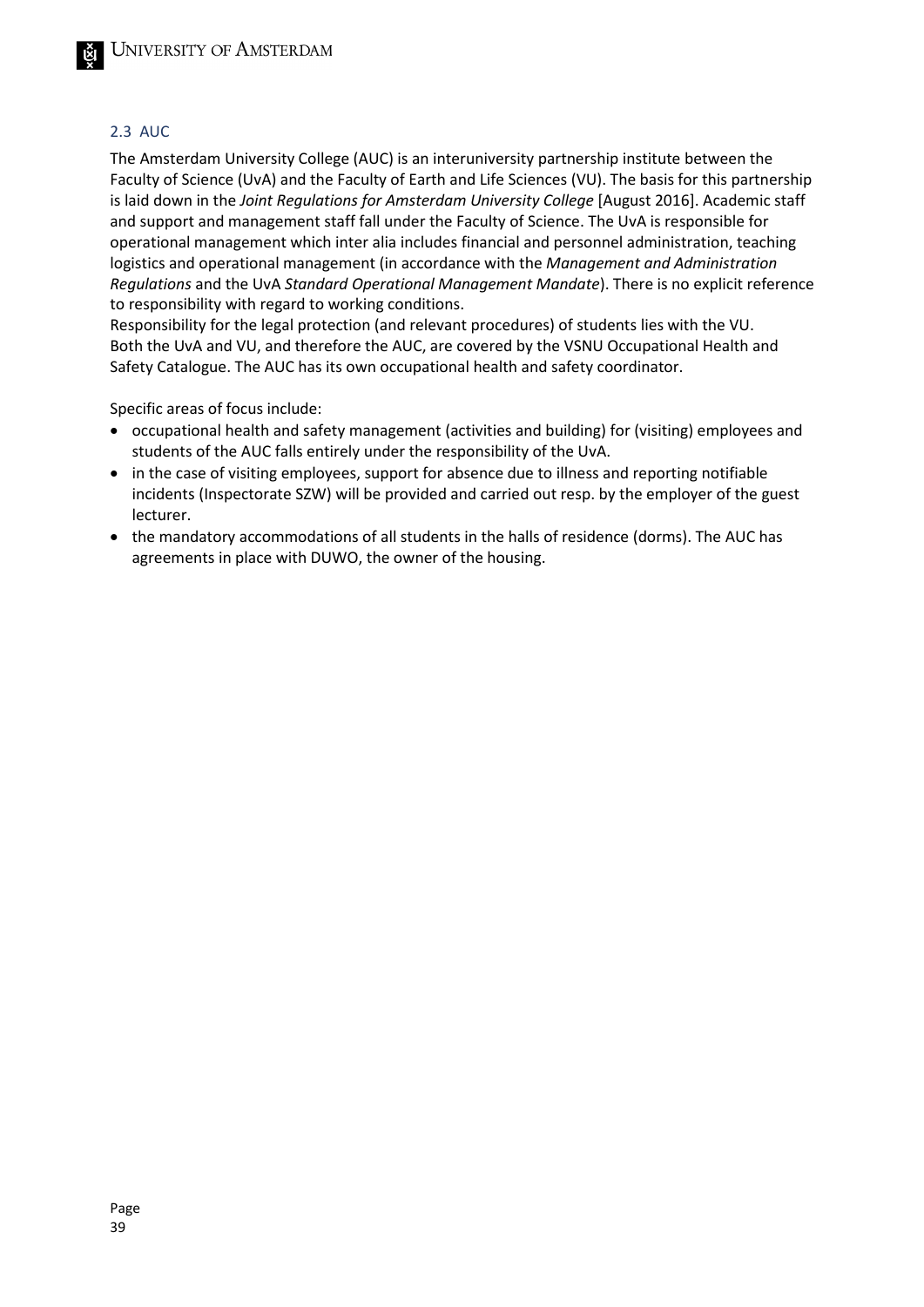| <b>AUC</b> demarcation                        | topics                                     |                                  | UvA         | VU |  |
|-----------------------------------------------|--------------------------------------------|----------------------------------|-------------|----|--|
| General                                       |                                            |                                  |             |    |  |
| lead institution                              |                                            |                                  |             |    |  |
| operational management                        |                                            | Legend                           |             |    |  |
| staff                                         |                                            | responsible party                |             |    |  |
| students                                      |                                            | N/A                              |             |    |  |
| International students/employees              |                                            |                                  |             |    |  |
| building                                      |                                            |                                  |             |    |  |
| Occupational Health and Safety<br>Catalogue   |                                            |                                  | <b>VSNU</b> |    |  |
| Occupational health and safety policy         |                                            |                                  |             |    |  |
| implementation of the RI&E                    |                                            |                                  |             |    |  |
| Occupational health and safety<br>coordinator | * appointment                              |                                  |             |    |  |
|                                               | * Works Council approval of new OHS coord. |                                  |             |    |  |
| representative advisory bodies                | approval re: method and RI&E action plan   |                                  |             |    |  |
| Occupational Health and Safety<br>Service     |                                            |                                  |             |    |  |
| activity-related risks                        |                                            |                                  |             |    |  |
| physical load                                 | * computer-based work                      | *CANS policy                     |             |    |  |
|                                               |                                            | * risk assessment (RI&E)         |             |    |  |
|                                               |                                            | * computer glasses reimbursement |             |    |  |
|                                               | * ergonomics of practical operations       | * risk assessment (RI&E)         |             |    |  |
|                                               |                                            |                                  |             |    |  |
| physical load                                 |                                            |                                  |             |    |  |
| hazardous substances                          |                                            |                                  |             |    |  |
|                                               |                                            |                                  |             |    |  |
| fieldwork, work placements and                | in NL and abroad                           | * policy                         |             |    |  |
| excursions                                    |                                            | * risk assessment per project    |             |    |  |
|                                               |                                            |                                  |             |    |  |

Page 40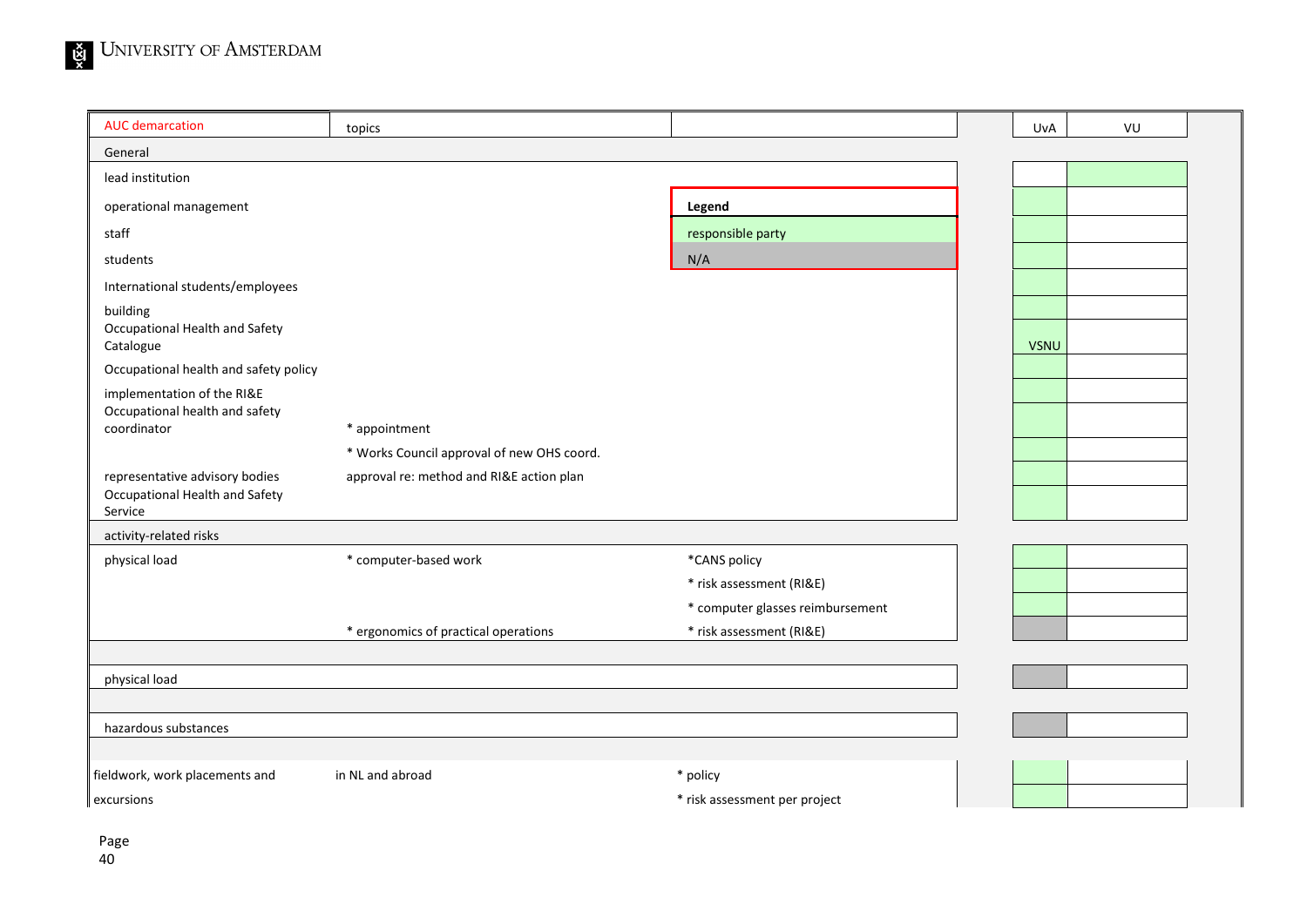| <b>AUC</b> demarcation | topics                             |                                      | UvA | VU |  |
|------------------------|------------------------------------|--------------------------------------|-----|----|--|
|                        |                                    | (including emotional stress)         |     |    |  |
|                        |                                    |                                      |     |    |  |
| safety aspects         | falls, impact, work equipment,     | * risk assessment (RI&E)             |     |    |  |
|                        | personal protective equipment      |                                      |     |    |  |
|                        | external parties                   |                                      |     |    |  |
|                        |                                    |                                      |     |    |  |
| psychosocial           |                                    | * policy                             |     |    |  |
| workload               |                                    | * Employee Monitor                   |     |    |  |
|                        |                                    | * risk assessment (RI&E)             |     |    |  |
|                        | * workload                         |                                      |     |    |  |
|                        | * social safety                    | * protocol                           |     |    |  |
|                        |                                    | * confidential adviser for employees |     |    |  |
|                        |                                    | * confidential adviser for students  |     |    |  |
|                        |                                    |                                      |     |    |  |
| disability             | * policies and protocols           |                                      |     |    |  |
|                        | digital accessibility, including   | * website                            |     |    |  |
|                        |                                    | * digital documents                  |     |    |  |
|                        |                                    | * teaching materials                 |     |    |  |
|                        | application for special provisions |                                      |     |    |  |
|                        | accessible education               |                                      |     |    |  |
|                        |                                    |                                      |     |    |  |
| building-related risks | building, facilities, premises     | * risk assessment (RI&E)             |     |    |  |
|                        | installations                      | * risk assessment (RI&E)             |     |    |  |
|                        | physical accessibility,            | * general accessibility              |     |    |  |
|                        | inc.                               | * relaxation room                    |     |    |  |
|                        |                                    | * parking facilities                 |     |    |  |
|                        |                                    |                                      |     |    |  |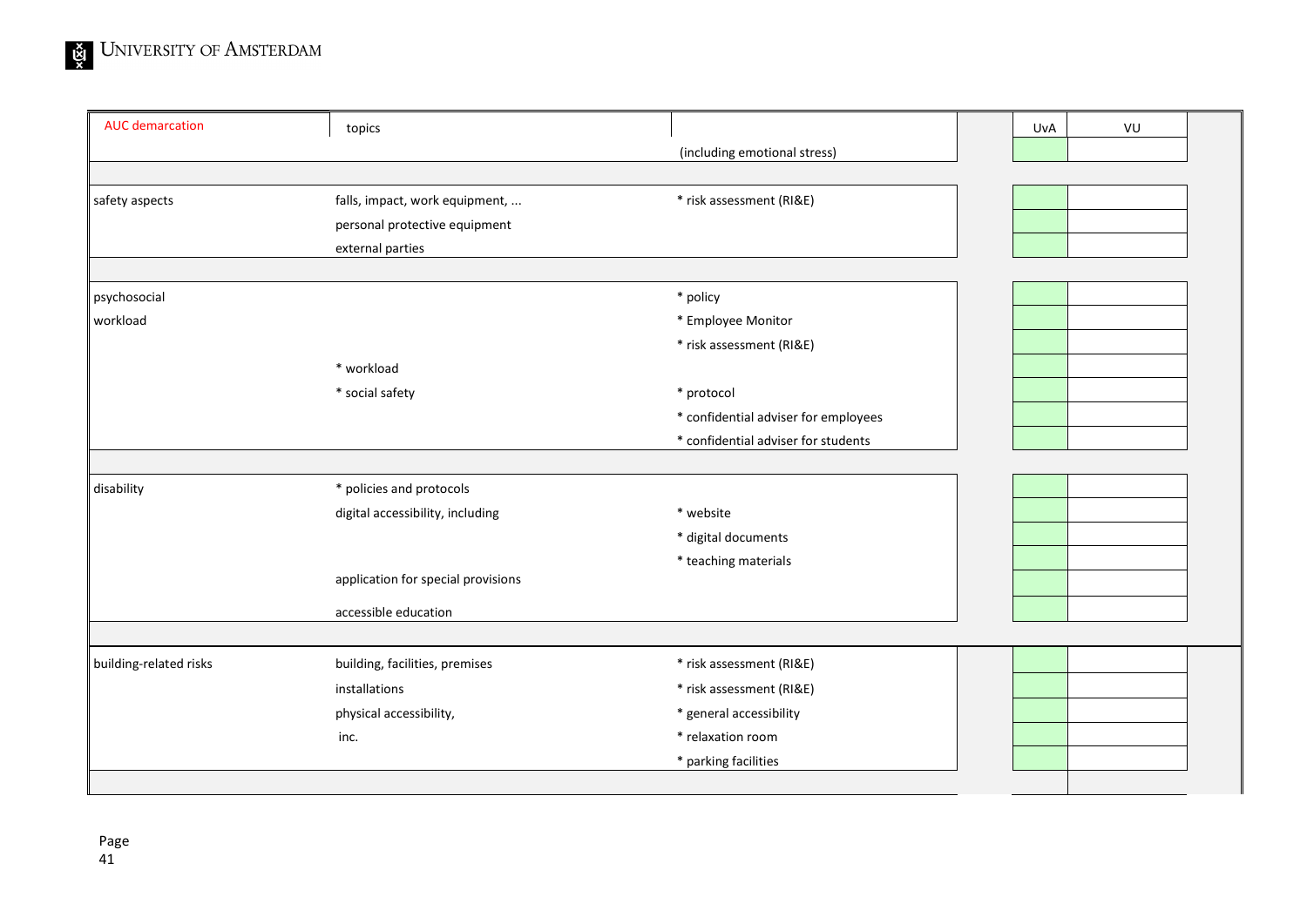| <b>AUC demarcation</b> | topics                                          |                                                                         | UvA | VU |  |
|------------------------|-------------------------------------------------|-------------------------------------------------------------------------|-----|----|--|
| crisis management      | * policy                                        | * assembling teams and training                                         |     |    |  |
|                        | * Company Emergency Response (CER) organisation | * CER/First Aid bonus                                                   |     |    |  |
|                        |                                                 | * assembly                                                              |     |    |  |
|                        | * decentralised crisis management team          | * assembly, coordination                                                |     |    |  |
|                        | * incidents                                     | * training<br>* handling of occupational health and safety<br>incidents |     |    |  |
|                        |                                                 | * handling of large-scale incidents/emergencies                         |     |    |  |
|                        |                                                 | * registration                                                          |     |    |  |
|                        |                                                 | * notifiable incidents (Inspectorate SZW)                               |     |    |  |
|                        |                                                 | * Building access (restriction) protocol                                |     |    |  |
|                        | * insurance                                     | * handling of damage claims via insurance                               |     |    |  |
|                        |                                                 |                                                                         |     |    |  |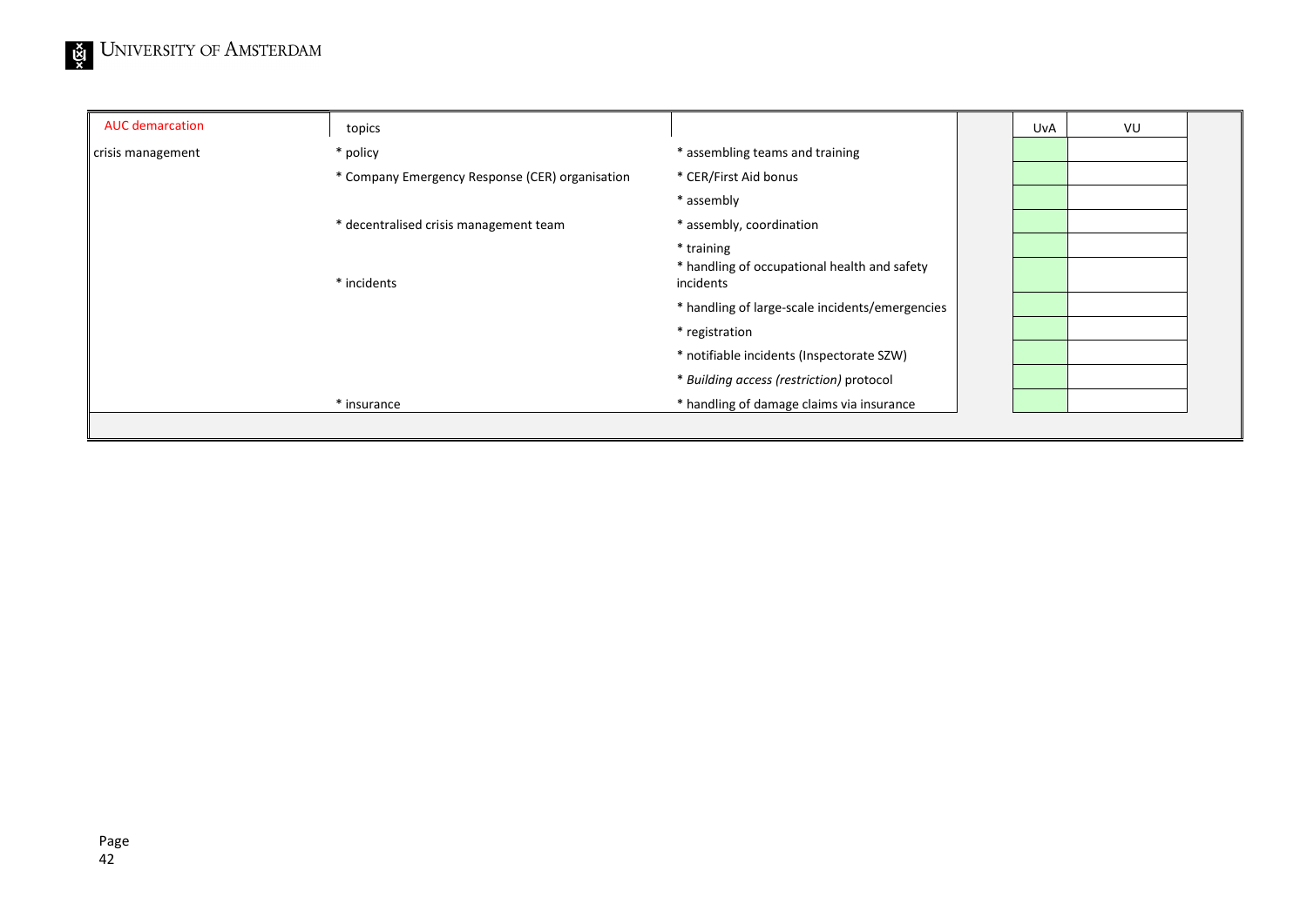#### 2.4 AUAS

The combined service departments (AC, FS, ICTS and UVA/AUAS Library) are a partnership between the AUAS and the UVA for the provision of services to both institutions. The basis for this partnership is laid down in the *Combined Services Collaboration Agreement* [20 July 2017].

The service departments employ staff from both the UvA and the AUAS.

The building that houses the AC, FS and ICTS service departments is leased from an external party by the AUAS (Leeuwenburg) and will be leased by the UvA (new site) from 2021. The UvA/AUAS Library is housed in UvA and AUAS buildings respectively.

#### *occupational health and safety*

The VSNU Occupational Health and Safety Catalogue applies to the UvA, with the Occupational Health and Safety Catalogue for Higher Education (Arbocatalogus HO) applying to the AUAS.

The *Combined Services Collaboration Agreements* does not include any specific references to occupational health and safety management. The sections that are relevant in this context are:

- personnel and financial policies, policies in respect of information provision, administrative organisation, communication and housing shall be adopted by the management of either institution (Article 2.1.II). Is it unclear as to whether this also refers to occupational health and safety management.
- one of the duties of the directors is cited as relating to: all other activities corresponding to the position of supervisor of the service department/department, based on the rules individually applicable to the parties (Article 3.1.6);
- with regard to decisions relating to service departments for which the approval and advice of the representative advisory bodies of the institutions is required, the parties shall agree to coordinate the relevant procedures (Article 4.3);
- the employer shall be the decisive factor for the legal status of every employee of a department (Article 8.1);
- liability and insurance: the parties shall bear the risk of a service department proportionate to their share of the service department (Article 12.1).

An occupational health and safety coordinator is present for the UvA/AUAS for the combined service departments, in addition to a coordinator for the other service departments. The *Combined Service Units Risk Assessment & Evaluation Professionalisation Pathway* memorandum was drafted for both institutions (discussed in both representative councils in February 2020). A separate agreement has been made to include occupational health and safety services via the UvA.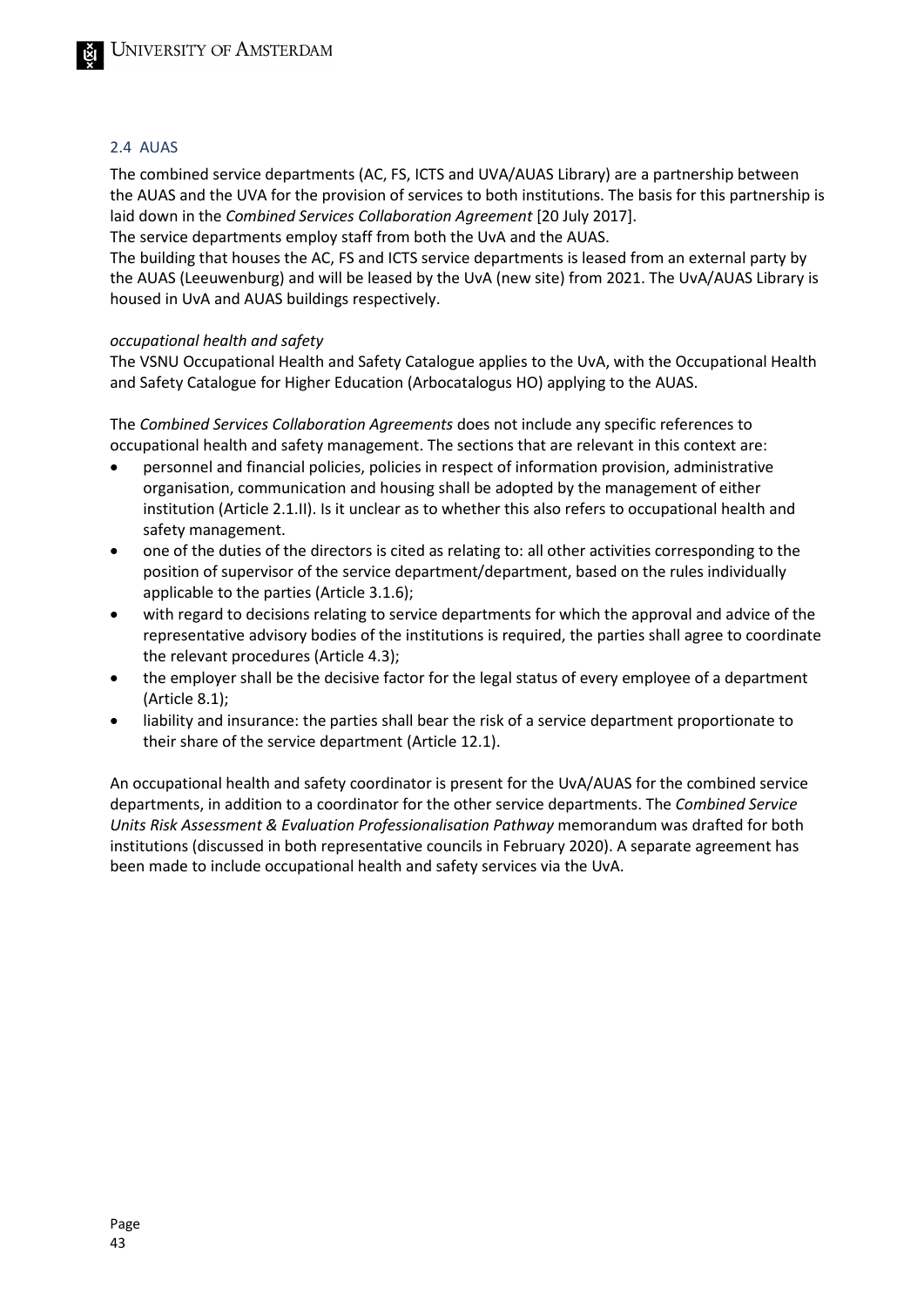

| <b>Demarcation of</b>                                                       | UvA and AUAS service departments           |                          |                  | UvA - AUAS service departments |
|-----------------------------------------------------------------------------|--------------------------------------------|--------------------------|------------------|--------------------------------|
|                                                                             | topics                                     |                          | <b>UvA</b>       | AUAS<br>director               |
|                                                                             |                                            |                          |                  | service<br>department          |
| General                                                                     |                                            |                          |                  |                                |
| lead institution                                                            |                                            |                          |                  |                                |
| operational management                                                      |                                            | Legend                   |                  |                                |
| staff                                                                       |                                            | responsible party        |                  |                                |
| students                                                                    |                                            | N/A                      |                  |                                |
| International students/employees                                            |                                            |                          |                  |                                |
| building                                                                    |                                            |                          | 2021             | <b>LWB</b>                     |
| Occupational Health and Safety<br>Catalogue                                 |                                            |                          | <b>VSNU</b>      | <b>HO</b>                      |
| Occupational health and safety<br>policy                                    |                                            |                          | <b>VSNU</b>      | HO                             |
| implementation of the RI&E                                                  |                                            |                          |                  | review/method                  |
| Occupational health and safety<br>coordinator                               | * appointment                              |                          |                  |                                |
|                                                                             |                                            |                          |                  | Department<br>and Service      |
|                                                                             |                                            |                          | Joint            | Representative                 |
|                                                                             | * Works Council approval of new OHS coord. |                          | Works<br>Council | Advisory<br>Council            |
|                                                                             |                                            |                          |                  | Department                     |
|                                                                             |                                            |                          | Joint            | and Service<br>Representative  |
|                                                                             |                                            |                          | Works            | Advisory                       |
| representative advisory bodies<br>Occupational Health and Safety<br>Service | approval re: method and RI&E action plan   |                          | Council          | Council                        |
| activity-related risks                                                      |                                            |                          |                  |                                |
| physical load                                                               | * computer-based work                      | *CANS policy             |                  |                                |
|                                                                             |                                            | * risk assessment (RI&E) |                  |                                |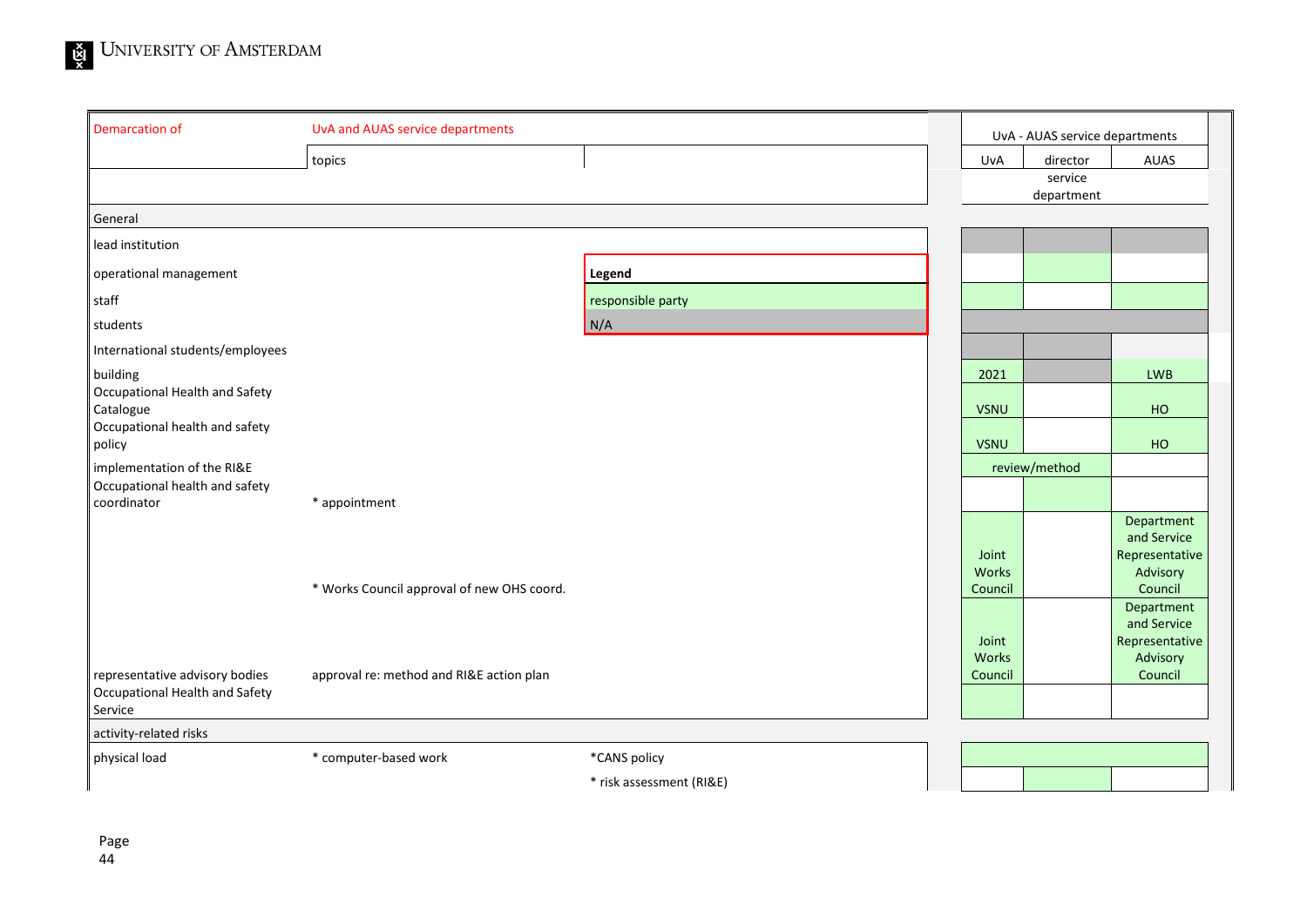| <b>Demarcation of</b>                     | UvA and AUAS service departments     |                                  |  | UvA - AUAS service departments |  |
|-------------------------------------------|--------------------------------------|----------------------------------|--|--------------------------------|--|
|                                           |                                      | * computer glasses reimbursement |  |                                |  |
|                                           | * ergonomics of practical operations | * risk assessment (RI&E)         |  |                                |  |
|                                           |                                      |                                  |  |                                |  |
| physical load                             | * policy                             |                                  |  |                                |  |
|                                           | * noise, including ultrasonic sound  | * risk assessment (RI&E)         |  |                                |  |
|                                           |                                      | * hearing protection             |  |                                |  |
|                                           | * radiation, non-ionising            | * risk assessment (RI&E)         |  |                                |  |
|                                           |                                      |                                  |  |                                |  |
| hazardous substances                      |                                      | * policy                         |  |                                |  |
|                                           | * chemical load                      | * risk assessment (RI&E)         |  |                                |  |
|                                           |                                      | * nanomaterials                  |  |                                |  |
|                                           |                                      | * purchasing                     |  |                                |  |
|                                           |                                      | * fume cupboards                 |  |                                |  |
|                                           |                                      | * personal protective equipment  |  |                                |  |
|                                           | * biological load                    | * GMO licences                   |  |                                |  |
|                                           |                                      | * vaccine check/vaccinations     |  |                                |  |
|                                           |                                      | * Legionella ((oral) irrigators) |  |                                |  |
|                                           |                                      | * safety cabinets                |  |                                |  |
|                                           |                                      | * laboratory animal allergy      |  |                                |  |
|                                           |                                      |                                  |  |                                |  |
| fieldwork, work placements and excursions |                                      |                                  |  |                                |  |
|                                           |                                      |                                  |  |                                |  |
| safety aspects                            | falls, impact, work equipment,       | * risk assessment (RI&E)         |  |                                |  |
|                                           | personal protective equipment        |                                  |  |                                |  |
|                                           | external parties                     |                                  |  |                                |  |
|                                           |                                      |                                  |  |                                |  |
| psychosocial                              |                                      | * policy                         |  |                                |  |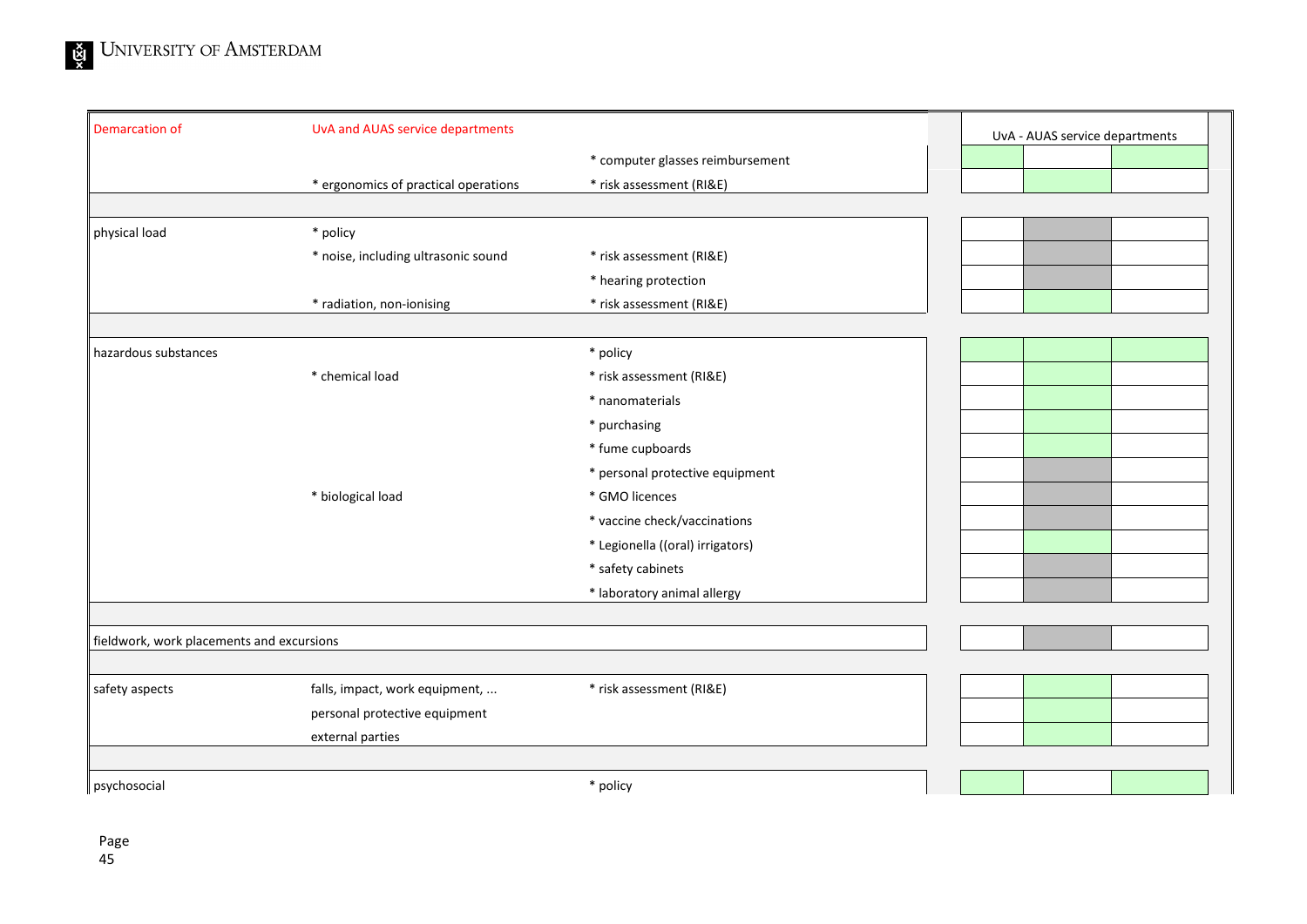| Demarcation of         | UvA and AUAS service departments                   |                                      |       | UvA - AUAS service departments |             |
|------------------------|----------------------------------------------------|--------------------------------------|-------|--------------------------------|-------------|
| workload               |                                                    | * Employee Monitor                   |       |                                |             |
|                        |                                                    | * risk assessment (RI&E)             |       |                                |             |
|                        | * workload                                         |                                      |       |                                |             |
|                        | * social safety                                    | * protocol                           |       |                                |             |
|                        |                                                    | * confidential adviser for employees |       |                                |             |
|                        |                                                    | * confidential adviser for students  |       |                                |             |
|                        |                                                    |                                      |       |                                |             |
| Demarcation of         | topics                                             |                                      | UvA   | director                       | <b>AUAS</b> |
|                        |                                                    |                                      |       |                                |             |
| disability             | * policies and protocols                           |                                      |       |                                |             |
|                        | digital accessibility, including                   | * website                            |       |                                |             |
|                        |                                                    | * digital documents                  |       |                                |             |
|                        |                                                    | * teaching materials                 |       |                                |             |
|                        | application for special provisions                 |                                      |       |                                |             |
|                        | accessible education                               |                                      |       |                                |             |
|                        |                                                    |                                      |       |                                |             |
| building-related risks | building, facilities, premises                     | * risk assessment (RI&E)             |       | lessor                         |             |
|                        | installations                                      | * risk assessment (RI&E)             |       | lessor                         |             |
|                        | physical accessibility,                            | * general accessibility              |       |                                |             |
|                        | inc.                                               | * relaxation room                    |       |                                |             |
|                        |                                                    | * parking facilities                 |       |                                |             |
|                        |                                                    |                                      |       |                                |             |
| crisis management      | * policy                                           | * assembling teams and training      |       |                                |             |
|                        | * Company Emergency Response (CER)<br>organisation | * CER/First Aid bonus                |       |                                |             |
|                        |                                                    | * assembly                           | UB/HB |                                | <b>LWB</b>  |
|                        | * decentralised crisis management team             | * assembly, coordination             |       |                                |             |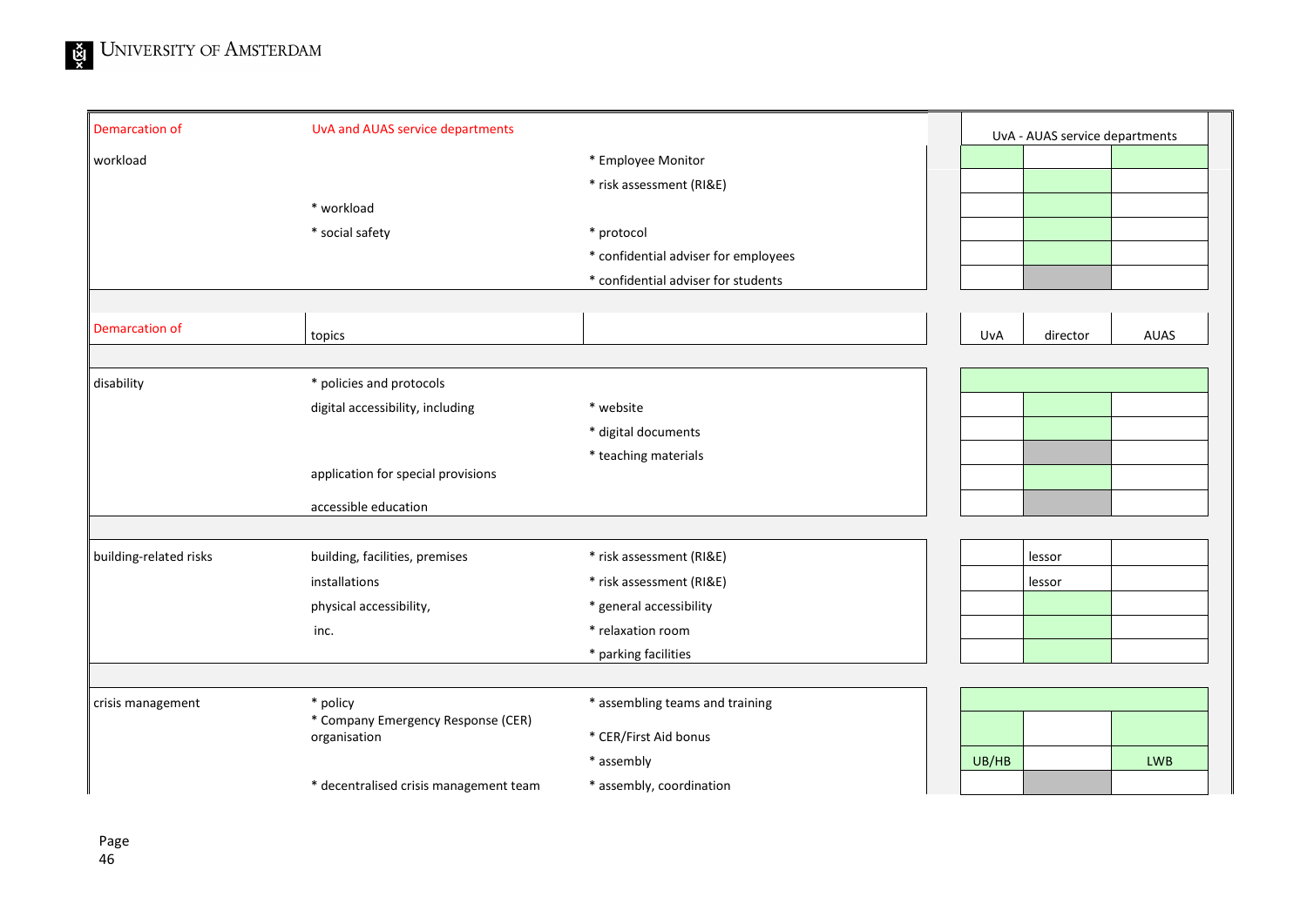| Demarcation of | UvA and AUAS service departments |                                                                                                                                                                                                                                                                                 | UvA - AUAS service departments |
|----------------|----------------------------------|---------------------------------------------------------------------------------------------------------------------------------------------------------------------------------------------------------------------------------------------------------------------------------|--------------------------------|
|                | * incidents<br>* insurance       | * training<br>* handling of occupational health and safety incidents<br>* handling of large-scale incidents/emergencies<br>* registration<br>* notifiable incidents (Inspectorate SZW)<br>* Building access (restriction) protocol<br>* handling of damage claims via insurance |                                |
|                |                                  |                                                                                                                                                                                                                                                                                 |                                |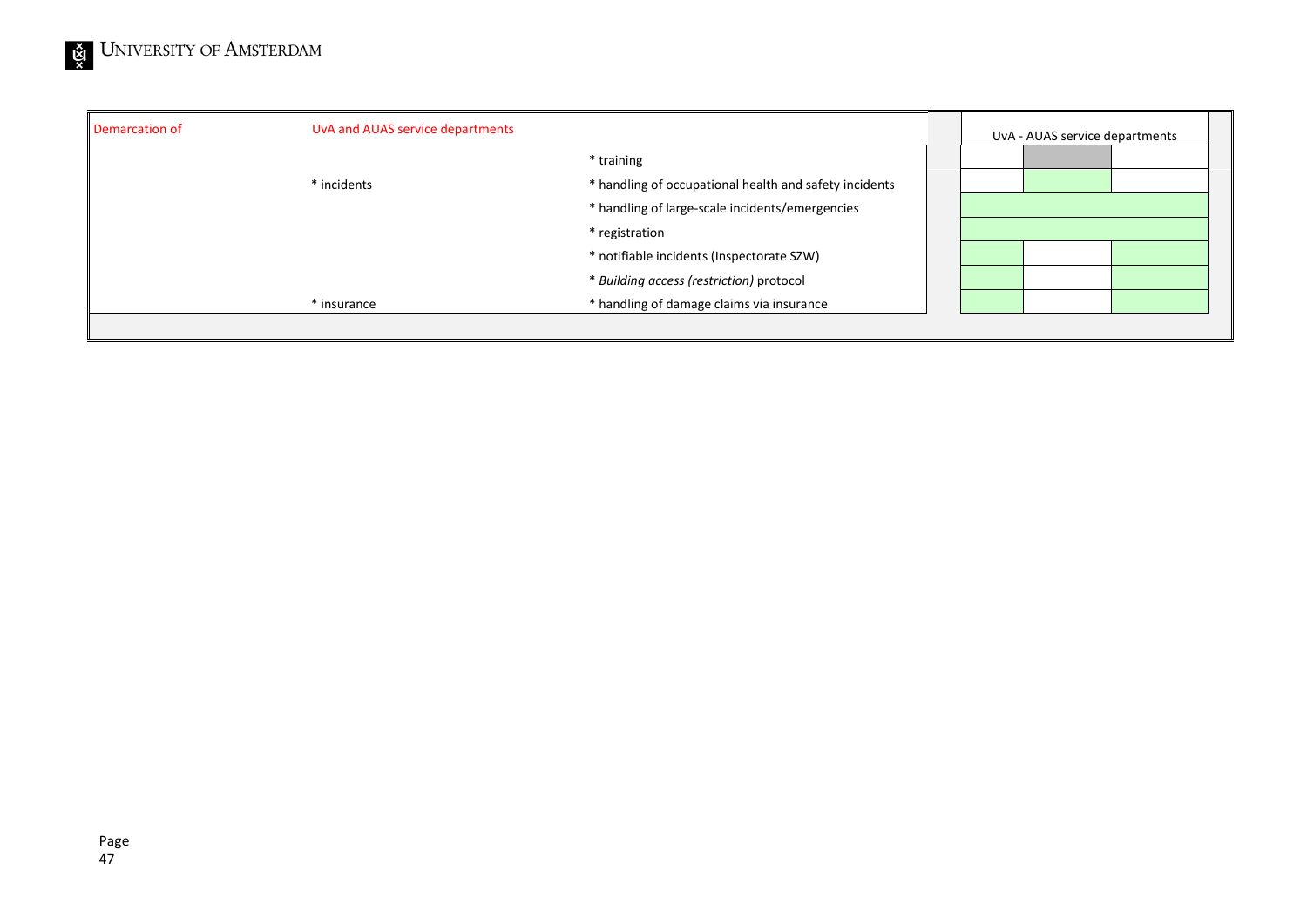#### 2.5 Netherlands Institute in Athens (NIA) and Netherlands Institute in St. Petersburg (NIP)

The NIA and the NIP are partnerships of Dutch universities, with the lead institution being the UvA for both institutes.

The basis for this partnership is laid down in the *Joint Regulations for Dutch Scientific Institutes Abroad* [10 December 2015].

The UvA is responsible for the administrative and financial management of both the NIA and the NIP and the director is accountable to the Executive Board regarding the institute's policies. The official administrator will ensure that an activity plan can be established for each forthcoming calendar year. It is unclear as to whether this also include responsibility for occupational health and safety management.

The director is employed by the UvA, with the other employees being employed by the relevant institute. The building of the NIA is owned by the UvA, whereas the NIP building is leased.

#### *occupational health and safety*

The director is tasked with ensuring a safe and healthy working environment for employees and students carrying out academic activities at or through the institute. Furthermore, national legislation of the countries where the institutes are located applies to both institutes. The Corporate Risk and Insurance Manager and the director are responsible for ensuring that occupational health and safety management is implemented in the broadest sense. He/she will also carry out the RI&E for Owners for the NIA.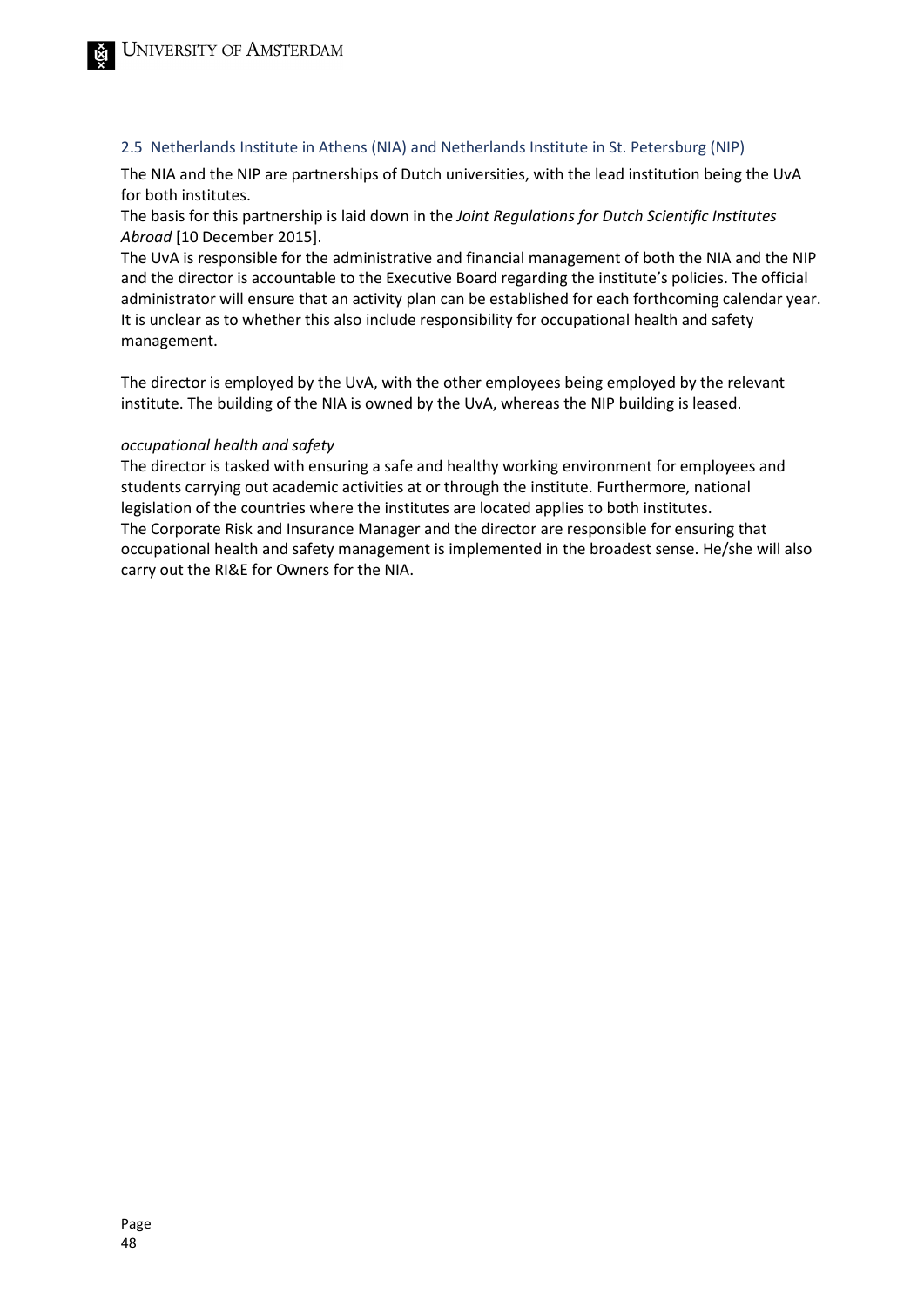| <b>Demarcation NIA/NIP</b>                 | topics                                                         |                                           | <b>UVA</b> | NIA/NIP   |
|--------------------------------------------|----------------------------------------------------------------|-------------------------------------------|------------|-----------|
| General                                    |                                                                |                                           |            |           |
| lead institution                           |                                                                |                                           |            |           |
| operational management                     |                                                                | Legend                                    |            |           |
| staff                                      |                                                                | responsible party                         | director   | staff     |
| students                                   |                                                                | N/A                                       |            |           |
| International students/employees           |                                                                | local national legislation                |            |           |
| building                                   |                                                                |                                           |            | own/lease |
| Occupational Health and Safety Catalogue   |                                                                |                                           |            |           |
| Occupational health and safety policy      |                                                                |                                           |            |           |
| implementation of the RI&E                 |                                                                |                                           |            |           |
| Occupational health and safety coordinator | * appointment<br>* Works Council approval of new OHS<br>coord. |                                           |            |           |
| representative advisory bodies             | approval re: method and RI&E action<br>plan                    |                                           |            |           |
| Occupational Health and Safety Service     |                                                                |                                           | director   |           |
| activity-related risks                     |                                                                |                                           |            |           |
| physical load                              | * computer-based work                                          | *CANS policy                              |            |           |
|                                            |                                                                | * risk assessment (RI&E)                  |            |           |
|                                            |                                                                | * computer glasses reimbursement          |            |           |
| physical load                              |                                                                |                                           |            |           |
| hazardous substances                       |                                                                |                                           |            |           |
| fieldwork, work placements and excursions  | in NL and abroad                                               | * policy<br>* risk assessment per project |            |           |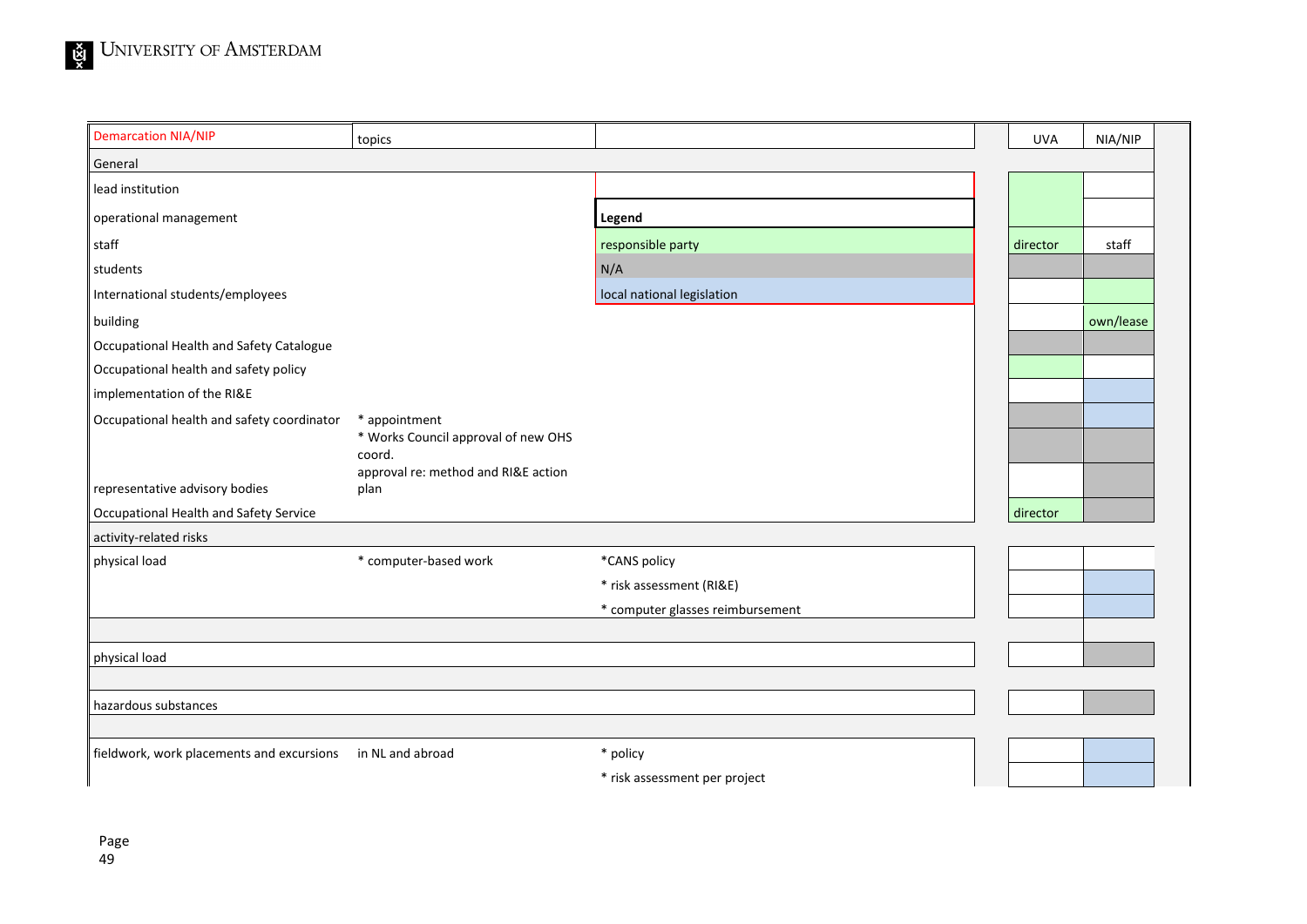| <b>Demarcation NIA/NIP</b> | topics                             |                                      | <b>UVA</b> | NIA/NIP |  |
|----------------------------|------------------------------------|--------------------------------------|------------|---------|--|
|                            |                                    | (including emotional stress)         |            |         |  |
|                            |                                    |                                      |            |         |  |
| safety aspects             | falls, impact, work equipment,     | * risk assessment (RI&E)             |            |         |  |
|                            | personal protective equipment      |                                      |            |         |  |
|                            | external parties                   |                                      |            |         |  |
|                            |                                    |                                      |            |         |  |
| psychosocial workload      |                                    | * policy                             |            |         |  |
|                            |                                    | * Employee Monitor                   |            |         |  |
|                            |                                    | * risk assessment (RI&E)             |            |         |  |
|                            | * workload                         |                                      |            |         |  |
|                            | * social safety                    | * protocol                           |            |         |  |
|                            |                                    | * confidential adviser for employees |            |         |  |
|                            |                                    | * confidential adviser for students  |            |         |  |
|                            |                                    |                                      |            |         |  |
| disability                 | * policies and protocols           |                                      |            |         |  |
|                            | digital accessibility, including   | * website                            |            |         |  |
|                            |                                    | * digital documents                  |            |         |  |
|                            |                                    | * teaching materials                 |            |         |  |
|                            | application for special provisions |                                      |            |         |  |
|                            | accessible education               |                                      |            |         |  |
|                            |                                    |                                      |            |         |  |
| building-related risks     | building, facilities, premises     | * risk assessment (RI&E)             |            |         |  |
|                            | installations                      | * risk assessment (RI&E)             |            |         |  |
|                            | physical accessibility,            | * general accessibility              |            |         |  |
|                            | inc.                               | * relaxation room                    |            |         |  |
|                            |                                    | * parking facilities                 |            |         |  |
|                            |                                    |                                      |            |         |  |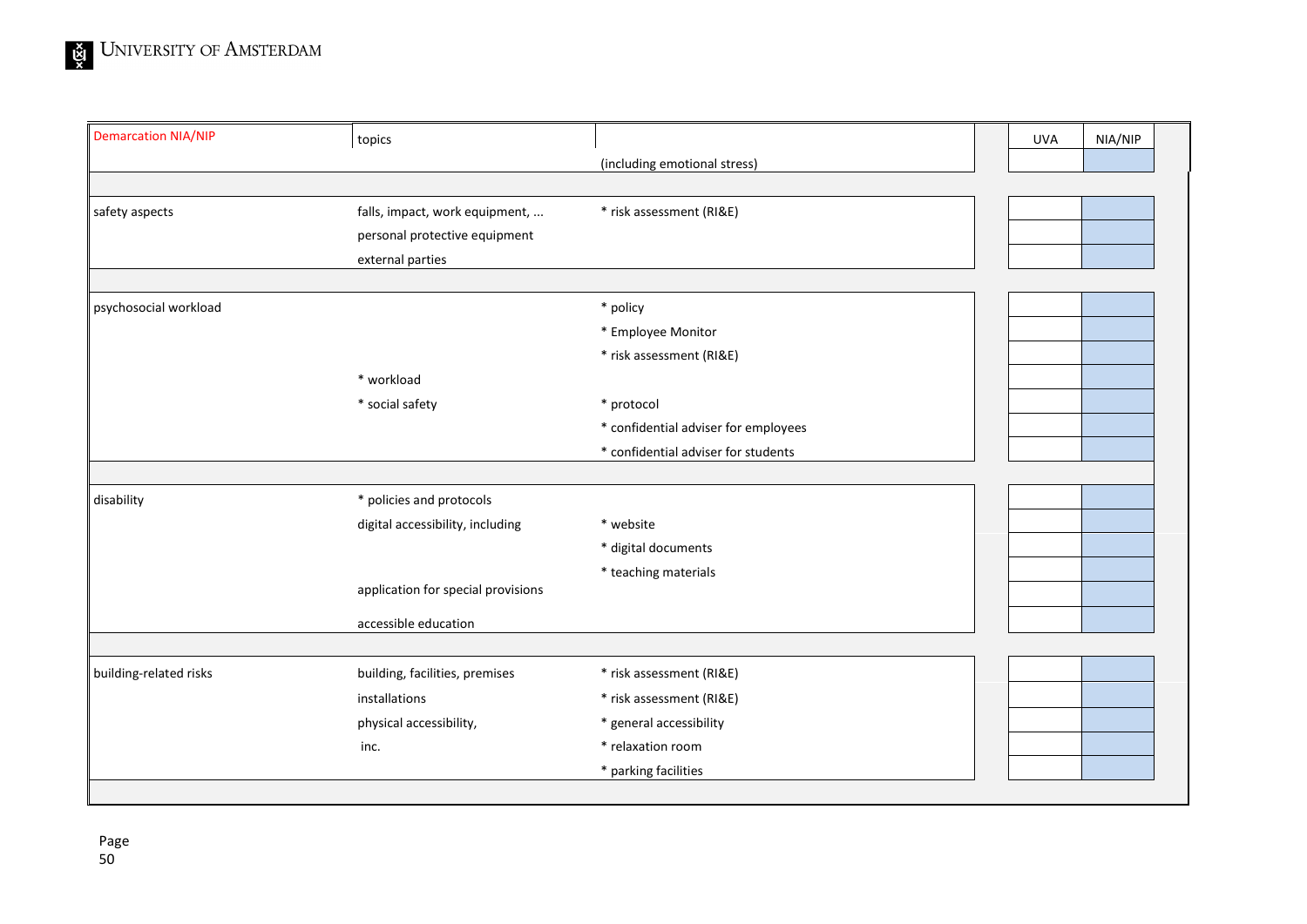| <b>Demarcation NIA/NIP</b> | topics                            |                                                        | <b>UVA</b> | NIA/NIP |  |
|----------------------------|-----------------------------------|--------------------------------------------------------|------------|---------|--|
|                            |                                   |                                                        |            |         |  |
| crisis management          | * policy                          | * assembling teams and training                        |            |         |  |
|                            | * Company Emergency Response      |                                                        |            |         |  |
|                            | (CER) organisation                | * CER/First Aid bonus                                  |            |         |  |
|                            |                                   | * assembly                                             |            |         |  |
|                            | * decentralised crisis management |                                                        |            |         |  |
|                            | team                              | * assembly, coordination                               |            |         |  |
|                            |                                   | * training                                             |            |         |  |
|                            | * incidents                       | * handling of occupational health and safety incidents |            |         |  |
|                            |                                   | * handling of large-scale incidents/emergencies        |            |         |  |
|                            |                                   | * registration                                         |            |         |  |
|                            |                                   | * notifiable incidents (Inspectorate SZW)              |            |         |  |
|                            |                                   | * Building access (restriction) protocol               |            |         |  |
|                            | * insurance                       | * handling of damage claims via insurance              |            |         |  |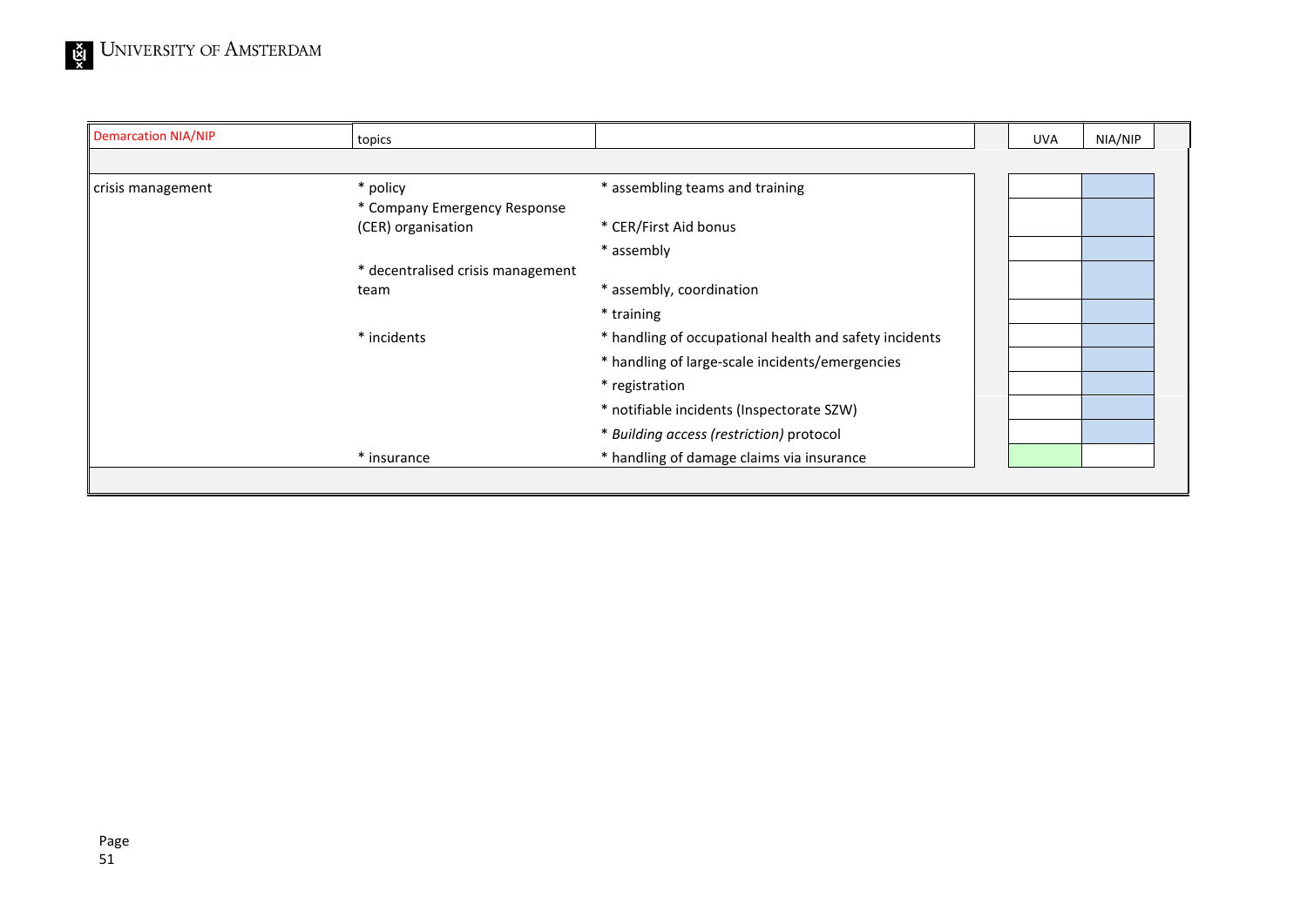#### 2b Permanent collaborative ventures

#### 2.6 Restoration workshops (Faculty of Humanities)

A service agreement is in place between the Rijksmuseum Amsterdam and the UvA (Faculty of Humanities, Conservation and restauration of Cultural Heritage department), relating the use of the Ateliergebouw [dated 1 October 2007].

Upon the evaluation of the service agreement [dated 22 July 2015] - due to the lack of clear agreements in that service agreement – it was agreed that Occupational Health and Safety coordination and safety will be carried out by:

- Rijksmuseum: The Ateliergebouw and the joint spaces [including the aspects that fall under the RI&E for Owners, RI&E for Company Emergency Response];
- Faculty of Humanities: dedicated spaces [including RI&E for the Workplace & Work environment, RI&E for Psychosocial Workload].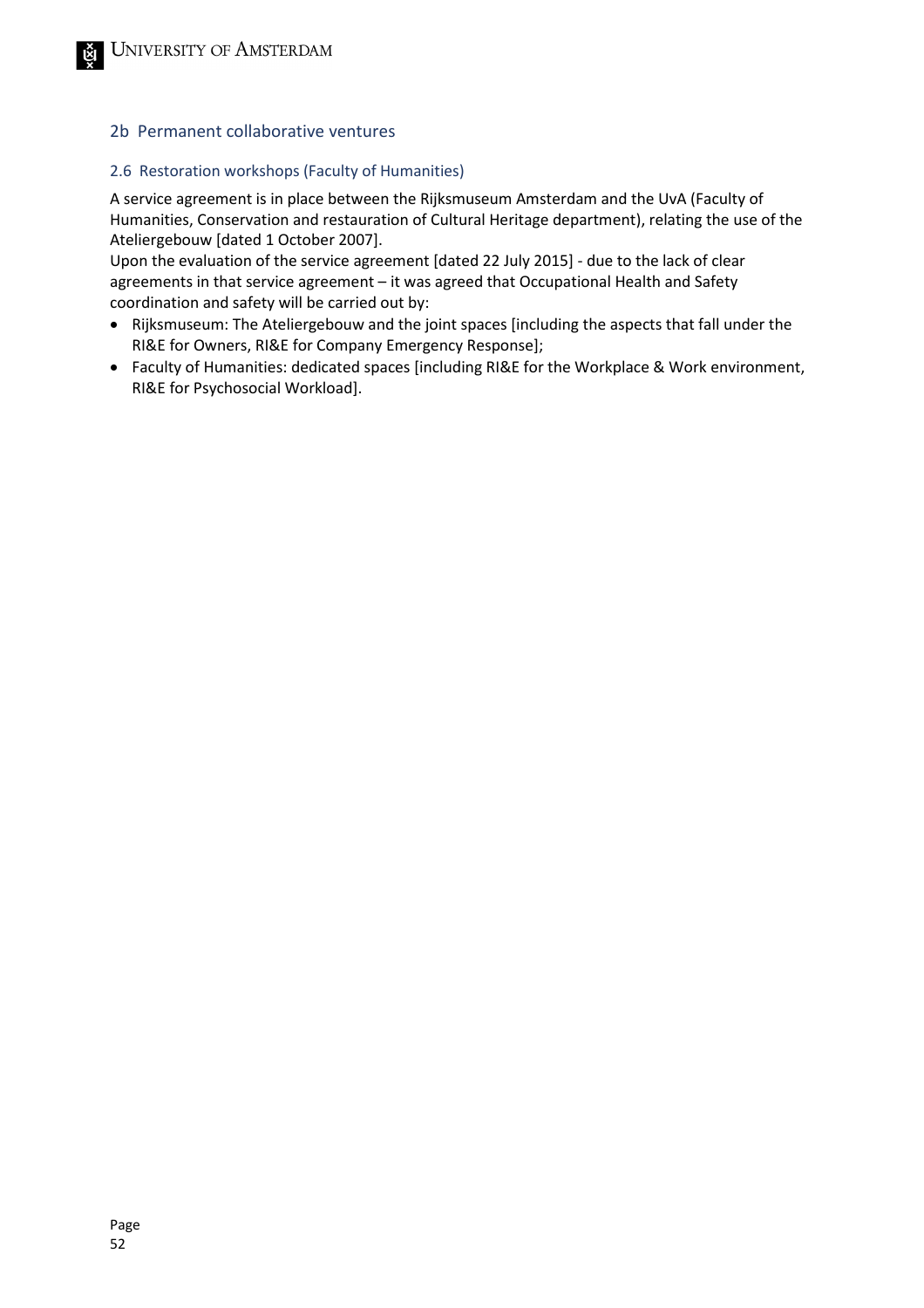## Appendix 3 Topics per RI&E module

Overview of the University of Amsterdam RI&E: ownership, implementation and topics

<span id="page-52-0"></span>

|                      |    |                                             | <b>RI&amp;E for Central</b><br>occupational health and<br>safety management<br>policy             | <b>RI&amp;E for Decentralised</b><br>occupational health and<br>safety management policy | <b>RI&amp;E for Psychosocial</b><br>Workload                                 | <b>RI&amp;E</b> for the<br><b>Workplace and Work</b><br><b>Environment</b> and<br>special modules                                | <b>RI&amp;E for Lecture</b><br>rooms                                                                                                        | <b>RI&amp;E</b> for<br><b>Owners</b>                                          | <b>RI&amp;E</b> for<br>Company<br><b>Emergency</b><br>Response          |
|----------------------|----|---------------------------------------------|---------------------------------------------------------------------------------------------------|------------------------------------------------------------------------------------------|------------------------------------------------------------------------------|----------------------------------------------------------------------------------------------------------------------------------|---------------------------------------------------------------------------------------------------------------------------------------------|-------------------------------------------------------------------------------|-------------------------------------------------------------------------|
| RI&E<br>organisation |    | owner                                       | <b>Executive Board</b>                                                                            | Dean/SG/Service director                                                                 | Dean/SG/Service<br>director                                                  | Dean/SG/Service<br>director                                                                                                      | Director FS                                                                                                                                 | Secretary<br>General of the<br>University                                     | Main building<br>user                                                   |
|                      |    | for approval<br>for information<br>purposes | <b>Central Works Council</b>                                                                      | Faculty Works Council/Joint<br><b>Works Council</b>                                      | <b>Faculty Works Council</b>                                                 | <b>Faculty Works</b><br>Council/Joint Works<br>Council                                                                           | Central Works<br>Council<br><b>Central Student</b><br>Council                                                                               | Central Works<br>Council                                                      | <b>Faculty Works</b><br>Council                                         |
|                      | by | implementation                              | Occupational Health and<br>Safety Service on behalf<br>of the Executive<br>Secretary to the Board | Occupational health and<br>safety coordinator                                            | Occupational Health<br>and Safety Service on<br>behalf of the Head of<br>P&O | Occupational health<br>and safety coordinator<br>in consultation with<br>the Occupational<br><b>Health and Safety</b><br>Service | Occupational<br>health and safety<br>coordinator for<br>joint services in<br>consultation with<br><b>Teaching Logistics</b><br>Office (BOL) | Occupational<br>health and<br>safety<br>coordinator<br><b>Executive Staff</b> | Occupational<br>health and<br>safety<br>coordinator of<br>the main user |
|                      |    | scope                                       | UvA-wide                                                                                          | per faculty or service<br>department                                                     | per faculty or service<br>department                                         | per faculty or service<br>department                                                                                             | per faculty,<br>excluding study<br>spaces and<br>laboratories                                                                               | per campus                                                                    | per building                                                            |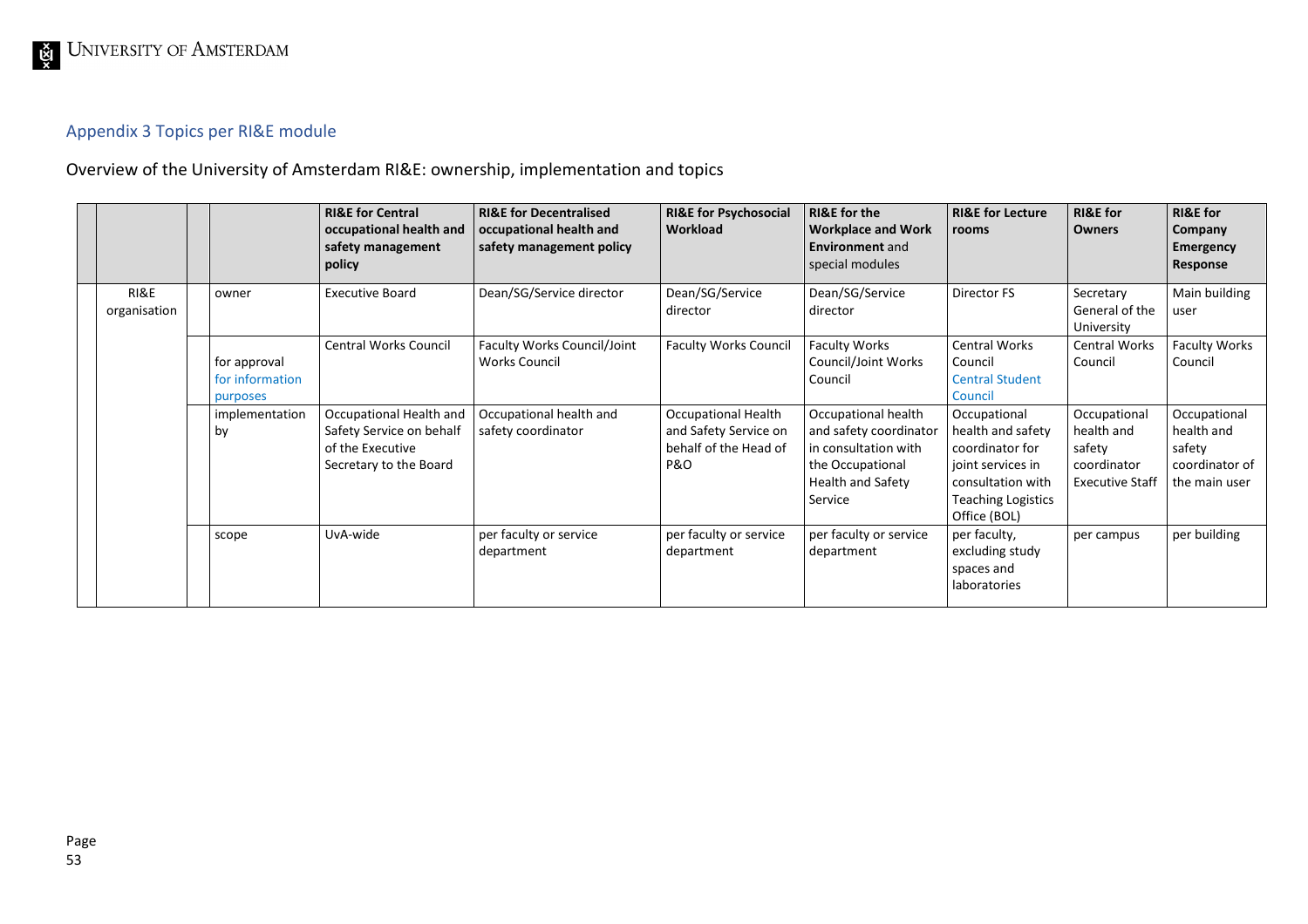| topics in accordance<br>with the Working<br><b>Conditions Decree</b><br>[(to be determined)<br>UvA policy]           | Legislation VSNU Occupational<br><b>Health and Safety Catalogue</b>                                                         | topic                                                                                                                           | <b>RI&amp;E for Central</b><br>occupational<br>health and safety<br>management<br>policy | <b>RI&amp;E</b> for<br><b>Decentralised</b><br>occupational<br>health and safety<br>management<br>policy | <b>RI&amp;E</b> for<br>Psychosocial<br>Workload | <b>RI&amp;E</b> for the<br>Workplace<br>and Work<br><b>Environment</b> | <b>RI&amp;E</b> for<br>Lecture<br>rooms | <b>RI&amp;E</b> for<br><b>Owners</b> | <b>RI&amp;E</b> for<br>Company<br>Emergency<br>Response |
|----------------------------------------------------------------------------------------------------------------------|-----------------------------------------------------------------------------------------------------------------------------|---------------------------------------------------------------------------------------------------------------------------------|------------------------------------------------------------------------------------------|----------------------------------------------------------------------------------------------------------|-------------------------------------------------|------------------------------------------------------------------------|-----------------------------------------|--------------------------------------|---------------------------------------------------------|
| Organisation of work<br>[occupational health<br>and safety policy;<br>Absence due to illness<br>policy and protocol] | <b>Working Conditions Act s.3</b>                                                                                           | Occupational health and safety and<br>absence due to illness policy                                                             | X                                                                                        | X                                                                                                        |                                                 |                                                                        |                                         |                                      |                                                         |
|                                                                                                                      | Working Conditions Act s.3                                                                                                  | Duties, responsibilities and powers                                                                                             | $\pmb{\mathsf{X}}$                                                                       | $\pmb{\mathsf{x}}$                                                                                       |                                                 |                                                                        |                                         |                                      |                                                         |
|                                                                                                                      | Working Conditions Act s.12                                                                                                 | Collaboration and consultation                                                                                                  | $\pmb{\mathsf{X}}$                                                                       | $\pmb{\chi}$                                                                                             |                                                 |                                                                        |                                         |                                      |                                                         |
|                                                                                                                      | Working Conditions Act s. 5, 6,<br>13 and 14                                                                                | Organisation of expert assistance                                                                                               | $\pmb{\chi}$                                                                             |                                                                                                          |                                                 |                                                                        |                                         |                                      |                                                         |
|                                                                                                                      | Working Conditions Act s.13                                                                                                 | Employee access to prevention<br>officer, occupational health and<br>safety expert or Occupational Health<br>and Safety Service | $\pmb{\times}$                                                                           | $\pmb{\times}$                                                                                           |                                                 |                                                                        |                                         |                                      |                                                         |
|                                                                                                                      | Working Conditions Act s.13                                                                                                 | Role, duties, number and level of<br>prevention officer                                                                         | $\pmb{\chi}$                                                                             | $\pmb{\mathsf{x}}$                                                                                       |                                                 |                                                                        |                                         |                                      |                                                         |
| [Occupational health<br>and safety policy,<br>RI&E memorandum]                                                       | Working Conditions Act s. 5<br>Occupational Health and<br>Safety Catalogue RI&E                                             | RI&E and action plan, PDCA cycle                                                                                                | X                                                                                        | x (determine<br>which modules<br>apply)                                                                  |                                                 |                                                                        |                                         |                                      |                                                         |
| [Occupational health<br>and safety policy]                                                                           | Working Conditions Act s. 8<br>and 11 Occupational Health<br>and Safety Catalogue<br>Information, Education &<br>Monitoring | Information and education (note:<br>multilingualism)                                                                            | X                                                                                        | $\pmb{\times}$                                                                                           |                                                 |                                                                        |                                         |                                      |                                                         |
|                                                                                                                      | Working Conditions Act s. 8<br>and 11                                                                                       | Monitoring by managers                                                                                                          | $\pmb{\chi}$                                                                             | X                                                                                                        |                                                 |                                                                        |                                         |                                      |                                                         |
|                                                                                                                      | Working Conditions Act s.11                                                                                                 | Employee conduct                                                                                                                | $\pmb{\chi}$                                                                             | $\pmb{\mathsf{X}}$                                                                                       |                                                 |                                                                        |                                         |                                      |                                                         |
|                                                                                                                      | Working Conditions Act s.18                                                                                                 | Medical health examination / PAGO<br>recommendation                                                                             | $\pmb{\mathsf{x}}$                                                                       | $\mathbf{x}$<br>(recommendations<br>of Occupational<br>Health and Safety<br>Service to RI&E)             | $\pmb{\times}$                                  | X                                                                      |                                         |                                      |                                                         |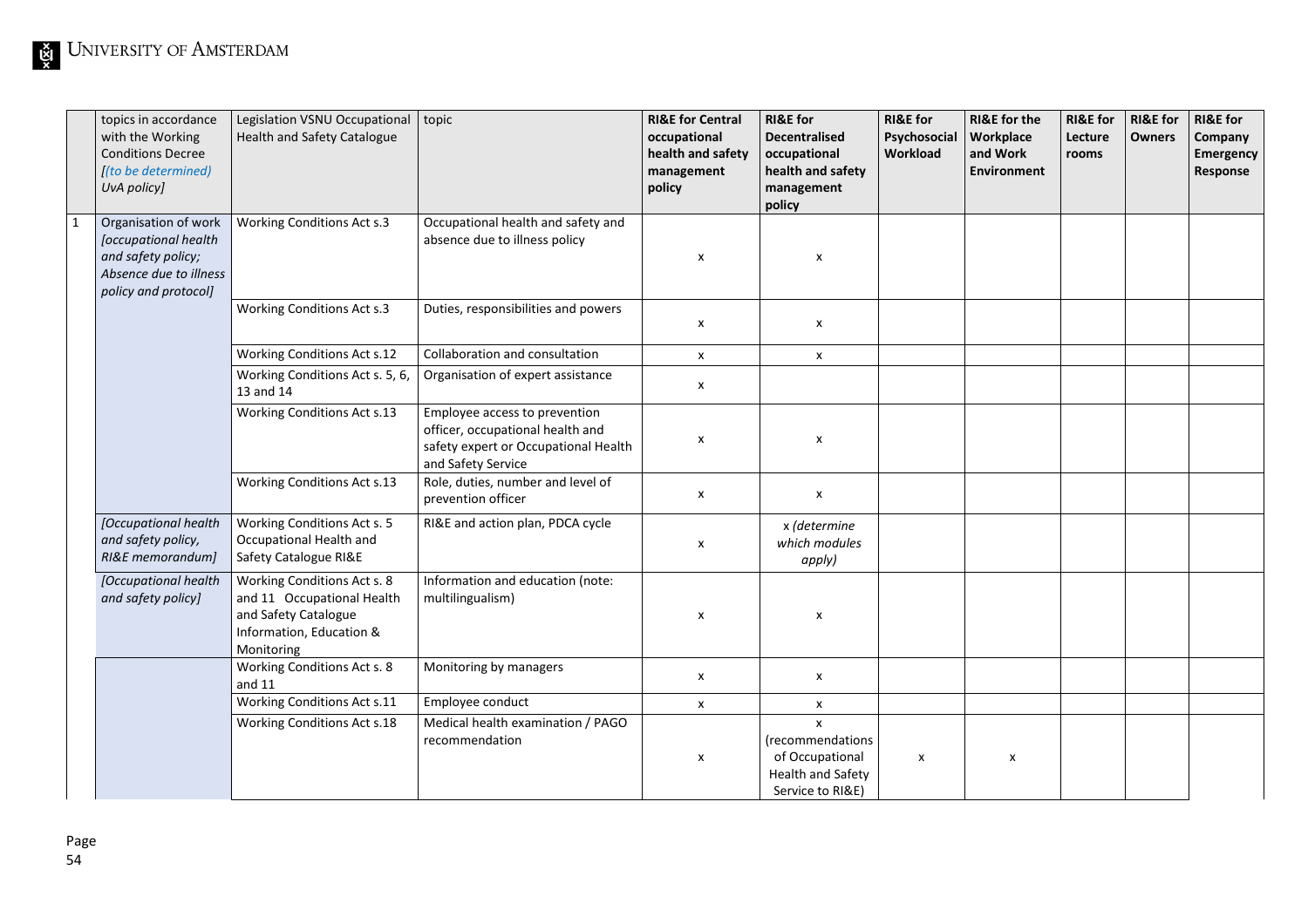| topics in accordance<br>with the Working<br><b>Conditions Decree</b><br>[(to be determined)<br>UvA policy] | Legislation VSNU Occupational<br>Health and Safety Catalogue                            | topic                                                                                                                                                                                                          | <b>RI&amp;E for Central</b><br>occupational<br>health and safety<br>management<br>policy | <b>RI&amp;E</b> for<br><b>Decentralised</b><br>occupational<br>health and safety<br>management<br>policy | <b>RI&amp;E</b> for<br>Psychosocial<br>Workload | <b>RI&amp;E</b> for the<br>Workplace<br>and Work<br><b>Environment</b> | <b>RI&amp;E</b> for<br>Lecture<br>rooms | <b>RI&amp;E</b> for<br><b>Owners</b> | <b>RI&amp;E</b> for<br>Company<br>Emergency<br>Response |
|------------------------------------------------------------------------------------------------------------|-----------------------------------------------------------------------------------------|----------------------------------------------------------------------------------------------------------------------------------------------------------------------------------------------------------------|------------------------------------------------------------------------------------------|----------------------------------------------------------------------------------------------------------|-------------------------------------------------|------------------------------------------------------------------------|-----------------------------------------|--------------------------------------|---------------------------------------------------------|
|                                                                                                            | Working Conditions Act s. 3, 5,<br>8; Working Conditions Decree<br>Part 8, 9, 10        | Special categories: employees<br>(temporary employees, trainees,<br>youths, pregnant women, foreign-<br>language speakers, persons working<br>from home (computer work),<br>students, volunteers and visitors) | X                                                                                        | X                                                                                                        | X                                               | $\boldsymbol{\mathsf{x}}$                                              | $\boldsymbol{\mathsf{x}}$               | х                                    | x                                                       |
|                                                                                                            | Working Conditions Act s. 10;<br><b>Building Decree 2012</b>                            | (Construction) safety: agreements<br>between client, designer and/or<br>contracting parties regarding health<br>and safety                                                                                     |                                                                                          |                                                                                                          |                                                 |                                                                        |                                         | X                                    |                                                         |
| [Occupational health<br>and safety policy]                                                                 | Working Conditions Decree s.<br>7.2                                                     | New construction, renovation and<br>procurement                                                                                                                                                                | $\pmb{\mathsf{x}}$                                                                       | $\pmb{\mathsf{x}}$                                                                                       |                                                 |                                                                        |                                         | $\pmb{\mathsf{x}}$                   |                                                         |
| [Occupational health<br>and safety policy]                                                                 | <b>Working Conditions Act s.12</b>                                                      | Role of representative advisory<br>bodies                                                                                                                                                                      | $\boldsymbol{\mathsf{x}}$                                                                | $\pmb{\chi}$                                                                                             |                                                 |                                                                        |                                         |                                      |                                                         |
|                                                                                                            |                                                                                         | Working at external (research)<br>locations in NL and abroad                                                                                                                                                   | $\pmb{\chi}$                                                                             |                                                                                                          |                                                 | RI&E for<br>Fieldwork                                                  |                                         |                                      |                                                         |
| [UvA Incident<br>management policy]                                                                        | Working Conditions Act s. 9;<br><b>Working Conditions</b><br><b>Regulations Annex I</b> | Accident registration and<br>investigation                                                                                                                                                                     | X                                                                                        | X                                                                                                        |                                                 |                                                                        |                                         |                                      |                                                         |
|                                                                                                            | <b>Working Conditions Act</b><br>Part 10                                                | Flexible working arrangements<br>(flexible working/Het Nieuwe<br>Werken)                                                                                                                                       |                                                                                          | X                                                                                                        |                                                 |                                                                        |                                         |                                      |                                                         |
| Psychosocial<br>Workload                                                                                   | Working Conditions Act s.3                                                              | Behaviour: aggression and violence,<br>sexual harassment, bullying,<br>discrimination                                                                                                                          | $\pmb{\chi}$                                                                             | $\pmb{\times}$                                                                                           | x                                               |                                                                        |                                         |                                      |                                                         |
|                                                                                                            | <b>Working Conditions Act s.3</b>                                                       | Workload and stress                                                                                                                                                                                            | $\boldsymbol{\mathsf{x}}$                                                                | $\pmb{\mathsf{X}}$                                                                                       | $\pmb{\mathsf{x}}$                              |                                                                        |                                         |                                      |                                                         |
| <b>Company Emergency</b><br>Response [UvA<br><b>Company Emergency</b><br>Response policy]                  | Working Conditions Act s. 3<br>and 15                                                   | CER organisation, training                                                                                                                                                                                     | $\pmb{\chi}$                                                                             | X                                                                                                        |                                                 |                                                                        |                                         |                                      | x                                                       |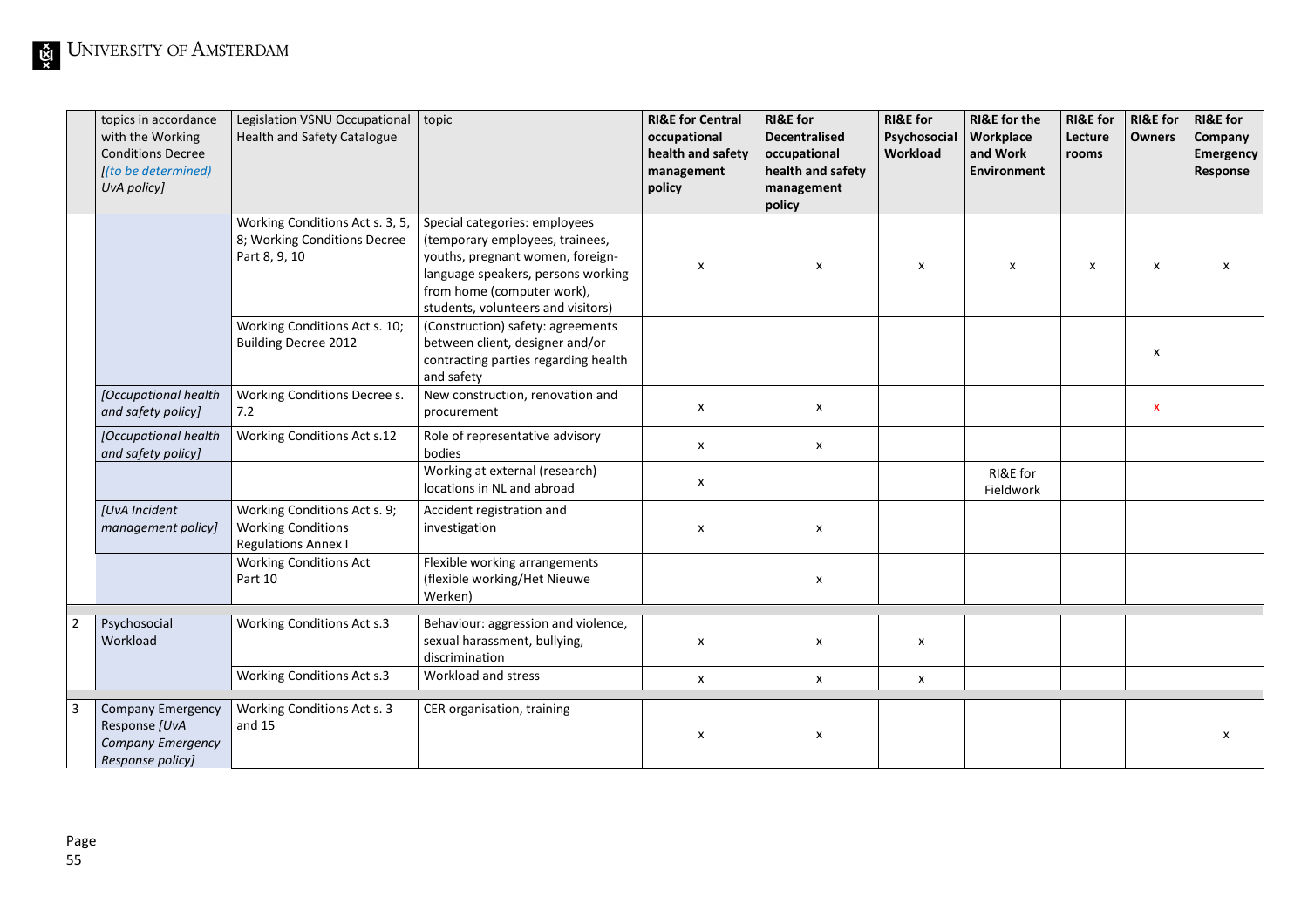| topics in accordance<br>with the Working<br><b>Conditions Decree</b><br>[(to be determined)<br>UvA policy] | Legislation VSNU Occupational<br>Health and Safety Catalogue                             | topic                                                                                                                 | <b>RI&amp;E for Central</b><br>occupational<br>health and safety<br>management<br>policy | <b>RI&amp;E</b> for<br><b>Decentralised</b><br>occupational<br>health and safety<br>management<br>policy | <b>RI&amp;E</b> for<br>Psychosocial<br>Workload | <b>RI&amp;E</b> for the<br>Workplace<br>and Work<br>Environment | <b>RI&amp;E</b> for<br>Lecture<br>rooms | <b>RI&amp;E</b> for<br><b>Owners</b> | <b>RI&amp;E</b> for<br>Company<br>Emergency<br>Response |
|------------------------------------------------------------------------------------------------------------|------------------------------------------------------------------------------------------|-----------------------------------------------------------------------------------------------------------------------|------------------------------------------------------------------------------------------|----------------------------------------------------------------------------------------------------------|-------------------------------------------------|-----------------------------------------------------------------|-----------------------------------------|--------------------------------------|---------------------------------------------------------|
|                                                                                                            | Working Conditions Act s. 3<br>and 15; Working Conditions<br><b>Regulations Annex II</b> | CER plan or evacuation plan                                                                                           |                                                                                          |                                                                                                          |                                                 |                                                                 |                                         |                                      | X                                                       |
|                                                                                                            |                                                                                          | Company Emergency Response drills                                                                                     |                                                                                          |                                                                                                          |                                                 |                                                                 |                                         |                                      | $\mathsf{x}$                                            |
|                                                                                                            | Working Conditions Act s. 3<br>and 15; Working Conditions<br><b>Regulations Annex II</b> | CER after working hours (e.g. evening<br>opening)                                                                     |                                                                                          |                                                                                                          |                                                 |                                                                 |                                         |                                      | $\pmb{\mathsf{X}}$                                      |
| Workplace design                                                                                           | Working Conditions Decree s.<br>3.2, 3.11                                                | General aspects such as order and<br>cleanliness, maintenance, control<br>and inspection                              |                                                                                          |                                                                                                          |                                                 | X                                                               | X                                       | x                                    |                                                         |
| [UvA Company<br><b>Emergency Response</b><br>policy]                                                       | <b>Working Conditions</b><br>Regulations s. 3.6-3.9, Ch 8                                | Emergency provisions, such as<br>extinguishers, escape routes and<br>emergency exits                                  |                                                                                          |                                                                                                          |                                                 |                                                                 | x                                       | x                                    | $\pmb{\chi}$                                            |
|                                                                                                            | <b>Working Conditions</b><br>Regulations s. 3.11-3.29, 5.4                               | Equipment: room to move, floors,<br>thresholds, entrapment hazards, risk<br>of impacts (glass doors)                  |                                                                                          |                                                                                                          |                                                 | X                                                               | x                                       |                                      |                                                         |
|                                                                                                            | Working Conditions Decree s.<br>3.20-3.24                                                | Break rooms and (sanitary) facilities<br>such as changing room, shower<br>room, lactation room and relaxation<br>room |                                                                                          |                                                                                                          |                                                 | x (use of<br>shower)                                            |                                         | X                                    |                                                         |
|                                                                                                            | Working Conditions Decree s.<br>$3.5A-3.G$                                               | <b>Explosion hazard</b>                                                                                               |                                                                                          |                                                                                                          |                                                 | $\pmb{\mathsf{X}}$                                              | x                                       |                                      | X                                                       |
|                                                                                                            | Working Conditions Decree s.<br>3.2                                                      | Study spaces                                                                                                          |                                                                                          |                                                                                                          |                                                 | X                                                               |                                         |                                      |                                                         |
|                                                                                                            | Working Conditions Act s. 7,<br>10, Working Conditions<br>Decrees. 3.2                   | Premises and site-related facilities                                                                                  |                                                                                          |                                                                                                          |                                                 |                                                                 |                                         | x                                    |                                                         |
| [UvA Policy for people<br>with a disability, a<br>chronic illness or an<br>occupational<br>disability]     | Working Conditions Act s.4                                                               | Physical accessibility and safety<br>aspects                                                                          |                                                                                          |                                                                                                          |                                                 | X                                                               | x                                       | x                                    | $\boldsymbol{\mathsf{x}}$                               |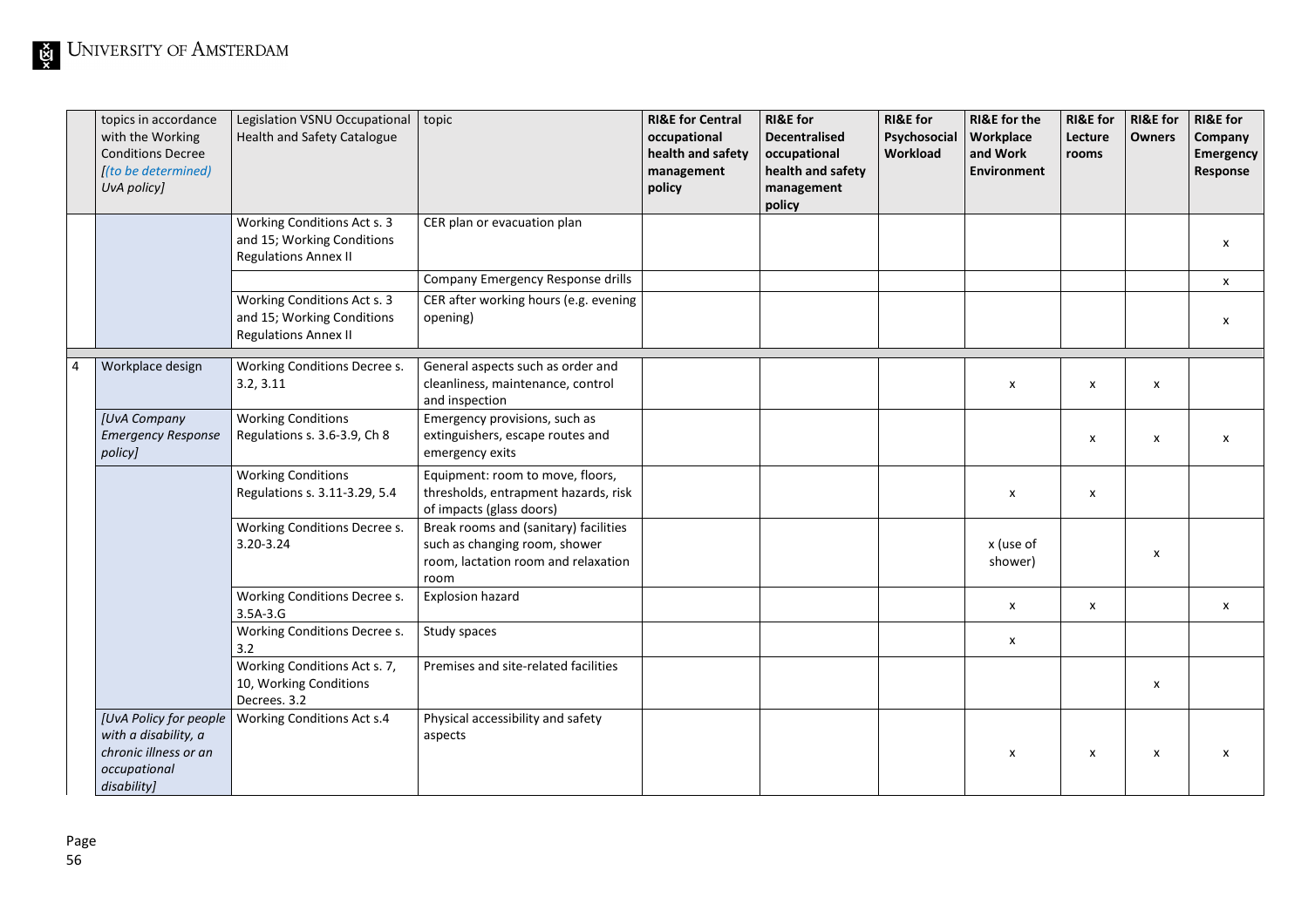|   | topics in accordance<br>with the Working<br><b>Conditions Decree</b><br>[(to be determined)<br>UvA policy] | Legislation VSNU Occupational topic<br><b>Health and Safety Catalogue</b>                                                                                                    |                                                                                                                                                                                | <b>RI&amp;E for Central</b><br>occupational<br>health and safety<br>management<br>policy | <b>RI&amp;E</b> for<br>Decentralised<br>occupational<br>health and safety<br>management<br>policy | <b>RI&amp;E</b> for<br>Psychosocial<br>Workload | <b>RI&amp;E</b> for the<br>Workplace<br>and Work<br>Environment | <b>RI&amp;E</b> for<br>Lecture<br>rooms | <b>RI&amp;E</b> for<br><b>Owners</b> | <b>RI&amp;E</b> for<br>Company<br>Emergency<br>Response |
|---|------------------------------------------------------------------------------------------------------------|------------------------------------------------------------------------------------------------------------------------------------------------------------------------------|--------------------------------------------------------------------------------------------------------------------------------------------------------------------------------|------------------------------------------------------------------------------------------|---------------------------------------------------------------------------------------------------|-------------------------------------------------|-----------------------------------------------------------------|-----------------------------------------|--------------------------------------|---------------------------------------------------------|
|   |                                                                                                            | <b>Working Conditions Decree</b><br>s.3.3                                                                                                                                    | <b>Construction Safety</b>                                                                                                                                                     |                                                                                          |                                                                                                   |                                                 |                                                                 |                                         | X                                    |                                                         |
| 5 | Hazardous<br>substances and<br>biological agents<br>UvA policy on<br><b>Hazardous</b><br>Substances]       | <b>Working Conditions Decree</b><br>Ch <sub>4</sub>                                                                                                                          | Registration and storage, available<br>(safety) information, labelling,<br>limiting exposure in accordance with<br>occupational safety strategy, working<br>in confined spaces |                                                                                          | X                                                                                                 |                                                 | X                                                               |                                         |                                      | X                                                       |
|   | [UvA policy on<br>Laboratory animal<br>allergy]                                                            | <b>Working Conditions Decree</b><br>Ch 4, GMO Regulations,<br>Experiments on Animals Act,<br>Occupational Health and<br>Safety Catalogue Laboratory<br><b>Animal Allergy</b> | Biological agents, including<br>genetically modified organisms<br>(GMOs) and working with laboratory<br>animals                                                                |                                                                                          | x                                                                                                 |                                                 | x (various<br>special<br>modules)                               |                                         |                                      | $\pmb{\times}$                                          |
|   |                                                                                                            |                                                                                                                                                                              | Nanotechnology                                                                                                                                                                 |                                                                                          |                                                                                                   |                                                 |                                                                 |                                         |                                      |                                                         |
|   |                                                                                                            | Drinking Water Act Chapter 4                                                                                                                                                 | Legionella control                                                                                                                                                             |                                                                                          |                                                                                                   |                                                 |                                                                 |                                         | X                                    | X                                                       |
|   | [UvA Asbestos policy]                                                                                      | <b>Working Conditions Act Part 5</b>                                                                                                                                         | Asbestos                                                                                                                                                                       |                                                                                          |                                                                                                   |                                                 | x (e.g.<br>equipment)                                           |                                         | X                                    |                                                         |
| 6 | Physical load                                                                                              | Working Conditions Decree,<br>Ch 5, Part 1                                                                                                                                   | Exerting force, such as lifting,<br>pushing, pulling, holding, supporting<br>and carrying                                                                                      |                                                                                          |                                                                                                   |                                                 | X                                                               |                                         |                                      |                                                         |
|   |                                                                                                            | <b>Working Conditions Decree,</b><br>Ch 5, Part 1                                                                                                                            | Working posture such as<br>unfavourable posture, static posture,<br>standing and sitting                                                                                       |                                                                                          |                                                                                                   |                                                 | $\pmb{\mathsf{x}}$                                              |                                         |                                      |                                                         |
|   |                                                                                                            | <b>Working Conditions Decree,</b><br>Ch 5, Part 1                                                                                                                            | Movements such as walking,<br>repetitive movements and sudden<br>movements                                                                                                     |                                                                                          |                                                                                                   |                                                 | X                                                               |                                         |                                      |                                                         |
|   | [UvA CANS policy]                                                                                          | Working Conditions Decree,<br>Ch 5, Part 2                                                                                                                                   | Computer work and seated office<br>work                                                                                                                                        |                                                                                          |                                                                                                   |                                                 | X                                                               | X                                       |                                      |                                                         |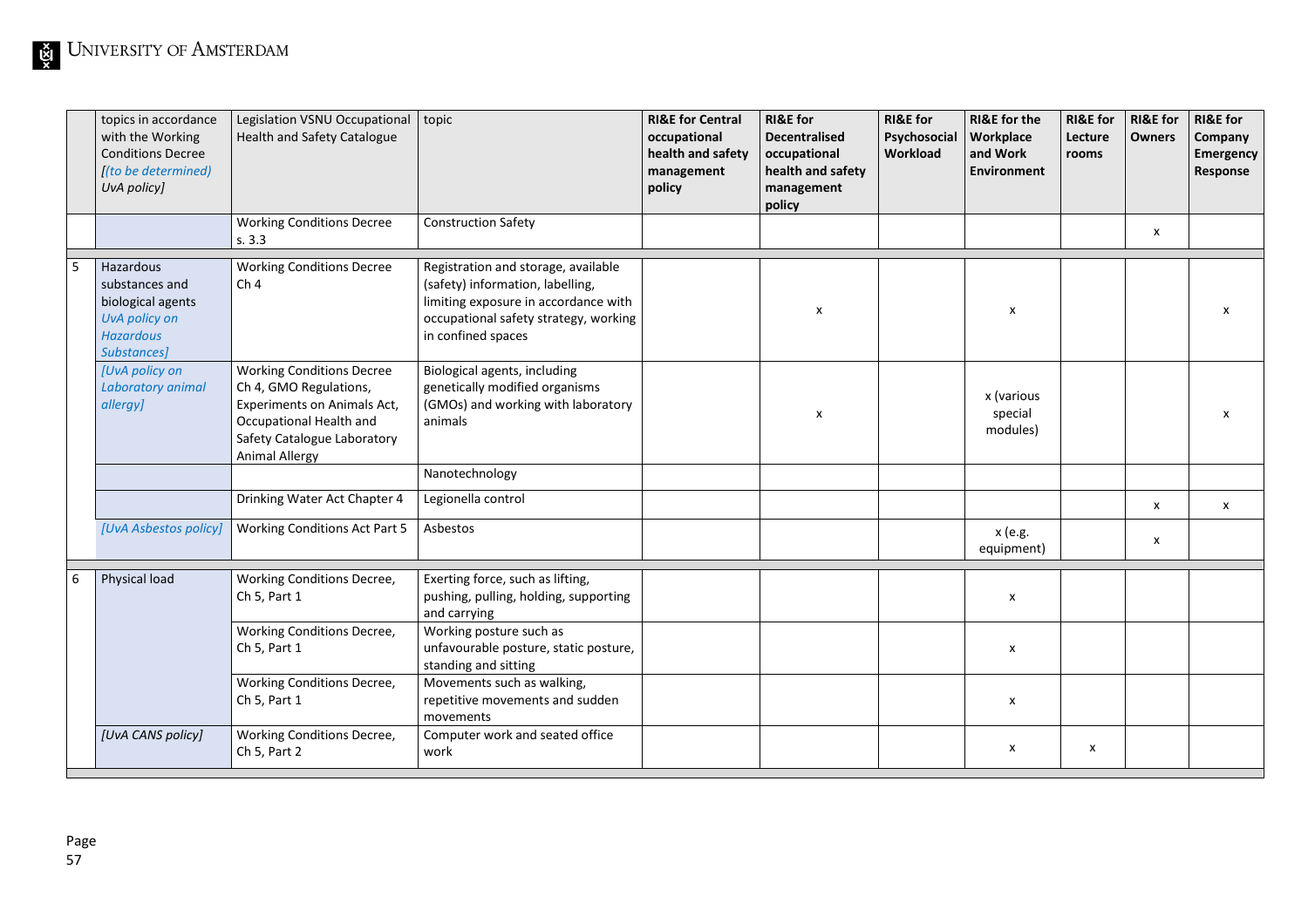|                | topics in accordance                              | Legislation VSNU Occupational topic                                                           |                                                                                                                 | <b>RI&amp;E for Central</b> | <b>RI&amp;E</b> for  | <b>RI&amp;E</b> for | <b>RI&amp;E</b> for the   | <b>RI&amp;E</b> for | <b>RI&amp;E</b> for       | <b>RI&amp;E</b> for |
|----------------|---------------------------------------------------|-----------------------------------------------------------------------------------------------|-----------------------------------------------------------------------------------------------------------------|-----------------------------|----------------------|---------------------|---------------------------|---------------------|---------------------------|---------------------|
|                | with the Working                                  | <b>Health and Safety Catalogue</b>                                                            |                                                                                                                 | occupational                | <b>Decentralised</b> | Psychosocial        | Workplace                 | Lecture             | <b>Owners</b>             | Company             |
|                | <b>Conditions Decree</b>                          |                                                                                               |                                                                                                                 | health and safety           | occupational         | Workload            | and Work                  | rooms               |                           | Emergency           |
|                | [(to be determined)                               |                                                                                               |                                                                                                                 | management                  | health and safety    |                     | Environment               |                     |                           | Response            |
|                | UvA policy]                                       |                                                                                               |                                                                                                                 | policy                      | management           |                     |                           |                     |                           |                     |
|                |                                                   |                                                                                               |                                                                                                                 |                             | policy               |                     |                           |                     |                           |                     |
| $\overline{7}$ | Physical factors                                  | Working Conditions Decree s.<br>6.1, 6.2                                                      | (Indoor) climate, extremes in heat<br>and cold                                                                  |                             |                      |                     | $\boldsymbol{\mathsf{x}}$ | x                   | $\boldsymbol{\mathsf{x}}$ |                     |
|                |                                                   | Working Conditions Decree s.<br>6.3, 6.4                                                      | (Artificial) lighting                                                                                           |                             |                      |                     | $\boldsymbol{\mathsf{x}}$ | x                   | x                         |                     |
|                |                                                   | Working Conditions Decree,<br>Ch 6, Part 3                                                    | Noise, both harmful and unpleasant                                                                              |                             |                      |                     | X                         | x                   | $\boldsymbol{\mathsf{x}}$ |                     |
|                |                                                   | Basic Safety Standards for<br><b>Radiation Protection Decree</b><br>(Bbs), Nuclear Energy Act | Radiation, ionising                                                                                             |                             |                      |                     | $\pmb{\mathsf{x}}$        |                     |                           |                     |
|                |                                                   | Working Conditions Decree s.<br>6.12                                                          | Radiation, non-ionising                                                                                         |                             |                      |                     | x (RI&E for<br>MRI FMG)   |                     |                           |                     |
|                |                                                   | <b>Working Conditions</b><br>Regulations, Chapter 6                                           | Working in a pressurised<br>environment                                                                         |                             |                      |                     | $\boldsymbol{\mathsf{x}}$ |                     |                           |                     |
|                |                                                   | <b>Working Conditions Decree</b><br>Chapter 6, Part 3a                                        | Vibrations, both hand-arm and<br>whole-body vibrations                                                          |                             |                      |                     | $\pmb{\mathsf{x}}$        |                     |                           |                     |
| 8              | Safety                                            | Working Conditions Act s. 3.1,<br>3.4, 3.5, 3.29                                              | Electrical safety (building-related)                                                                            |                             |                      |                     |                           |                     | х                         |                     |
|                |                                                   | <b>Working Conditions Decree</b><br>Chapter 7                                                 | Electrical equipment (including<br>cables and sockets)                                                          |                             |                      |                     | X                         | X                   | X                         |                     |
|                |                                                   | Working Conditions Act s. 3.1,<br>3.4, 3.5, 3.29                                              | Installations (building-related such as<br>lifts, air conditioning, fire alarm<br>system and transmission mast) |                             |                      |                     |                           |                     | х                         |                     |
|                |                                                   | Working Conditions Decree s.<br>3.16                                                          | Working at heights such as working<br>on roofs, façade lifts and working<br>with ladders                        |                             |                      |                     |                           |                     | x                         |                     |
| $\overline{9}$ | Work equipment and<br>specific work<br>activities | <b>Working Conditions Decree</b><br>s. 7.2                                                    | CE marking                                                                                                      |                             |                      |                     | X                         | x                   | х                         |                     |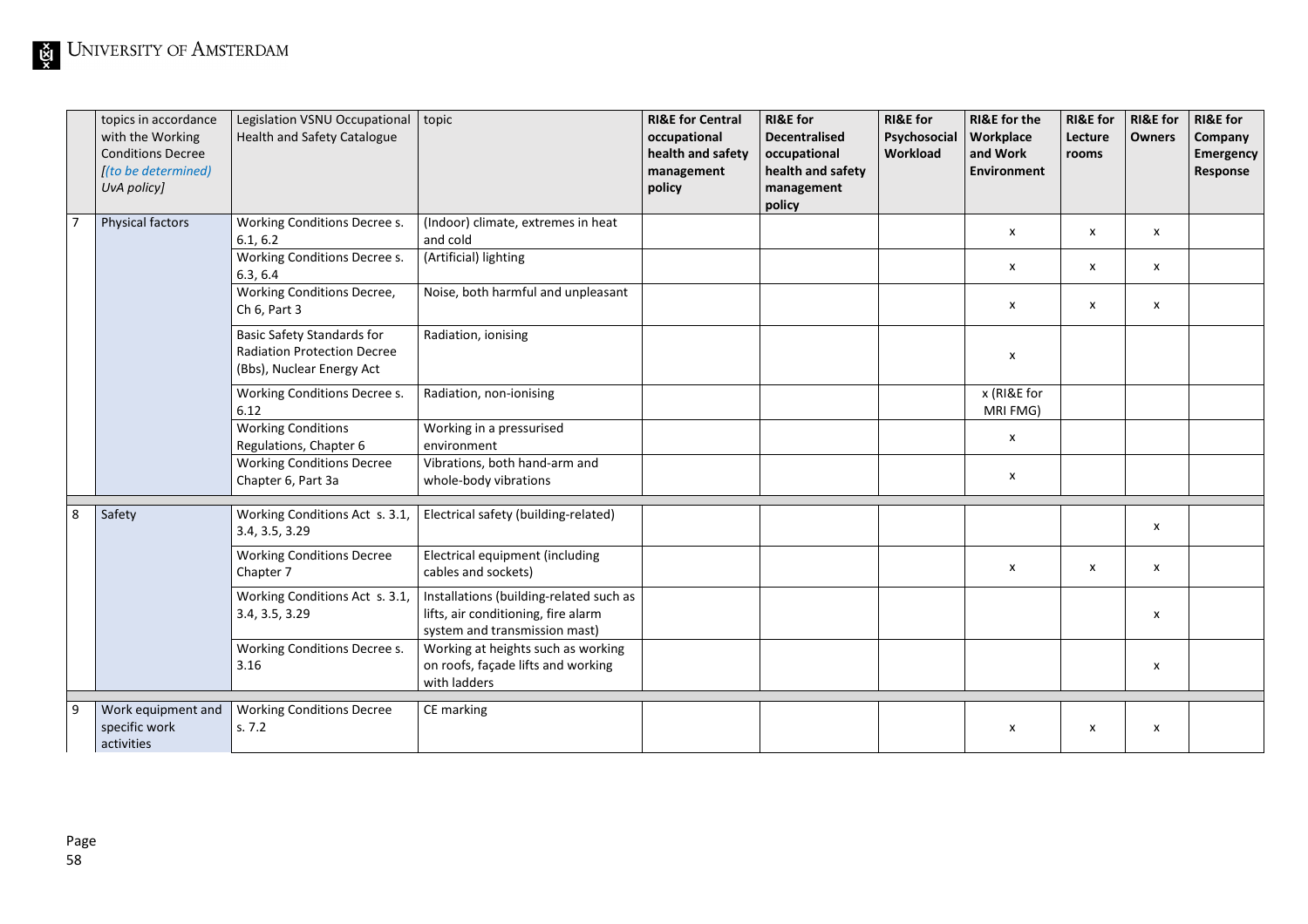|    | topics in accordance<br>with the Working<br><b>Conditions Decree</b><br>[(to be determined)<br>UvA policy] | Legislation VSNU Occupational<br>Health and Safety Catalogue          | topic                                                                                  | <b>RI&amp;E for Central</b><br>occupational<br>health and safety<br>management<br>policy | <b>RI&amp;E</b> for<br><b>Decentralised</b><br>occupational<br>health and safety<br>management<br>policy | <b>RI&amp;E</b> for<br>Psychosocial<br>Workload | <b>RI&amp;E</b> for the<br><b>Workplace</b><br>and Work<br>Environment | <b>RI&amp;E</b> for<br>Lecture<br>rooms | <b>RI&amp;E</b> for<br><b>Owners</b> | <b>RI&amp;E</b> for<br>Company<br>Emergency<br>Response |
|----|------------------------------------------------------------------------------------------------------------|-----------------------------------------------------------------------|----------------------------------------------------------------------------------------|------------------------------------------------------------------------------------------|----------------------------------------------------------------------------------------------------------|-------------------------------------------------|------------------------------------------------------------------------|-----------------------------------------|--------------------------------------|---------------------------------------------------------|
|    |                                                                                                            | Working Conditions Act s. 7.7,<br>7.15, 7.16                          | Safety mechanisms/safety<br>devices/emergency stop features                            |                                                                                          |                                                                                                          |                                                 |                                                                        | x                                       | x                                    |                                                         |
|    |                                                                                                            | <b>Working Conditions Decree</b><br>s. 7.4a                           | Maintenance and inspection of work<br>equipment                                        |                                                                                          |                                                                                                          |                                                 | X                                                                      | x                                       | x                                    |                                                         |
|    |                                                                                                            | <b>Working Conditions Decree</b><br>s.7.6                             | Authorisation to use work equipment                                                    |                                                                                          |                                                                                                          |                                                 | X                                                                      | x                                       | x                                    |                                                         |
|    |                                                                                                            | <b>Working Conditions Decree</b><br>s. 18, 20, 21                     | Hoisting and lifting equipment                                                         |                                                                                          |                                                                                                          |                                                 | x                                                                      | x                                       | x                                    |                                                         |
|    |                                                                                                            | <b>Working Conditions Decree</b><br>s.7.17                            | Transport equipment                                                                    |                                                                                          |                                                                                                          |                                                 | X                                                                      | x                                       | x                                    |                                                         |
|    |                                                                                                            | <b>Working Conditions Decree</b><br>Ch <sub>7</sub>                   | Identification and evaluation of<br>hazards of work equipment                          |                                                                                          |                                                                                                          |                                                 | X                                                                      | x                                       | x                                    |                                                         |
| 11 | Personal protective<br>equipment                                                                           | Working Conditions Decree,<br>Ch 8, Part 1                            | Necessity, choice, availability and use<br>(registration, maintenance,<br>replacement) |                                                                                          |                                                                                                          |                                                 | X                                                                      | x                                       |                                      |                                                         |
| 12 | Health and safety<br>signs                                                                                 | <b>Working Conditions Decree</b><br>s. 8.4                            | Presence, legibility and audibility                                                    |                                                                                          |                                                                                                          |                                                 |                                                                        | X                                       |                                      | x                                                       |
| 13 | Working and rest<br>times                                                                                  | Working Hours Act and<br><b>Working Hours Decree</b><br>s. $2.12(3b)$ | Implementation and execution<br>according to the VSNU Collective<br>Labour Agreement   | $\boldsymbol{\mathsf{x}}$                                                                | X                                                                                                        | $\boldsymbol{\mathsf{x}}$                       |                                                                        |                                         |                                      |                                                         |

**Legend:**

[policy]: to be developed 2020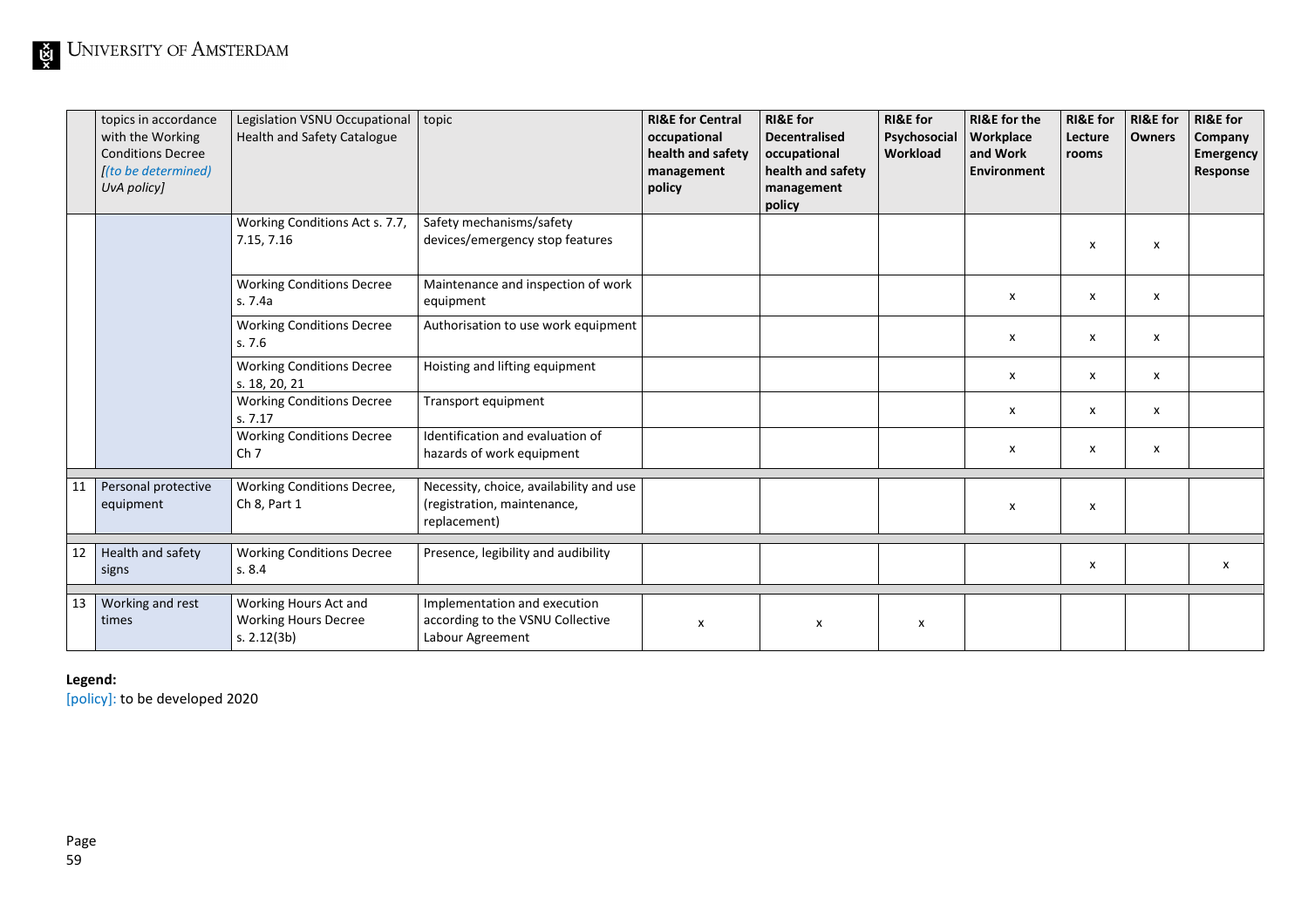#### <span id="page-59-0"></span>Appendix 4 Topics of progress report

The format of the progress report is set out in the consultations of the occupational health and safety coordinators. There may be deviation from this format, provided that the following topics are included in the report.

Topics:

- 1. Implementation of the RI&E modules and progress of the corresponding action plans
- 2. Activities of the Occupational health and safety coordinator, including workplace inspections and education
- 3. Company Emergency Response, First Aid and crisis management organisation and incidents
- 4. Government inspection(s)
- 5. Expected developments in the year ....
- 6. Planning year .... (including dates of permanent consultations)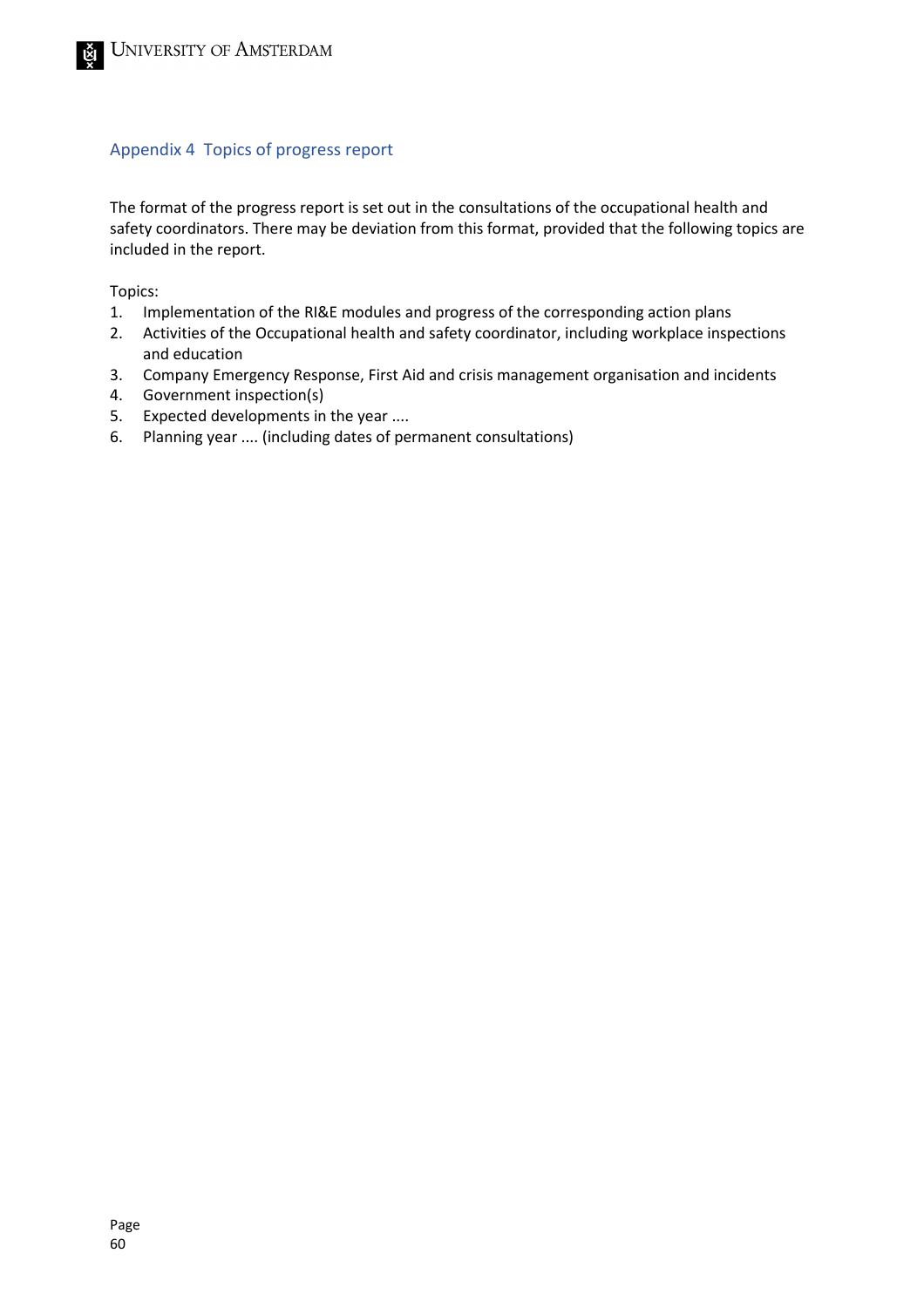

#### <span id="page-60-0"></span>Appendix 5 Occupational health and safety coordinator sample job profile for the vacancy

#### Media

List the media channels where you would like the vacancy to be published. Delete as appropriate. Only complete 'Cost centre/WBS element' section if you have completed 'Other media' UvAWeb: Yes/Np Academic Transfer: Yes/No

Other media: *[Dutch Occupational Hygiene Association, Dutch Association of Safety Science and the Occupational Health and Safety Coordinators' Association]*

#### Cost centre/WBS element: ---

#### 1. Publication date

'ASAP'.

2. Closing date *[+ 2]* weeks after placement

#### 3. Organisational units

*[Unit]*

#### 4. Level of education

Higher professional education/Research-university education

#### 5. Hours

... FTE

#### 6. Salary indication

Scale ..

7. Job title Occupational health and safety coordinator

#### 8. Vacancy type

Support staff

#### 9. Introductory text

#### *[To be completed per unit]*

The approval of the Works Council regarding the person of the proposed candidate is a statutory requirement.

#### 10. Job description

Within the UvA, occupational health and safety coordinators have been appointed to perform the duties of a prevention officer within the meaning of the Working Conditions Act. [One or more] occupational health and safety coordinator(s) has/have been appointed for the [unit] within the mandate of the [Dean/Secretary General of the University]. The vacancy relates to the activities for the *[faculty/Executive Staff/service departments].*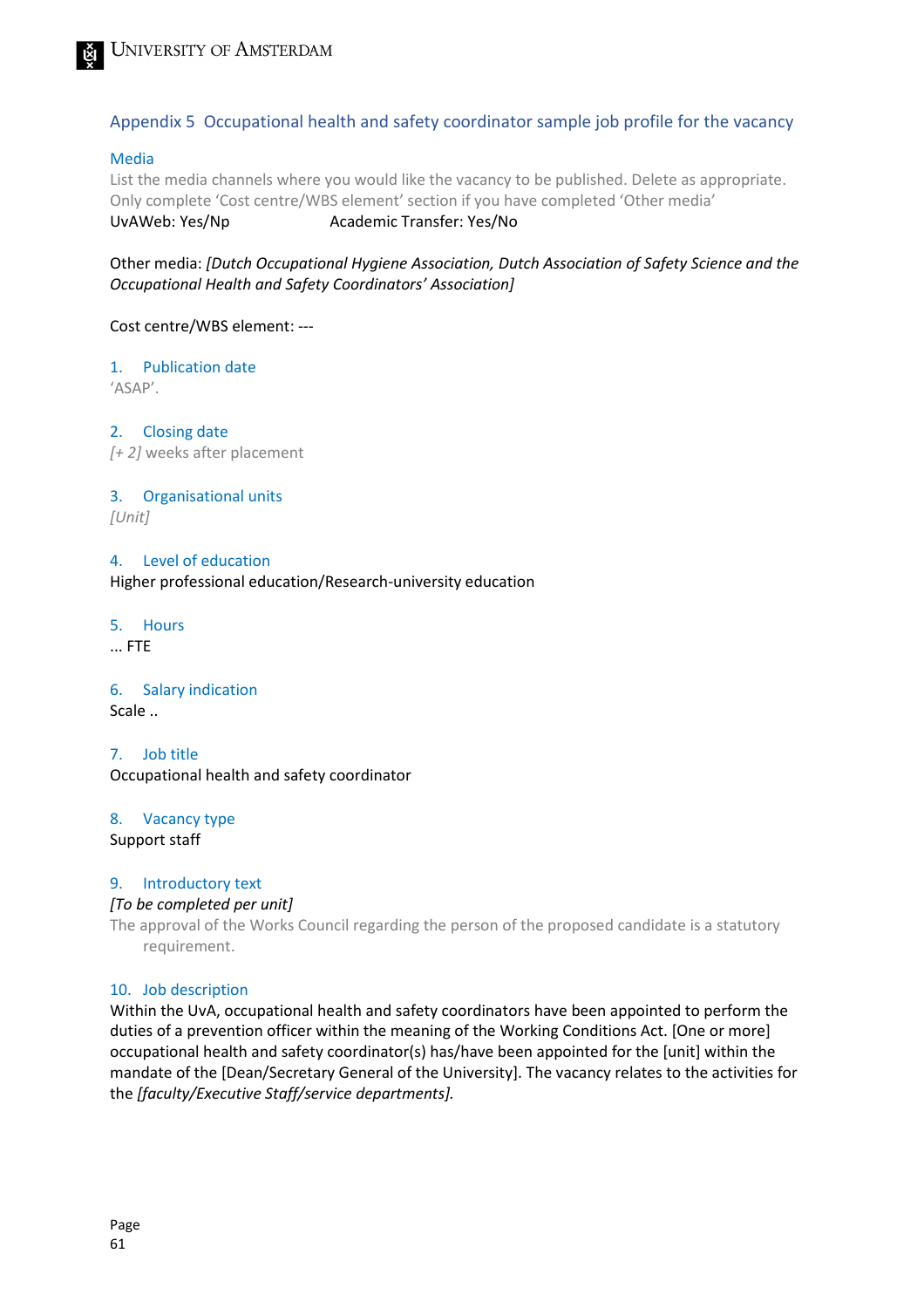Based on their professional role, the occupational health and safety coordinator has the following responsibilities:

- 1. Acting as a primary adviser for any questions from the management and staff;
- 2. Providing the management and staff with solicited and unsolicited advice. If necessary, he or she will be able to escalate matters to the Board;
- 3. Initiating and executing, or instructing the execution of, the RI&E modules. This relates to *[inter alia Decentralised Occupational Health & Safety policy, RI&E for the Workplace and Work Environment, RI&E for CER and RI&E for Psychosocial Workload];* implementing or monitoring the implementation of the action plan;
- 4. Carrying out and reporting on individual workplace assessments, in-depth assessments in consultation with secondary experts from the Occupational Health and Safety Service;
- 5. Advising in relation to new developments aimed at preventing risks in the field of health, safety and psychosocial workload;
- 6. Assisting persons with a disability or chronic illness insofar as this relates to the (route to the) workplace and the drafting of a personalised evacuation plan or instructing the drafting thereof;
- 7. Handling accident reports in the area of working conditions;
- 8. Providing information and education in the area of working conditions;
- 9. Drafting an annual progress report;
- 10. Liaising, consulting with management, the Works Council, committees, secondary advisers and the occupational physician of the Occupational Health and Safety Service, etc.

The performance of these duties will take place in close cooperation with […].

#### 11. Profile

- [*Successful completion of a degree programme in higher professional or academic education*] with up-to-date knowledge in the field of occupational safety, safety science;
- Able to advise various parties within a large and complex organisation (preferably through experience at a higher education institution);
- Demonstrates a sense of integrity and is able to handle confidential information;
- Excellent verbal and written communication skills;
- A proactive and result-oriented attitude and is able to work with a range of stakeholders within a complex organisation effectively;
- Excellent communicator who is able to operate with ease at various levels within a complex organisation and who is able to raise awareness regarding occupational health and safety;
- Able to take responsibility and lives by the rule that 'a deal is a deal';
- Able to think in terms of processes and is able to prioritise, keep a clear overview and is able to act calmly and effectively – even in hectic situations.

#### 12. Additional information

For more information about this position, please contact Ms/Mr *…]* by email on *[\[webmail address\]](mailto:e.jaspers@uva.nl)* or by phoning *[020-525...].*

#### 13. Appointment

The position will be open*[to internal and external applicants concurrently]* . External candidates will, in principle, be offered a year-long fixed contract to the amount of […] hours per week. In the event of a positive performance review at the end of that year, the candidate may be offered a permanent employment contract. Remuneration will depend on the candidate's professional background, experience and, naturally, his/her affinity with the gravity of the content of the position (*up to € …, scale … according to the CAO NU*).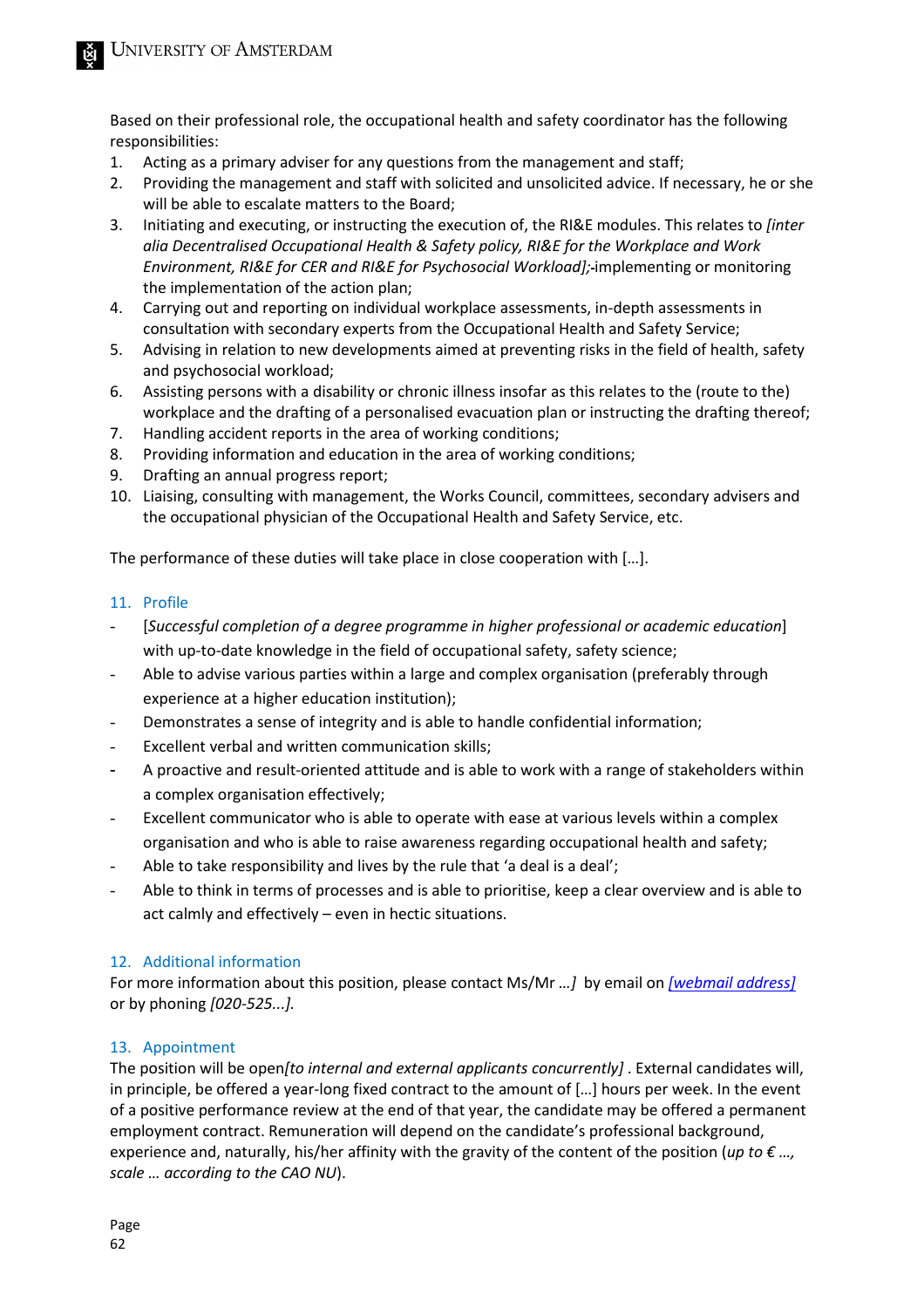#### 14. Application

Candidates will be able to apply for the position via [online link below]. Applications submitted directly to the contact or by any other means will not be considered.

*No agencies please.*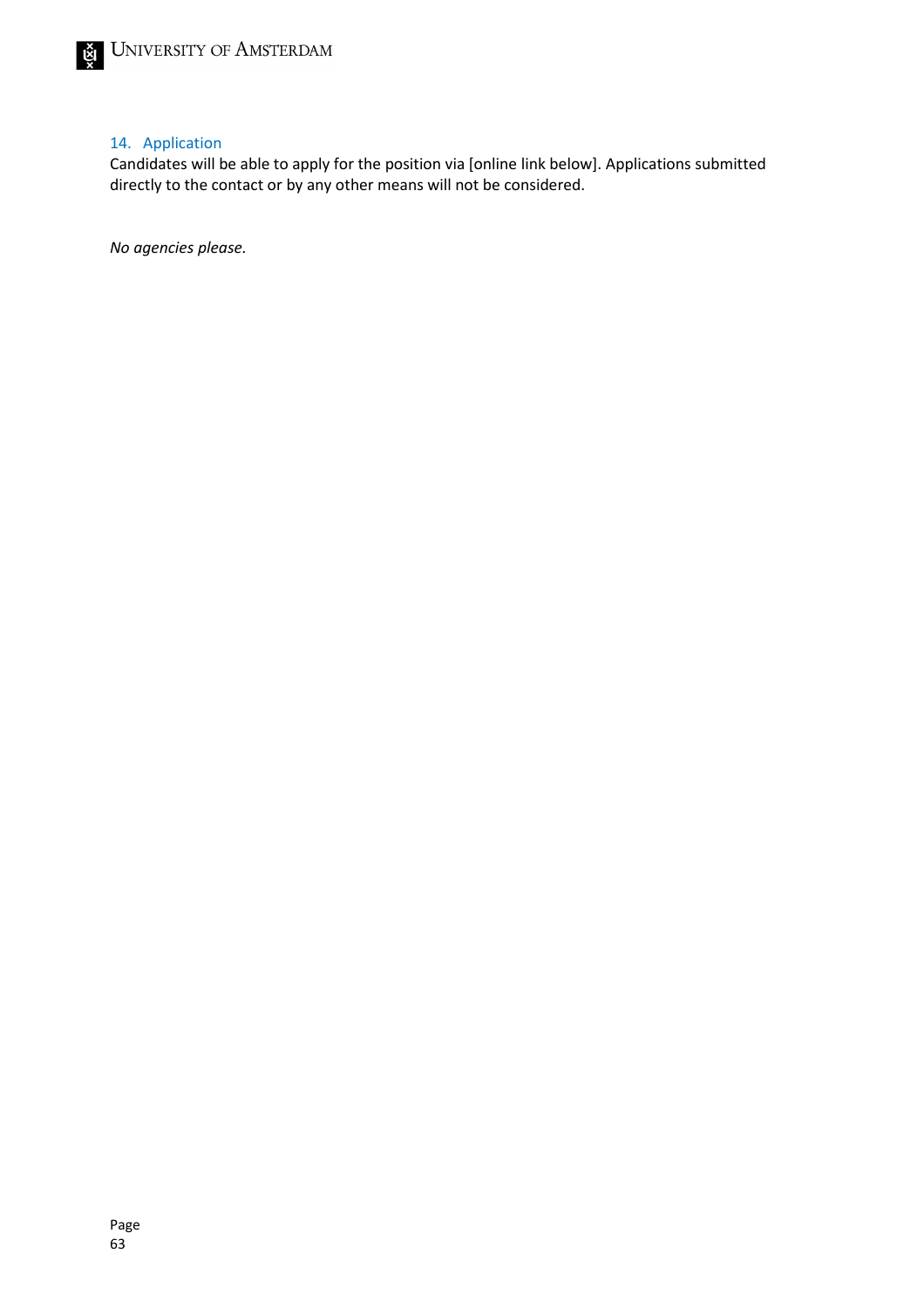| level                                                                      | who<br>topic                                                                                                                                                                                                                                                                             |                                                                                      | frequency            |  |
|----------------------------------------------------------------------------|------------------------------------------------------------------------------------------------------------------------------------------------------------------------------------------------------------------------------------------------------------------------------------------|--------------------------------------------------------------------------------------|----------------------|--|
| administrative level                                                       | President of UvA and Head of<br>Occupational Health and Safety<br>Service                                                                                                                                                                                                                | occupational health and safety<br>services, other subjects by<br>mutual agreement    | 2x/year              |  |
|                                                                            |                                                                                                                                                                                                                                                                                          |                                                                                      |                      |  |
|                                                                            | Central Works Council and Head of<br>Occupational Health and Safety<br>Service                                                                                                                                                                                                           | work plan for information<br>purposes, topics to be<br>coordinated                   | at least 1x per year |  |
|                                                                            |                                                                                                                                                                                                                                                                                          |                                                                                      |                      |  |
|                                                                            | Head of HR Staff and Head of<br>Occupational Health and Safety<br>Service with senior HR policy<br>officer, Senior Adviser Safety and<br>Security, Occupational Health and<br>Safety Service account manager and<br>OHS team manager of the<br>Occupational Health and Safety<br>Service | contract monitoring, current<br>projects, use of hours,<br>indicators                | 4x per year          |  |
|                                                                            |                                                                                                                                                                                                                                                                                          |                                                                                      |                      |  |
| faculty/service<br>dept/executive staff<br>level                           | director of operational<br>management, head of P&O,<br>occupational health and safety<br>coordinator with Occupational<br>Health and Safety Service customer<br>team (occupational physician,<br>advisers)                                                                               | agreements at unit level,<br>including implementation of<br>work plan, indicators    | 1x per year          |  |
|                                                                            |                                                                                                                                                                                                                                                                                          |                                                                                      |                      |  |
|                                                                            | Heads of P&O consultations with<br>Occupational Health and Safety<br>Service (head, account manager,<br>and manager of OHS team)                                                                                                                                                         | absenteeism analysis, contract<br>and work plan, psychosocial<br>workload            | 2x per year          |  |
|                                                                            |                                                                                                                                                                                                                                                                                          |                                                                                      |                      |  |
|                                                                            | occupational health and safety<br>coordinators' consultations with<br>participation by Occupational<br>Health and Safety Service (OHS<br>team manager and advisers)                                                                                                                      | occupational health and safety<br>policy and regulations,<br>coordination, work plan | 3x per year          |  |
|                                                                            |                                                                                                                                                                                                                                                                                          |                                                                                      |                      |  |
| level of occupational<br>health & safety<br>coordinator and P&O<br>adviser | occupational health and safety<br>coordinator and adviser                                                                                                                                                                                                                                | coordination of planning and<br>execution of / support for<br>responsibilities       | at least 3x a year   |  |
|                                                                            |                                                                                                                                                                                                                                                                                          |                                                                                      |                      |  |
|                                                                            | P&O adviser and occupational<br>physician and/or other experts                                                                                                                                                                                                                           | coordination on absenteeism-<br>related issues and RI&E for<br>psychosocial workload | periodic             |  |

## <span id="page-63-0"></span>Appendix 6 Periodic consultations between the UvA and the Occupational Health and Safety Service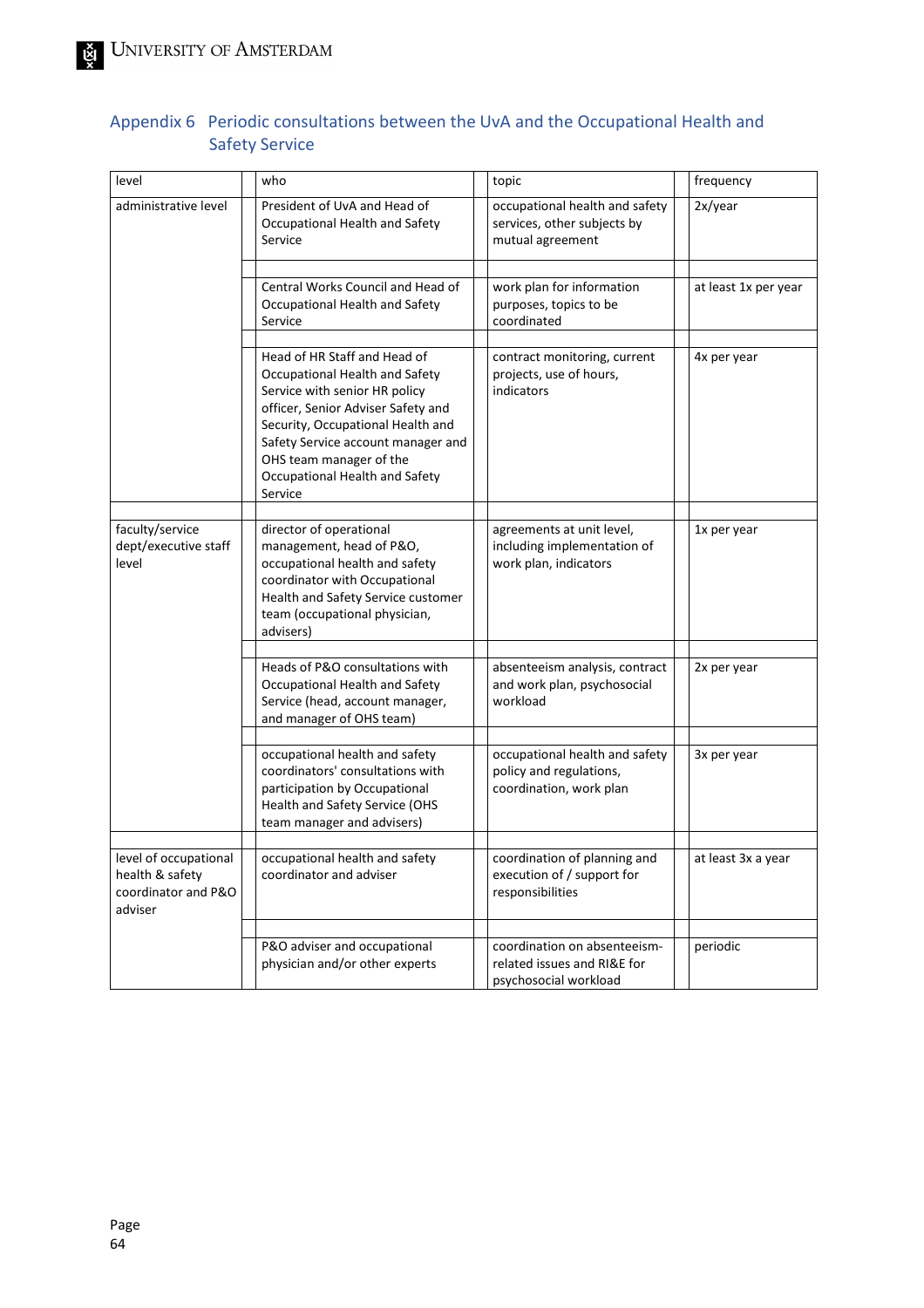### <span id="page-64-0"></span>Appendix 7 Data processing and archiving

As regards of personal data, there are two key steps:

- 1. Are parties authorised to process personal data? Principles: concrete objective and (legal) basis;
- 2. How can the personal data be processed with due care? Principles: safe storage, restricting storage to what is necessary to achieve the objective, concrete retention periods and safe method of data transmission.

The data subject whose personal data is processed should always be properly informed on what personal data is being processed and for what purpose.

Data processing is relevant in the area of working conditions in relation to:

- correspondence on and storage of individual workplace assessments;
- retention of exposure data from personalised assessments and correspondence

- sending consultation correspondence. Reference is made to the Handbook for P&O staff in this regard.

This concerns a link of personal data to personal identifiable characteristics. This is link is permitted.

#### *RI&E for Archiving and related issues[35](#page-64-1)*

The following will apply to the archiving of the RI&E dossier, including all inspections/surveys in relation to which a risk assessment took place:

- a. All RI&Es for which approval of the representative advisory bodies took place will be submitted to the Department of Records and Information Services (DIV) by the Occupational health and safety coordinator and will be retained there electronically. The review statement of the Occupational Health and Safety Service will be attached (if separate review has taken place); Retention period: until the relevant RI&E module has been carried out again and has completed the administrative process;
- b. Periodic occupational health medical examination (PAGO) reports or other reports in the context of health monitoring: these will be submitted to DIV by the Occupational health and safety coordinator. Retention period: 10 years after dismissal. These reports will be removed from the medical records of the occupational physician 15 years after recruitment;
- c. The approval of the representative advisory bodies will proceed through the archiving of the reports of the meetings of the representative advisory bodies.
- d. In relation to workplace inspections, the report containing recommendations will be stored in the personnel file. Retention period: up to 10 years after termination of employment; An overview of the workplace assessments carried out (by name) will be retained by the occupational health and safety coordinator and stored as follows: by level/location of the organisational unit. Retention period: as long as is necessary for the execution of the work.
- e. In relation to individual risk assessments, such as the assessment of exposure to chemical substances (including asbestos) or radiation, the report will be retained by the Occupational Health and Safety Service in accordance with statutory retention periods (at present, 40 years after the report was drafted). These reports will be retained if an employee leaves employment. In the event of a change in occupational health and safety service, these files will be transferred to the new OHS service provider.
- f. Retention of participant lists for information & education under the Working Conditions Act: this data may be retained without the consent of the participants, however may not be shared with third parties for other purposes.

Retention period: with the OHS coordinator until termination of employment.

<span id="page-64-1"></span> $35$  The retention periods are based on the Basic Selection Document for Universities. The retention period for the medical records is based on the Medical Treatment Contracts Act (WGBO).